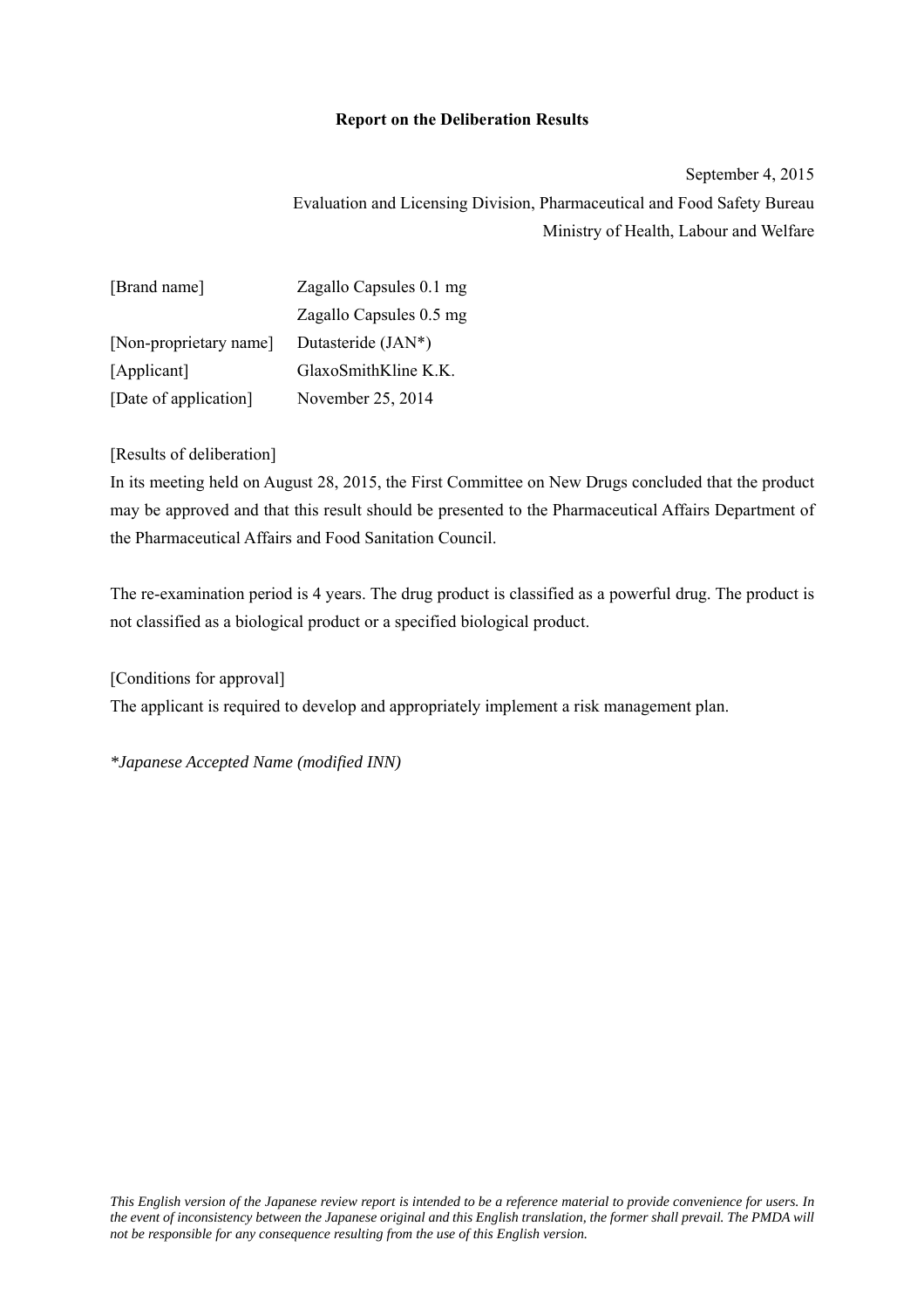# **Review Report**

August 12, 2015 Pharmaceuticals and Medical Devices Agency

The results of a regulatory review conducted by the Pharmaceuticals and Medical Devices Agency on the following pharmaceutical product submitted for registration are as follows.

| [Brand name]                            | (a) Zagallo Capsules 0.1 mg                                                                             |  |  |  |  |
|-----------------------------------------|---------------------------------------------------------------------------------------------------------|--|--|--|--|
|                                         | (b) Zagallo Capsules 0.5 mg                                                                             |  |  |  |  |
| [Non-proprietary name]                  | Dutasteride                                                                                             |  |  |  |  |
| [Applicant]                             | GlaxoSmithKline K.K.                                                                                    |  |  |  |  |
| [Date of application]                   | November 25, 2014                                                                                       |  |  |  |  |
| [Dosage form/Strength]                  | Each 0.1 mg capsule contains 0.1 mg of dutasteride.                                                     |  |  |  |  |
|                                         | Each 0.5 mg capsule contains 0.5 mg of dutasteride.                                                     |  |  |  |  |
|                                         | [Application classification] (a) Prescription drug; (4) Drug with a new indication, (6) Drug with a new |  |  |  |  |
|                                         | dosage, and (8) Drug in an additional dosage form (subjected to re-                                     |  |  |  |  |
|                                         | examination)                                                                                            |  |  |  |  |
|                                         | (b) Prescription drug; (4) Drug with a new indication, (6) Drug with a new                              |  |  |  |  |
|                                         | dosage, and (10) Other drugs (subjected to re-examination)                                              |  |  |  |  |
| [Items warranting special mention] None |                                                                                                         |  |  |  |  |
| [Reviewing office]                      | Office of New Drug I                                                                                    |  |  |  |  |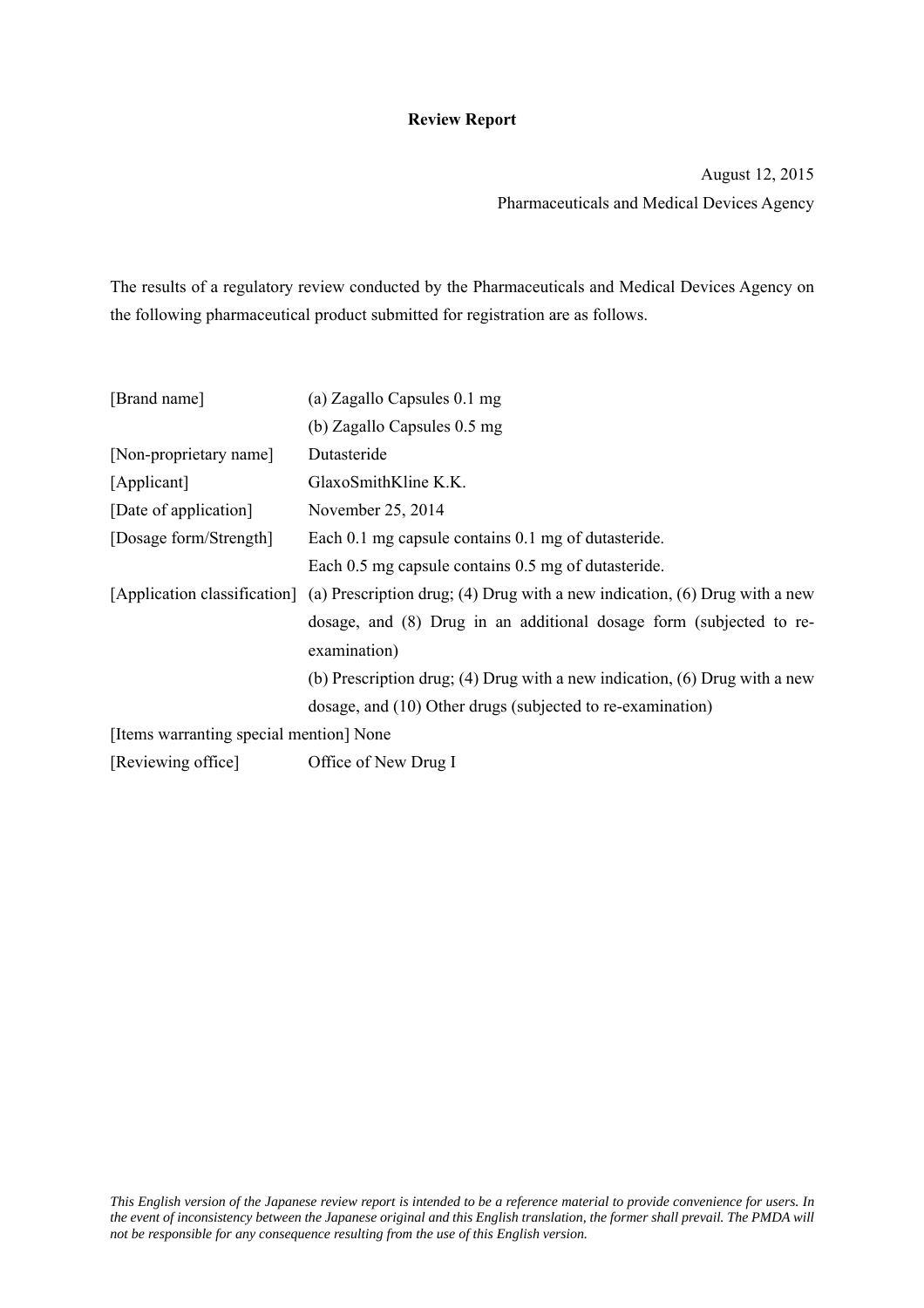# **Review Results**

August 12, 2015

| [Brand name]           | Zagallo Capsules 0.1 mg |
|------------------------|-------------------------|
|                        | Zagallo Capsules 0.5 mg |
| [Non-proprietary name] | Dutasteride             |
| [Applicant]            | $G$ laxoSmithKline K.K. |
| [Date of application]  | November 25, 2014       |

[Results of review]

Based on the submitted data, the Pharmaceuticals and Medical Devices Agency (PMDA) has concluded that the efficacy of dutasteride in the treatment of androgenetic alopecia in men has been demonstrated, and its safety is acceptable in view of its observed benefits.

As a result of its regulatory review, PMDA has concluded that the product may be approved for the indication and dosage and administration as shown below, with the following conditions.

| [Indication]              | Androgenetic alopecia in men                                                                                                                                                                   |
|---------------------------|------------------------------------------------------------------------------------------------------------------------------------------------------------------------------------------------|
|                           | [Dosage and administration] The usual dosage for adult men is 0.1 mg of dutasteride administered<br>orally once daily. The dose may be increased to 0.5 mg orally once daily,<br>as necessary. |
| [Conditions for approval] | The applicant is required to develop and appropriately implement a risk<br>management plan.                                                                                                    |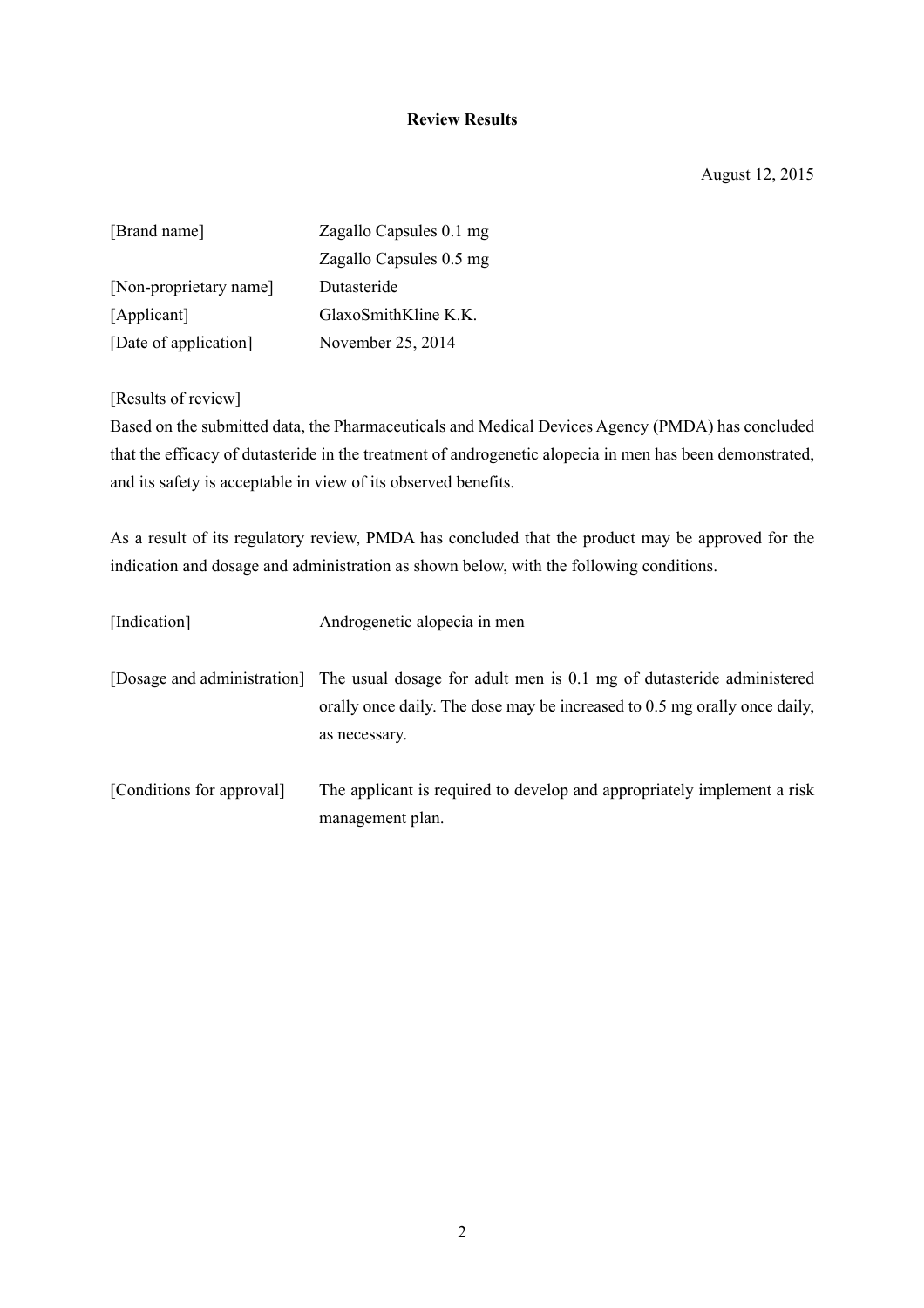# **Review Report (1)**

# **I. Product Submitted for Registration**

| [Brand name]                         | Zagallo Capsules 0.1 mg                                                         |
|--------------------------------------|---------------------------------------------------------------------------------|
|                                      | Zagallo Capsules 0.5 mg                                                         |
| [Non-proprietary name]               | Dutasteride                                                                     |
| [Applicant]                          | GlaxoSmithKline K.K.                                                            |
| [Date of application]                | November 25, 2014                                                               |
| [Dosage form/Strength]               | Each 0.1 mg capsule contains 0.1 mg of dutasteride.                             |
|                                      | Each 0.5 mg capsule contains 0.5 mg of dutasteride.                             |
| [Proposed indication]                | Hair growth, hair restoration, and prevention of the progression of hair loss   |
|                                      | in men with androgenetic alopecia                                               |
| [Proposed dosage and administration] |                                                                                 |
|                                      | The usual dosage for adult men is 0.1 mg of dutasteride administered orally     |
|                                      | once daily. If a greater effect is desired, the dose may be increased to 0.5 mg |

orally once daily. **II. Summary of the Submitted Data and Outline of the Review by Pharmaceuticals and Medical** 

## **Devices Agency**

 $\overline{\phantom{a}}$ 

The submitted data and the review thereof by the Pharmaceuticals and Medical Devices Agency (PMDA) are summarized below.

## **1. Origin or history of discovery, use in foreign countries, and other information**

The hair growth cycle consists of three phases: anagen, catagen, and telogen. Anagen refers to the phase of active hair growth and catagen is the phase of apoptosis-driven hair regression. Telogen is the resting phase in which the germ cells of the follicles induce follicular regeneration leading to new hair growth.

Androgenetic alopecia is characterized by progression of androgen-induced hair loss primarily on the frontal and vertex areas of the scalp. A progressive miniaturization of hair follicles leads to a decrease in the duration of the anagen phase, which promotes the replacement of thick and long terminal hairs with thinner and shorter vellus hairs. Eventually, there are no hairs present on the scalp surface.<sup>1</sup> The pathogenesis of androgenetic alopecia involves androgens and genetic predisposition. The major androgen that affects scalp hair growth is dihydrotestosterone (DHT), which is converted from testosterone by 5 α-reductase. DHT binds to androgen receptors and shortens the anagen phase of the

<sup>1</sup> *Skin Pharmacol.* 1994;7:84-89; BMJ 1998:317:865-869.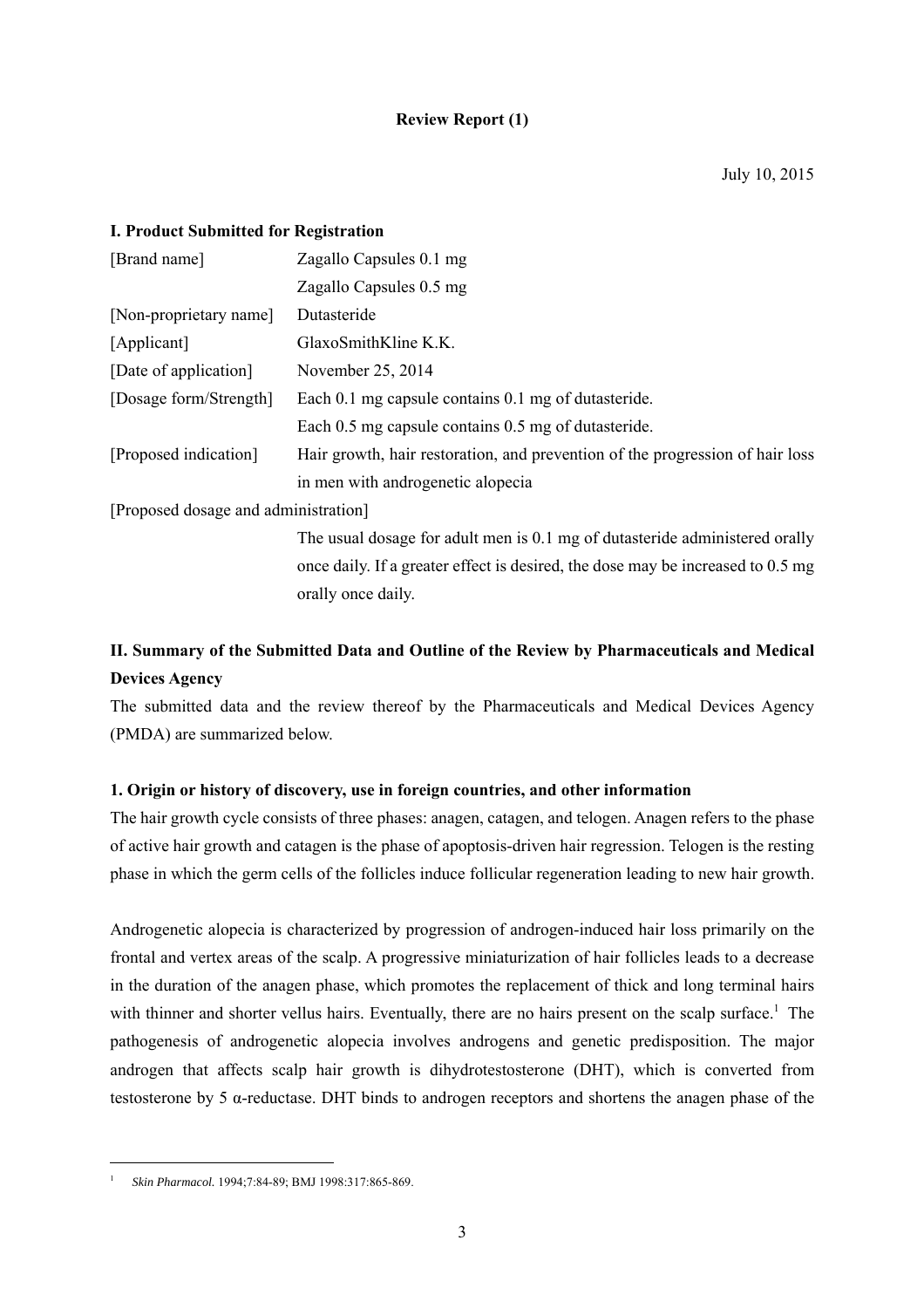hair growth cycle.<sup>2</sup> It has been reported that DHT inhibits growth of terminal hair on the scalp of men with a genetic predisposition to androgenetic alopecia.<sup>3</sup>

In Japan, a prescription drug finasteride (a 5  $\alpha$ -reductase inhibitor) and an over-the-counter drug minoxidil are strongly recommended as pharmacotherapeutic options for the treatment of androgenetic alopecia by the "Guidelines for the management of androgenetic alopecia (2010)" (edited by the Japanese Dermatological Association).<sup>4</sup> Men whose symptoms of alopecia do not improve with pharmacotherapy often undergo surgical interventions such as hair transplantation and scalp reduction. Although androgenetic alopecia causes psychosocial stress in patients,<sup>5</sup> it is not a life-threatening physical condition. For this reason, medications for androgenetic alopecia are regarded as lifestyle drugs.

The active ingredient of Zagallo Capsules 0.1 mg and Zagallo Capsules 0.5 mg is dutasteride, a 5  $\alpha$ reductase inhibitor. The drug inhibits 5 α-reductase types 1 and 2, the converter of testosterone into DHT. With this background, the applicant developed a new capsule formulation of dutasteride filled in a capsule shell in a different color from that of Avolve Capsules 0.5 mg, a dutasteride formulation approved for the indication for prostatic hyperplasia, so that these are distinguishable from each other. The applicant conducted a global phase II/III study enrolling male patients with androgenetic alopecia, and has filed a marketing application on the basis of the study data that support the efficacy and safety of dutasteride in the study population.

Dutasteride was approved as a drug for the treatment of prostatic hyperplasia in the United States in November 2001 and in Japan in July 2009. As of June 2015, it is approved in ≥100 countries. Dutasteride is approved for the indication of androgenetic alopecia in South Korea.

## **2. Data relating to quality**

# *2.A Summary of the submitted data*

# **2.A.(1) Drug substance**

The drug substance is identical to that contained in the approved drug product, Avolve Capsules 0.5 mg.

# **2.A.(2) Drug product**

## **2.A.(2).1) Description and composition of the drug product, and formulation design**

The drug product is a soft capsule containing 0.1 mg or 0.5 mg of dutasteride. The drug product also contains medium-chain mono- and diglycerides, dibutylhydroxytoluene, gelatin, concentrated glycerin, titanium oxide, red ferric oxide (both in the 0.1 mg and 0.5 mg capsules), and yellow ferric oxide (0.1 mg capsules only) as excipients.

l

<sup>2</sup> *Br J Dermatol.* 1995;133:371-376; *J Invest Dermatol Symp Proc.* 2005;10:209-211.

<sup>3</sup>  *Mol Cell Endocrinol.* 2002;198:89-95.

<sup>4</sup> *The Japanese Journal of Dermatology.* 2010;120:977-986.

<sup>5</sup> *Br J Dermatol.* 1999;141:398-405.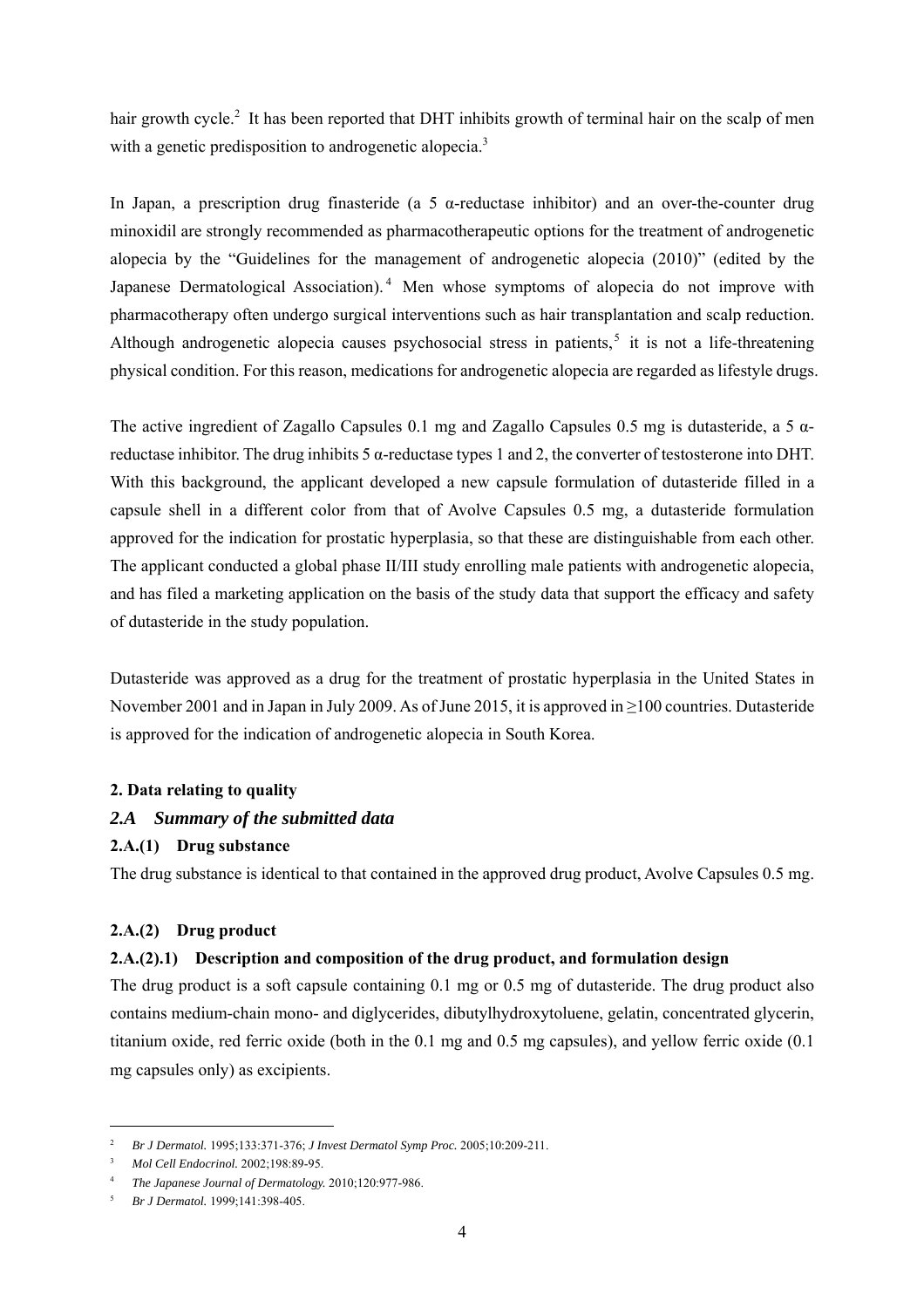# **2.A.(2).2) Manufacturing process**

The drug product is manufactured through the process comprising the following steps: preparation of gelatin solution for capsule shells, preparation of drug content, encapsulation, drying, and packaging.

\*\*\*\*\*\*\*\*\*\*\*\*\*\*\*\*\*\*\*\*\*\*\*\*\*\*\*\*\*\*\*\*\*\*\*\*\*\*\*\*\*\*\*\*\*\*\*\*\*\*\*\*\*\*\*\*\*\*\*\*\*\*\* \*\*\*\*\*\*\*\*\*\*\*\*\*\*\*\*

# **2.A.(2).3) Control of drug product**

The proposed specifications for the drug product consist of strength, description, identification (thin layer chromatography), uniformity of dosage units (content uniformity [high-performance liquid chromatography, HPLC]), dissolution (HPLC), content of dibutylhydroxytoluene (HPLC), and assay (HPLC).

# **2.A.(2).4) Stability of drug product**

The stability studies of the drug product are shown in Table 1.

\*\*\*\*\*\*\*\*\*\*\*\*\*\*\*\*\*\*\*\*\*\*\*\*\*\*\*\*\*\*\*\*\*\*\*\*\*\*\*\*\*\*\*\*\*\*\*\*\*\*\*\*\*\*\*\*

| <b>Study</b> | Primary batch                        | Temperature    | <b>Humidity</b> | <b>Storage</b><br>container | <b>Storage</b><br>period |
|--------------|--------------------------------------|----------------|-----------------|-----------------------------|--------------------------|
| Long-term    | 3 production-scale<br>batches        | $25^{\circ}$ C | 60% RH          |                             | 18 months                |
| Accelerated  | 3 production-scale<br><b>batches</b> | $40^{\circ}$ C | 75% RH          | <b>Blister pack</b>         | 6 months                 |

**Table 1. Stability studies of the drug product** 



# *2.B Outline of the review by PMDA*

Based on the submitted data and the findings presented below, PMDA considers that the quality of the drug substance and the drug product is adequately controlled.

# **New Excipients**

\*\*\*\*\*\*\*\*\*\*\*\*\*\*\*\*\*\*\*\*\*\*\*\*\*

# **1) Specifications and stability**

Based on the submitted data, PMDA considers that there are no particular problems with the proposed specifications for and stability of medium-chain mono- and diglycerides.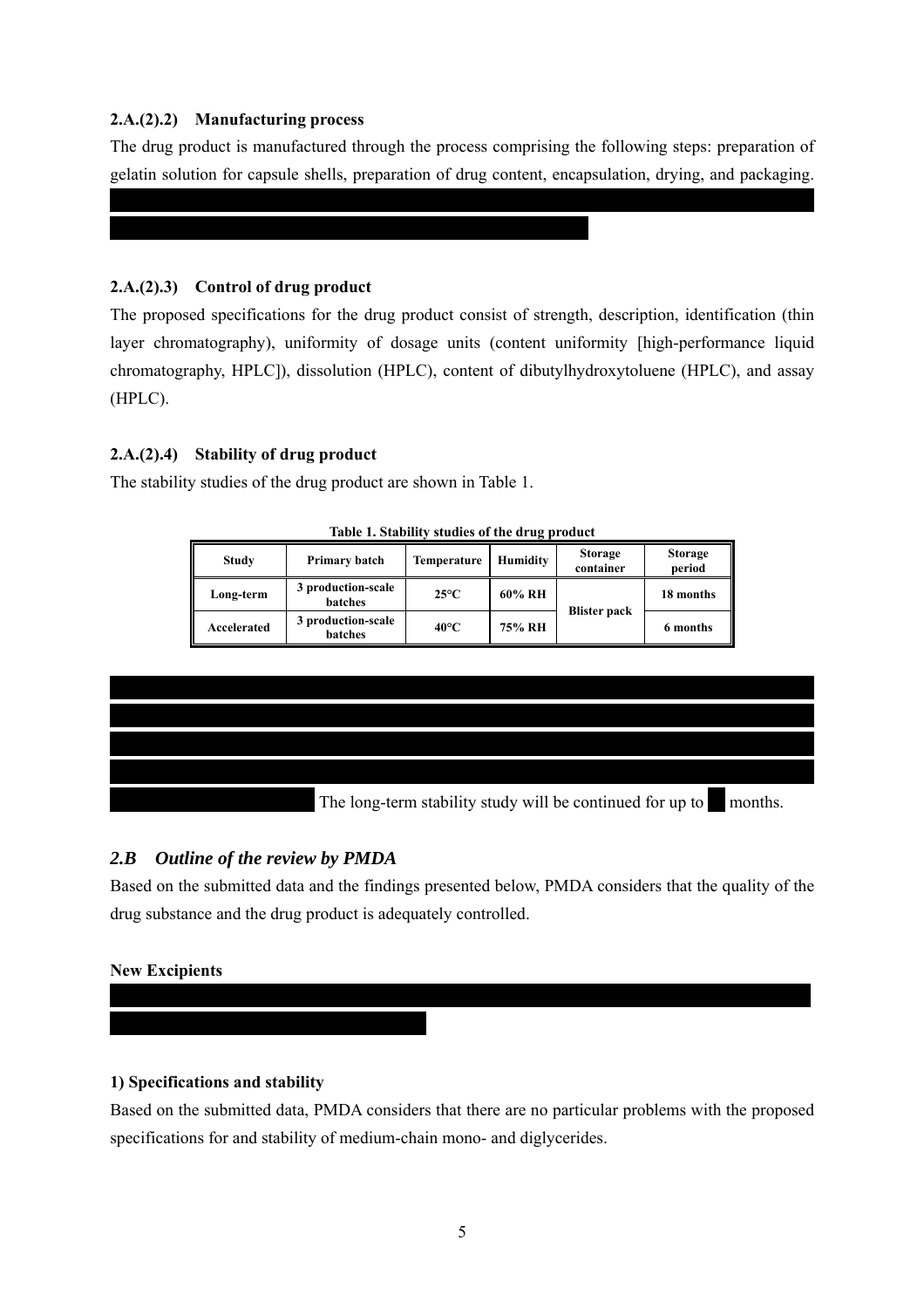## **2) Safety**

Based on the submitted data, PMDA considered that there are no safety concerns about the maximum daily exposure to medium-chain mono- and diglycerides in the proposed commercial formulation.

# **3. Non-clinical data**

The results of the non-clinical pharmacokinetic studies and toxicity studies of dutasteride were submitted and reviewed in the initial application for Avolve Capsules 0.5 mg. Therefore, no new nonclinical pharmacokinetic or toxicity data have been submitted for the present application. In addition, no new pharmacological data have been submitted because there are currently no animal models available to adequately evaluate the efficacy of dutasteride in the treatment of androgenetic alopecia. The pharmacological action of dutasteride (inhibition of 5 α-reductase types 1 and 2) was evaluated based on the primary pharmacodynamic data submitted in the initial application for Avolve Capsules 0.5 mg.

# **4. Clinical data**

# **4.(i) Summary of biopharmaceutic studies and associated analytical methods**

# *4.(i).A Summary of the submitted data*



The serum concentrations of unchanged dutasteride were measured by liquid chromatography/tandem mass spectrometry (LC/MS/MS) with lower limits of quantification of 0.1 ng/mL for both the foreign phase II study (ARIA2004) and global phase II/III study (ARI114263) and 25.0 pg/mL for the bioequivalence study (ARI117342).

# **Bioequivalence study (5.3.1.2, Study ARI117342 [September 2013 to January 2014])**

An open-label, randomized, two-way crossover study was conducted at 1 foreign site to evaluate the bioequivalence of 2 different capsule formulations of dutasteride (0.1 mg and 0.5 mg strengths) in healthy adult men aged 18 to 65 years (target sample size, 36 subjects).

In this study, subjects received a single oral dose of one 0.5 mg capsule or five 0.1 mg capsules of dutasteride. There was a washout period of  $\geq 28$  days before the crossover.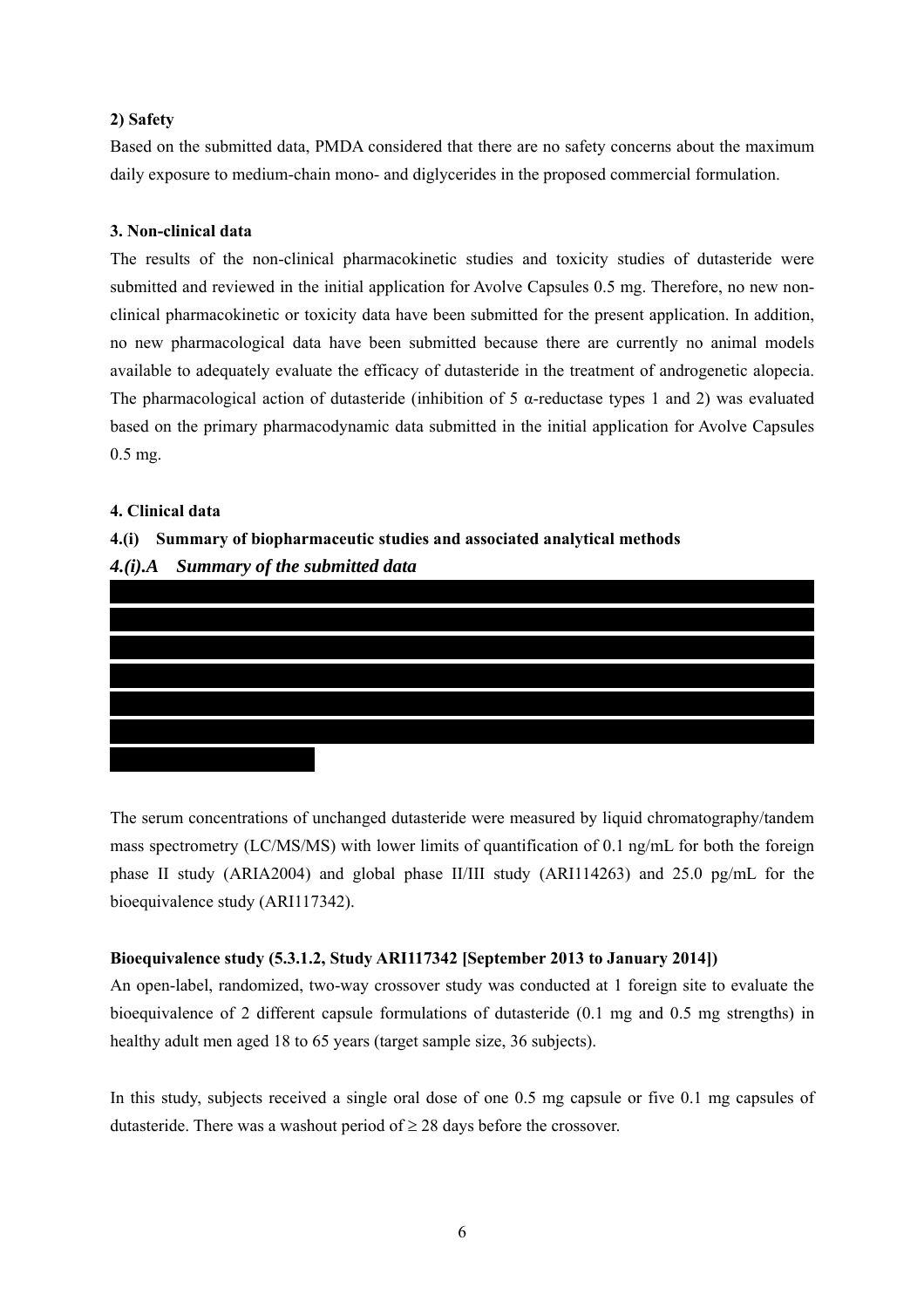All the 36 subjects who received study treatment were included in the pharmacokinetic analysis and safety analysis populations. Three subjects<sup>6</sup> discontinued study treatment after completion of Period I.

Table 2 shows the pharmacokinetic parameters of unchanged dutasteride in serum following a single dose of dutasteride capsules, and the 90% confidence intervals (CI) of the geometric least squares mean ratios of  $C_{\text{max}}$  and  $AUC_{0-t}$  between the two formulations. Both 90% CI values met the criteria for bioequivalence defined in the "Guideline for Bioequivalence Studies for Different Strengths of Oral Solid Dosage Forms" (PMSB/ELD Notification No. 64 of the Evaluation and Licensing Division, Pharmaceutical and Medical Safety Bureau, dated February 14, 2000, partially revised by PFSB/ELD Notification No. 0229-10 of the Evaluation and Licensing Division, Pharmaceutical and Food Safety Bureau, dated February 29, 2012). The results demonstrated the bioequivalence of the two formulations.

|                               | N  | $C_{\text{max}}$ | $AUC_{0-t}$       | $t_{\rm max}$ |                  | Geometric least squares mean ratio <sup>a)</sup><br>[90% CI] |
|-------------------------------|----|------------------|-------------------|---------------|------------------|--------------------------------------------------------------|
|                               |    | (ng/mL)          | $(h \cdot ng/mL)$ | (h)           | $C_{\text{max}}$ | $AUC_{0-t}$                                                  |
| $1 \times 0.5$ mg<br>capsule  | 33 | $3.29 \pm 1.16$  | $52.32 \pm 20.53$ | $1.6 \pm 1.0$ | 0.91             | 1.01                                                         |
| $5 \times 0.1$ mg<br>capsules | 36 | $2.89 \pm 0.74$  | $53.02 \pm 21.28$ | $2.1 \pm 1.5$ | [0.84, 1.00]     | [0.97, 1.05]                                                 |

**Table 2. Pharmacokinetic parameters of serum unchanged dutasteride following single administration** 

 $Mean \pm standard deviation$ 

a) (Treatment with  $5 \times 0.1$  mg capsules)/(treatment with  $1 \times 0.5$  mg capsule)

Safety results included adverse events in 58.3% (21 of 36) of subjects. Adverse events occurring in  $\geq$ 2 subjects were headache (10 of 36 subjects, 27.8%), dermatitis contact (3 of 36 subjects, 8.3%), and nausea and haematoma (2 of 36 subjects each, 5.6%). Adverse events for which a causal relationship to the study drug could not be ruled out (i.e., adverse drug reactions) occurred in 22.2% (8 of 36) of subjects. Adverse drug reactions occurring in ≥2 subjects were headache (5 of 36 subjects, 13.9%) and nausea (2 of 36 subjects, 5.6%). There were no serious adverse events or deaths. There was 1 adverse event leading to discontinuation of treatment (upper-airway cough syndrome in 1 subject).

## **4.(ii) Summary of clinical pharmacology studies**

## *4.(ii).A Summary of the submitted data*

l

# **4.(ii).A.(1)** *In vitro* **studies using human samples (5.3.2.2, Study RR2008/00019/01 [March 2005 to July 2006])**

# **4.(ii).A.(1).1) Inhibition of cytochrome P450 isoenzymes**

The inhibitory effect of dutasteride on human cytochrome P450 (CYP) isoenzymes was studied using *Escherichia coli* cells expressing CYP1A2, CYP2C9, CYP2C19, CYP2D6, and CYP3A4. Dutasteride inhibited the activity of CYP2C19 and CYP3A4, with an  $IC_{50}$  of 50 µmol/L while it showed almost no inhibition of other CYPs studied.

<sup>6</sup> One subject each due to "lost to follow-up," "adverse event (upper-airway cough syndrome)," and "withdrawal of consent."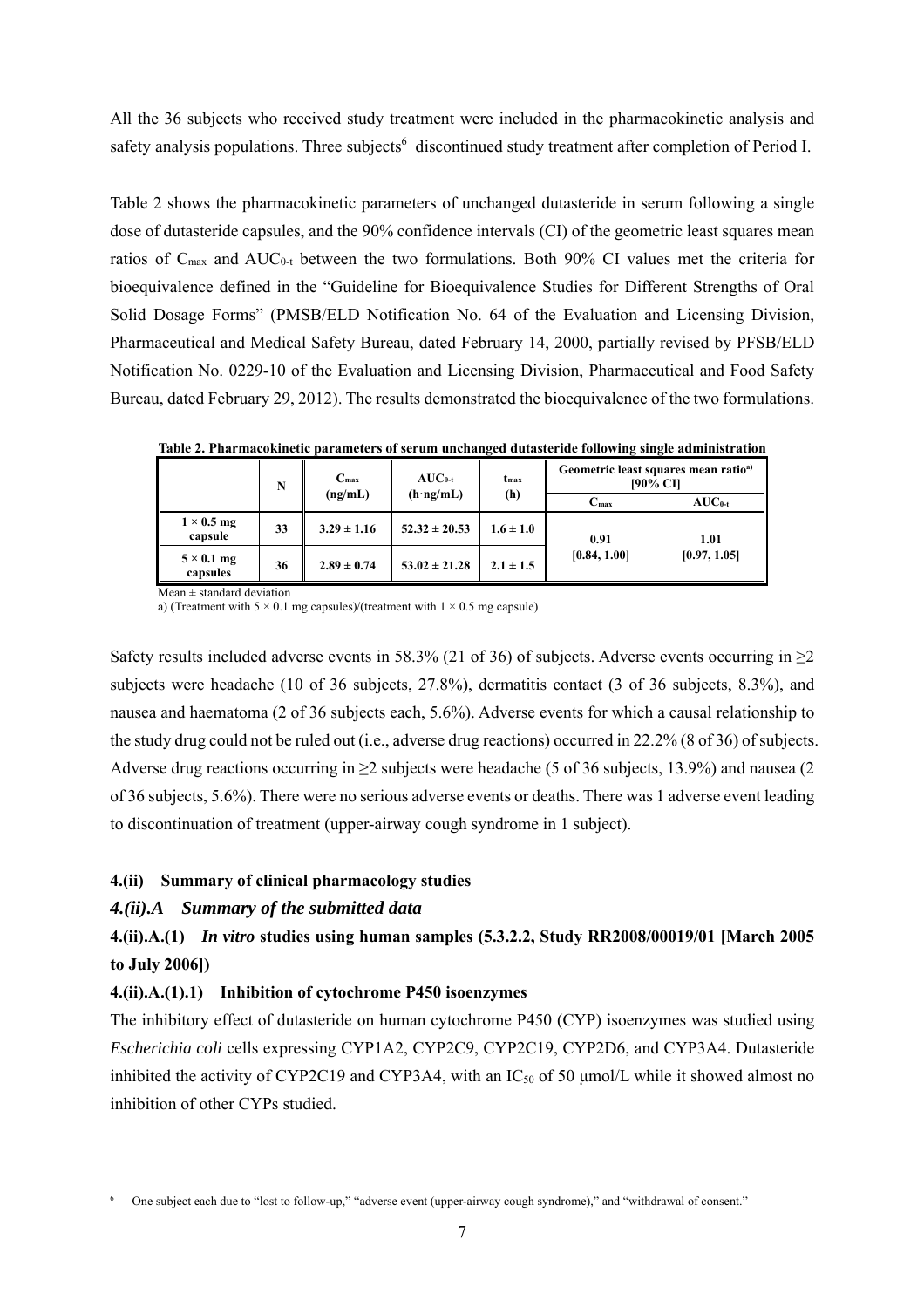# **4.(ii).A.(1).2) Induction of CYPs**

The ability of dutasteride to induce CYP3A4 through activation of pregnane X receptor (PXR) was studied using HepG2 cells transfected with reporter gene expression vectors containing human PXR and CYP3A4 promoter sequences. Dutasteride did not induce CYP3A4.

### **4.(ii).A.(1).3) Inhibition of transporters**

The inhibitory effect of dutasteride on various transporters was investigated using Sf-9 cells expressing human multidrug resistance-related protein (MRP) 2, U2-OS cells expressing human organic anion transporter 1 (OAT1) or 3 (OAT3), or organic anion transporting polypeptide (OATP) 1B3, and CHO cells expressing human OATP1B1.<sup>7</sup> Dutasteride inhibited OAT3, OATP1B1, and OATP1B3, showing the lowest IC<sub>50</sub> of 0.5, 0.8, and 20  $\mu$ mol/L, respectively.

**4.(ii).A.(2) Foreign phase II study (5.3.5.1, Study ARIA2004 [December 1997 to February 2000])**  The outline of the study is presented in "4.(iii).A.(1) Foreign phase II study."

Non-Japanese male patients with androgenetic alopecia received multiple oral doses of dutasteride 0.05 mg, 0.1 mg, 0.5 mg, or 2.5 mg once daily for 24 weeks. Table 3 shows serum dutasteride concentrations measured.

| Time<br>point | $0.05$ mg            | $0.1$ mg             | 0.5 <sub>mg</sub>     | $2.5 \text{ mg}$        |
|---------------|----------------------|----------------------|-----------------------|-------------------------|
| Week 6        | $0.30 \pm 0.26$ (47) | $1.38 \pm 0.89$ (43) | $22.14 \pm 9.60(43)$  | $132.40 \pm 41.99(46)$  |
| Week 12       | $0.29 \pm 0.24$ (45) | $1.56 \pm 1.14(41)$  | $27.56 \pm 11.71(42)$ | $182.53 \pm 58.02$ (46) |
| Week 24       | $0.21 \pm 0.24$ (40) | $1.51 \pm 0.96(36)$  | $30.69 \pm 13.90(42)$ | $209.88 \pm 78.60(44)$  |

**Table 3. Serum concentrations of unchanged dutasteride (ng/mL)** 

Mean± standard deviation (number of subjects); pre-dose (trough) concentrations

Non-Japanese male patients with androgenetic alopecia received multiple oral doses of dutasteride 0.05 mg, 0.1 mg, 0.5 mg, or 2.5 mg, finasteride 5.0 mg, or placebo once daily for 24 weeks. Table 4 shows the percent change from baseline in serum DHT levels.

l

<sup>7</sup> The following substrates were used: Fluo3 for MRP2, 6-carboxyfluorescein for OAT1 and OAT3, and fluorescein-methotrexate for OATP1B1 and OATP1B3.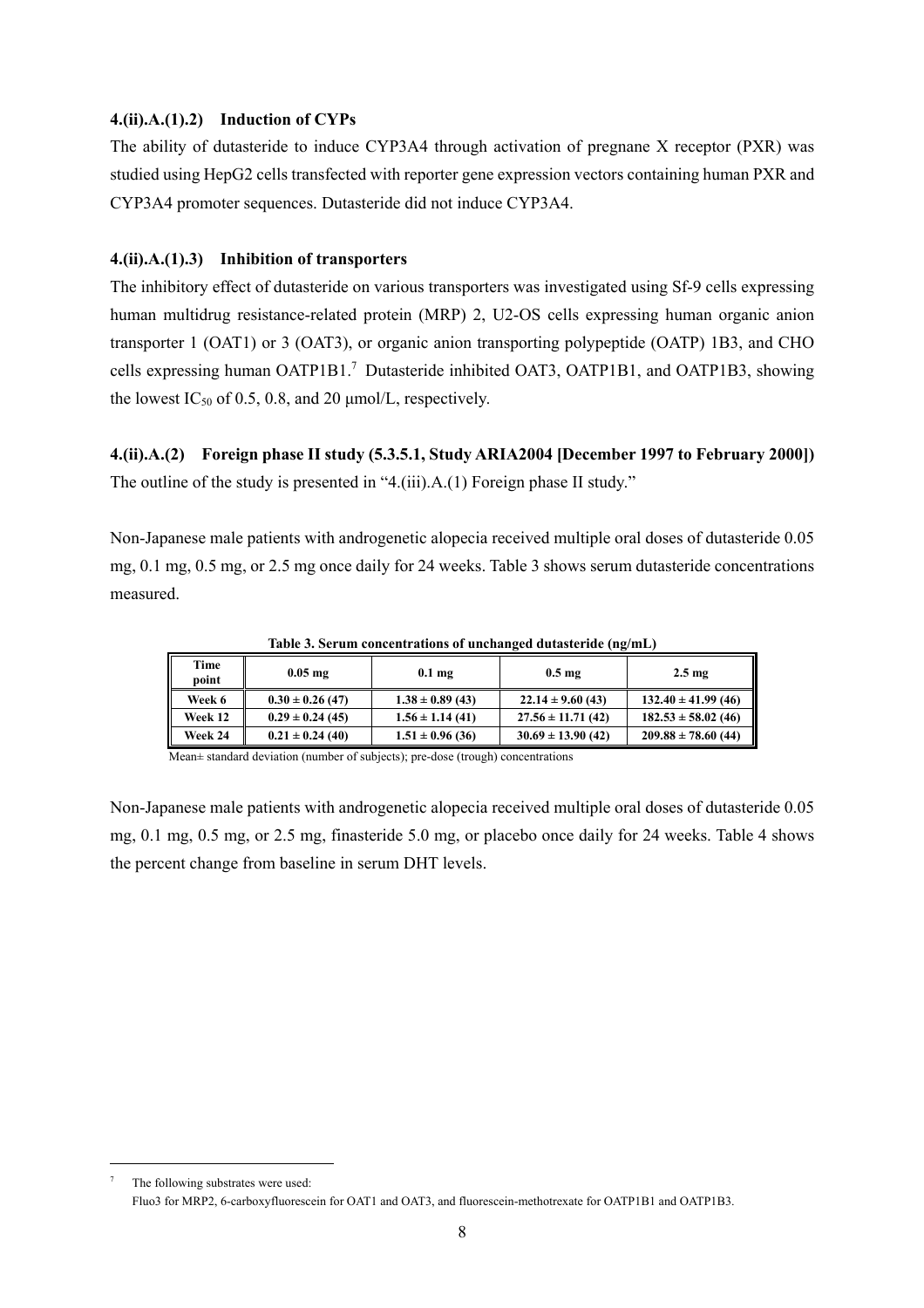| <b>Time</b>        |                                   | Placebo | <b>Dutasteride</b> |                   |                   |                   | <b>Finasteride</b> |
|--------------------|-----------------------------------|---------|--------------------|-------------------|-------------------|-------------------|--------------------|
| point              |                                   |         | $0.05$ mg          | 0.1 <sub>mg</sub> | 0.5 <sub>mg</sub> | 2.5 <sub>mg</sub> | $5.0$ mg           |
|                    | Adjusted mean                     | 3.7     | $-51.3$            | $-68.9$           | $-90.3$           | $-95.9$           | $-73.5$            |
|                    |                                   | (54)    | (60)               | (65)              | (55)              | (63)              | (60)               |
| Week 6             | Difference from<br>placebo        |         | $-55.0$            | $-72.6$           | $-94.1$           | $-99.6$           | $-77.3$            |
|                    | $P$ -value $b$                    |         | < 0.001            | < 0.001           | < 0.001           | < 0.001           | < 0.001            |
|                    | <b>Adjusted mean</b>              | 3.0     | $-51.4$            | $-68.1$           | $-91.9$           | $-95.5$           | $-71.0$            |
|                    |                                   | (56)    | (61)               | (65)              | (56)              | (64)              | (62)               |
| Week 12            | <b>Difference from</b><br>placebo |         | $-54.5$            | $-71.2$           | $-94.9$           | $-98.5$           | $-74.1$            |
|                    | $P$ -value <sup>b)</sup>          |         | < 0.001            | < 0.001           | < 0.001           | < 0.001           | < 0.001            |
|                    | <b>Adjusted mean</b>              | 4.2     | $-47.9$            | $-64.9$           | $-90.2$           | $-95.3$           | $-71.4$            |
|                    |                                   | (56)    | (62)               | (65)              | (56)              | (64)              | (62)               |
| Week 24<br>placebo | Difference from                   |         | $-52.1$            | $-69.1$           | $-94.4$           | $-99.5$           | $-75.5$            |
|                    | $P$ -value <sup>b)</sup>          |         | < 0.001            | < 0.001           | < 0.001           | < 0.001           | < 0.001            |
|                    | <b>Adjusted mean</b>              | $-2.6$  | $-1.5$             | 6.9               | $-22.6$           | $-85.2$           | 0.7                |
| Week $36a$         |                                   | (50)    | (50)               | (54)              | (55)              | (58)              | (59)               |
|                    | Difference from<br>placebo        |         | 1.1                | 9.5               | $-19.9$           | $-82.6$           | 3.3                |
|                    | $P$ -value $b$ )                  |         | 0.92               | 0.41              | 0.040             | $0.001$           | 0.76               |

**Table 4. Percent change from baseline in serum DHT levels (%)** 

Percent change from baseline in serum DHT levels (%) = (serum DHT measured at each time point - baseline serum DHT)/(baseline serum  $DHT$ ) × 100

a) At 12 weeks after the end of treatment

b) Two-sample t-test with a two-sided significance level of 5%

# **4.(ii).A.(3) Global phase II/III study (5.3.5.1, Study ARI114263 [October 2010 to February 2012])**

The outline of the study is presented in "4.(iii).A.(2) Global phase II/III study."

Japanese and non-Japanese male patients with androgenetic alopecia received multiple oral doses of dutasteride 0.02 mg, 0.1 mg, or 0.5 mg once daily for 24 weeks. Table 5 shows the serum concentrations of unchanged dutasteride.

| Time point    |                 | $0.02$ mg           | $0.1 \text{ mg}$    | $0.5 \text{ mg}$      |
|---------------|-----------------|---------------------|---------------------|-----------------------|
| Week 12       | <b>Japanese</b> | $0.0 \pm 0.1$ (39)  | $3.2 \pm 1.5(40)$   | $48.6 \pm 17.9$ (37)  |
| Non-Japanese  |                 | $0.2 \pm 2.2$ (133) | $1.8 \pm 1.6$ (132) | $28.7 \pm 18.5$ (128) |
| Week 24       | <b>Japanese</b> | $0.1 \pm 0.2$ (36)  | $3.2 \pm 2.0$ (37)  | $52.9 \pm 22.2$ (34)  |
|               | Non-Japanese    | $0.0 \pm 0.1$ (122) | $1.6 \pm 1.7(121)$  | $31.3 \pm 21.2$ (119) |
| Week $26^{a}$ | <b>Japanese</b> | $0.0 \pm 0.0$ (36)  | $0.7 \pm 1.0$ (36)  | $33.6 \pm 19.8$ (35)  |
|               | Non-Japanese    | $0.1 \pm 1.0$ (120) | $0.3 \pm 0.5$ (118) | $17.4 \pm 15.2$ (117) |

**Table 5. Serum concentrations of unchanged dutasteride (ng/mL)** 

Mean± standard deviation (number of subjects); pre-dose (trough) concentrations

a) At 2 weeks after the end of treatment

Japanese and non-Japanese male patients with androgenetic alopecia received multiple oral doses of dutasteride 0.02 mg, 0.1 mg, or 0.5 mg, finasteride 1.0 mg, or placebo once daily for 24 weeks. Table 6 shows the percent change from baseline in serum DHT levels.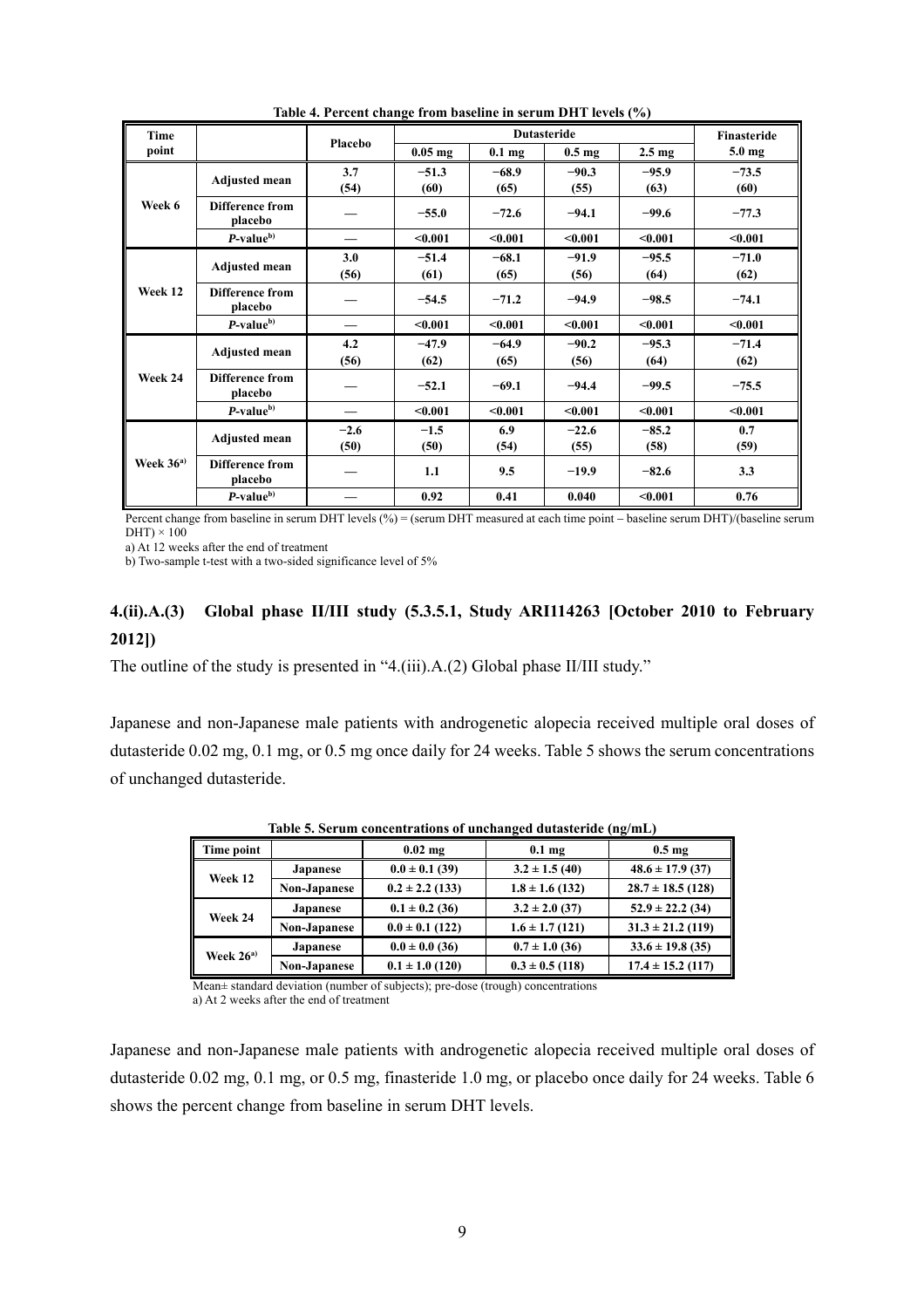| <b>Time</b>   |                  |                                   | Placebo                  |                  | <b>Dutasteride</b> |                   | <b>Finasteride</b> |
|---------------|------------------|-----------------------------------|--------------------------|------------------|--------------------|-------------------|--------------------|
| point         |                  |                                   |                          | $0.02$ mg        | $0.1$ mg           | 0.5 <sub>mg</sub> | $1.0 \text{ mg}$   |
|               |                  | <b>Adjusted mean</b>              | $-2.6$<br>(40)           | $-27.5$<br>(39)  | $-85.8$<br>(40)    | $-91.2$<br>(39)   | $-74.6$<br>(39)    |
|               | <b>Japanese</b>  | <b>Difference from</b><br>placebo |                          | $-24.9$          | $-83.2$            | $-88.6$           | $-72.0$            |
| Week 12       |                  | $P$ -value $b$ )                  |                          | 0.017            | < 0.001            | < 0.001           | < 0.001            |
|               |                  | <b>Adjusted mean</b>              | 4.0<br>(131)             | $-30.3$<br>(133) | $-71.6$<br>(131)   | $-84.0$<br>(131)  | $-71.3$<br>(121)   |
|               | Non-<br>Japanese | <b>Difference from</b><br>placebo |                          | $-34.3$          | $-75.5$            | $-88.0$           | $-75.2$            |
|               |                  | $P$ -value $b$ )                  | $\overline{\phantom{0}}$ | < 0.001          | < 0.001            | < 0.001           | < 0.001            |
|               |                  | <b>Adjusted mean</b>              | $-6.2$<br>(40)           | $-28.8$<br>(40)  | $-83.6$<br>(40)    | $-90.9$<br>(39)   | $-78.5$<br>(40)    |
|               | Japanese         | <b>Difference from</b><br>placebo |                          | $-22.6$          | $-77.4$            | $-84.7$           | $-72.3$            |
| Week 24       |                  | $P$ -value <sup>b)</sup>          |                          | 0.033            | < 0.001            | < 0.001           | < 0.001            |
|               |                  | <b>Adjusted mean</b>              | 7.4<br>(132)             | $-8.5$<br>(135)  | $-64.9$<br>(135)   | $-84.6$<br>(131)  | $-66.0$<br>(124)   |
|               | Non-<br>Japanese | <b>Difference from</b><br>placebo |                          | $-15.8$          | $-72.3$            | $-92.0$           | $-73.4$            |
|               |                  | $P$ -value $b$ )                  |                          | 0.092            | < 0.001            | < 0.001           | $0.001$            |
|               |                  | <b>Adjusted mean</b>              | 3.0<br>(40)              | $-7.7$<br>(40)   | $-64.7$<br>(40)    | $-90.9$<br>(39)   | $-25.7$<br>(40)    |
|               | Japanese         | <b>Difference from</b><br>placebo |                          | $-10.7$          | $-67.8$            | $-93.9$           | $-28.7$            |
| Week $26^{a}$ |                  | $P$ -value <sup>b)</sup>          |                          | 0.39             | < 0.001            | < 0.001           | 0.011              |
|               |                  | <b>Adjusted mean</b>              | 9.1<br>(132)             | $-2.4$<br>(135)  | $-36.0$<br>(136)   | $-80.8$<br>(132)  | $-19.5$<br>(124)   |
|               | Non-<br>Japanese | <b>Difference from</b><br>placebo |                          | $-11.5$          | $-45.1$            | $-89.9$           | $-28.6$            |
|               |                  | $P$ -value <sup>b)</sup>          | $\overline{\phantom{0}}$ | 0.21             | $0.001$            | $0.001$           | $0.001$            |

**Table 6. Percent change from baseline in serum DHT levels (%)** 

Percent change from baseline in serum DHT level (%) = (serum DHT measured at each time point - baseline serum DHT)/(baseline serum  $DHT$ ) × 100

a) At 2 weeks after the end of treatment

b) t-test

# **4.(ii).A.(4) Japanese long-term study (5.3.5.2, Study ARI114264 [April 2013 to July 2014])**  The outline of the study is presented in "4.(iii).A.(3) Japanese long-term study."

Japanese male patients with androgenetic alopecia received multiple oral doses of dutasteride 0.5 mg once daily for 52 weeks. The mean percent change from baseline in serum DHT levels was −84.9% at Week 26 and −85.4% at Week 52.

# *4.(ii).B Outline of the review by PMDA*

# **4.(ii).B.(1) Comparison of pharmacokinetic and pharmacodynamic actions between Japanese and non-Japanese subjects**

The applicant's explanation:

In the global phase II/III study, the Japanese subjects groups showed a trend toward slightly higher serum concentrations of unchanged dutasteride, as compared with non-Japanese subjects in both the dutasteride 0.1 mg and 0.5 mg groups. This may be attributable to the differences in the mean age and mean body weight between the Japanese and non-Japanese subjects (the mean age in the dutasteride 0.1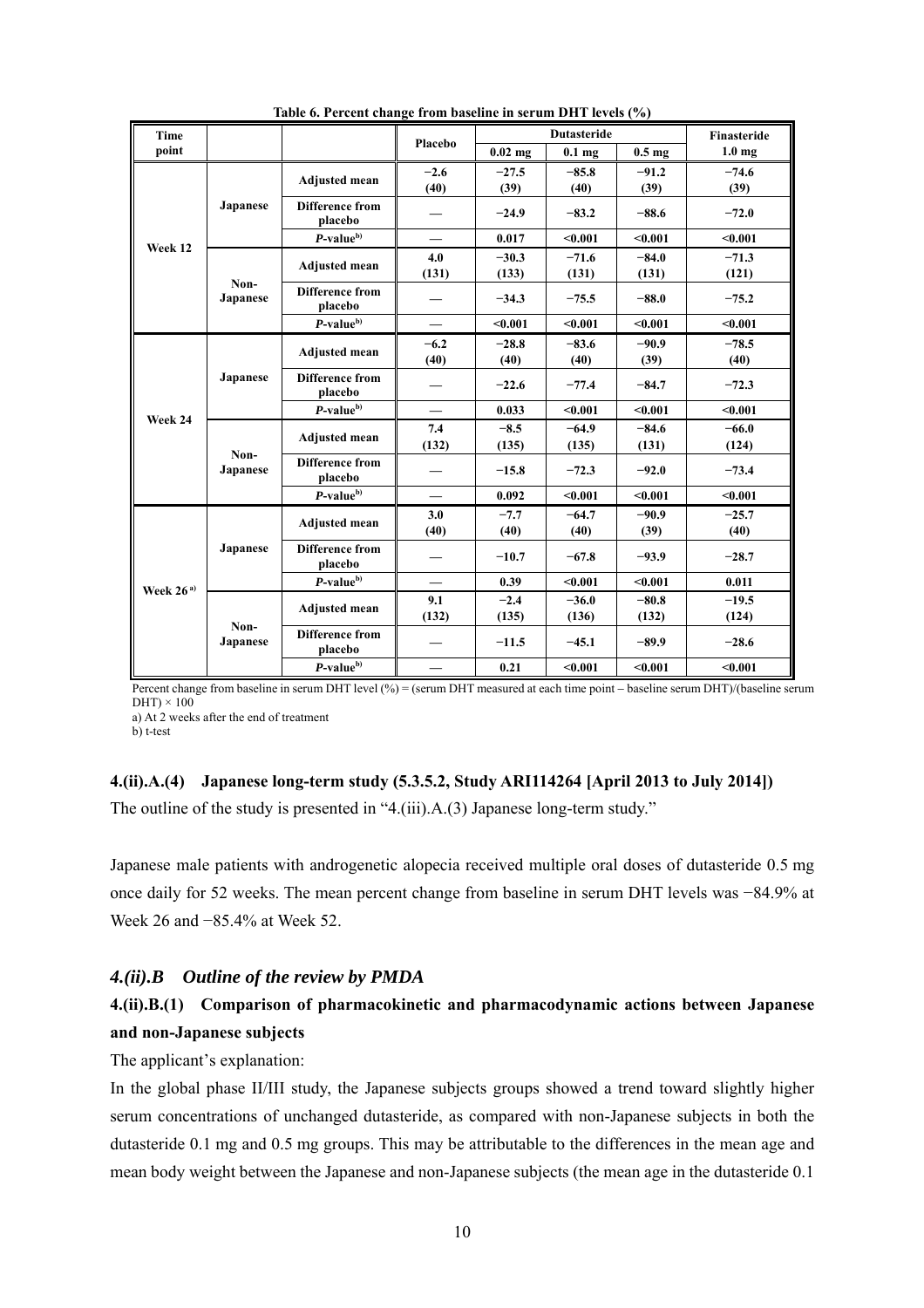mg and 0.5 mg groups was approximately 44 years for Japanese and approximately 37 years for non-Japanese, and the mean body weight was approximately 69 kg for Japanese and approximately 78 kg for non-Japanese).

The percent reduction from baseline in serum DHT levels was greater in Japanese subjects than in non-Japanese subjects in the dutasteride 0.1 mg group, while the percent changes were similar between Japanese and non-Japanese subjects in the dutasteride 0.5 mg group (Table 6). Because serum DHT level is related to the serum concentration of dutasteride, the greater percent reduction in serum DHT in Japanese subjects than in non-Japanese subjects in the dutasteride 0.1 mg group was considered to be attributable to increased serum dutasteride concentrations in the Japanese subjects compared with the non-Japanese subjects. Meanwhile, the serum DHT level was below the lower limit of quantification for many of the samples from both Japanese and non-Japanese subjects in the dutasteride 0.5 mg group. This finding suggested that trough serum DHT levels in both subgroups contributed to comparable serum DHT levels between Japanese and non-Japanese subjects in the dutasteride 0.5 mg group. A population PK/PD analysis using an Emax model was performed on the data from the global phase II/III study to describe the relationship between serum DHT concentrations and serum dutasteride concentrations. None of the examined factors including race and ethnicity (Japanese vs. non-Japanese) was identified as a covariate.

Based on the above, the applicant considers that there are no ethnic differences in the dose-response relationship between dutasteride exposure and serum DHT concentrations.

#### PMDA's view:

In the global phase II/III study in male patients with androgenetic alopecia, the serum concentration of dutasteride was slightly higher in Japanese subjects than in non-Japanese subjects in the dutasteride 0.1 and 0.5 mg groups, but the range of distribution and the degree of variance were generally similar. In addition, there were no clinically relevant differences in the percent change from baseline in serum DHT levels between the Japanese and non-Japanese subjects.

Based on the above, the pharmacokinetic and pharmacodynamic actions of dutasteride are unlikely to differ significantly between Japanese and non-Japanese male patients with androgenetic alopecia.

## **4.(ii).B.(2) Drug interactions**

The inhibitory effect of dutasteride on CYP2C19, CYP3A4, OAT3, OATP1B1, and OATP1B3 was observed in the *in vitro* study. The applicant provided the following explanation about whether precautionary advice regarding this finding should be included in the package insert.

The IC50 values of dutasteride against CYP2C19, OAT3, OATP1B1, and OATP1B3 in the *in vitro* study  $(50, 0.5, 0.8, \text{ and } 20 \text{ µmol/L}, \text{respectively})$  were  $714$ -,  $7.1$ -,  $11.4$ -, and  $286$ -fold, respectively, the serum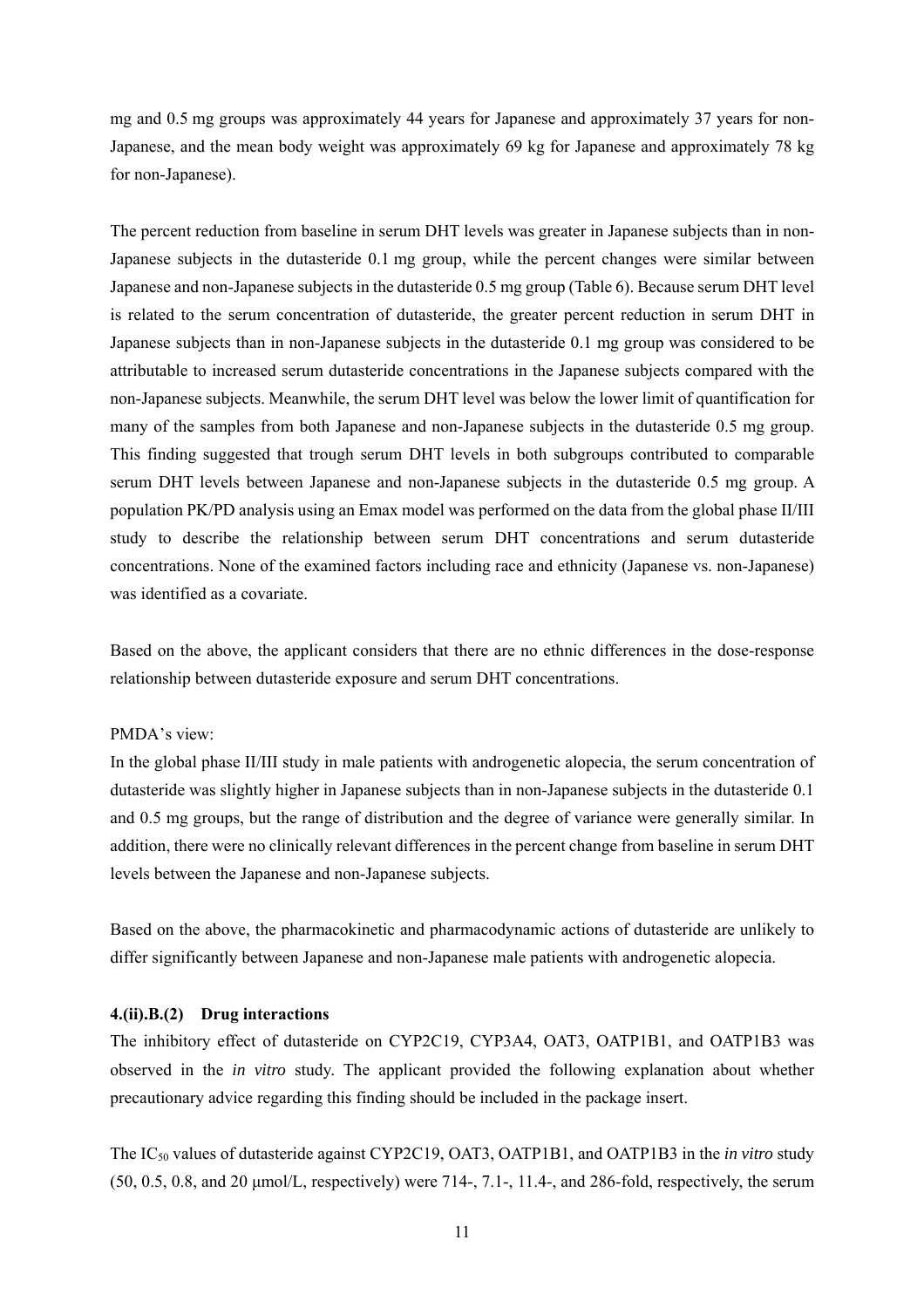dutasteride concentration (approximately 0.07 μmol/L) in the patients with androgenetic alopecia, including Japanese male patients, who received multiple oral doses of dutasteride 0.5 mg for 24 weeks in the global phase II/III study. Therefore, dutasteride is unlikely to inhibit CYP2C19-mediated drug metabolism or OAT3-, OATP1B1-, or OATP1B3-mediated drug transport in routine clinical use. In the 3 clinical studies (the foreign phase II study, global phase II/III study, and Japanese long-term study), some subjects received dutasteride concomitantly with drugs serving as major substrates of CYP2C19, OAT3, OATP1B1, or OATP1B3 (excluding those who received concomitant medication for the treatment of adverse events or those who had an adverse event temporally unrelated to concomitant medication). Causality was assessed for adverse events experienced by the subjects. Subjects receiving concomitant diazepam (CYP2C19 is responsible for its metabolism) reported seborrhoeic dermatitis, leg injury, fatigue, and phantom taste perception; those receiving concomitant lansoprazole (CYP2C19 is responsible for its metabolism) reported influenza; and those receiving concomitant atorvastatin, fexofenadine, or famotidine (substrates of OATP1B1 or OATP1B3) reported influenza, pharyngodynia, and insomnia. None of these events was serious or causally related to dutasteride. The events resolved without specific treatment. Further, published literature was searched for reports of possible drug-drug interaction between dutasteride and major substrates of CYP2C19, OAT3, OATP1B1, or OATP1B3, but no such report was found.

Based on the above, it is not necessary at this point to provide precautionary advice in the package insert regarding possible interaction between dutasteride and the drugs that undergo CYP2C19-mediated metabolism or OAT3-, OATP1B1-, or OATP1B3-mediated transport/elimination. However, precautionary advice about the possible interaction with CYP3A4 inhibitors will be included in the package insert, as in the case of Avolve Capsules 0.5 mg.

PMDA accepted the applicant's explanation.

## **4.(iii) Summary of clinical efficacy and safety**

# *4.(iii).A Summary of the submitted data*

The applicant submitted the efficacy and safety evaluation data, containing the results from 3 Japanese and foreign clinical studies (the foreign phase II study, global phase II/III study, and Japanese long-term study). These studies enrolled patients who were assessed for the progression of hair loss based on the Norwood-Hamilton classification (Figure 1) and who then had a clinical diagnosis of androgenetic alopecia.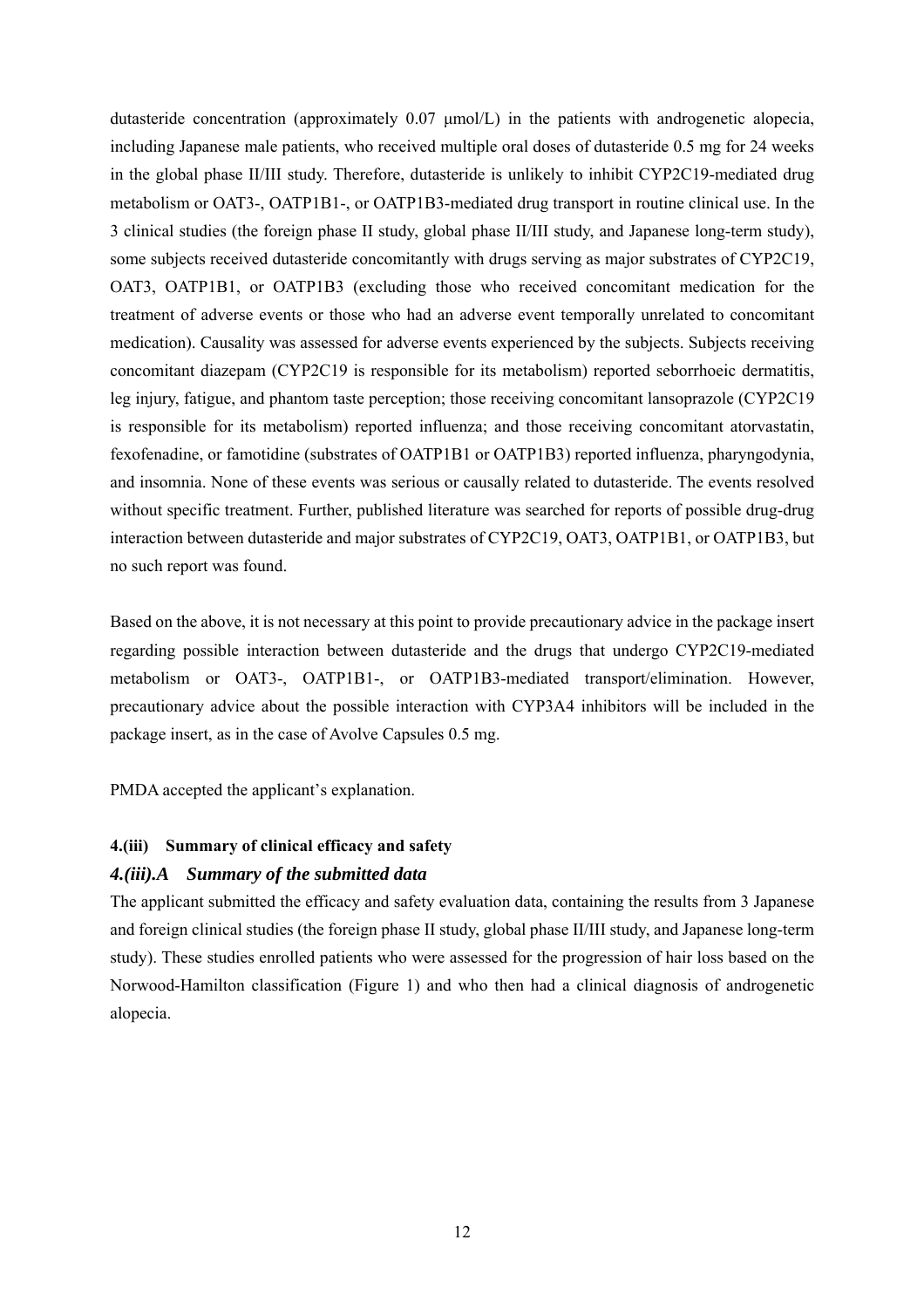

**Figure 1. Norwood-Hamilton classification** 

**4.(iii).A.(1) Foreign phase II study (5.3.5.1, Study ARIA2004 [December 1997 to February 2000])**  A multi-center, randomized, double-blind, parallel-group comparison study was conducted at 21 centers overseas to investigate the dose-response relationship and safety of dutasteride in non-Japanese male patients aged 21 to 45 years who had a clinical diagnosis of androgenetic alopecia classified as types III vertex, IV, or V of the Norwood-Hamilton scale (target sample size, 360 subjects).

In this study, subjects received oral doses of dutasteride 0.05 mg, 0.1 mg, 0.5mg, or 2.5 mg, finasteride  $5 \text{ mg}$ ,  $\text{s}$  or placebo once daily for 24 weeks.

A total of 378 subjects<sup>9</sup> received study treatment (58 subjects in the placebo group, 65 in the dutasteride 0.05 mg group, 66 in the dutasteride 0.1 mg group, 61 in the dutasteride 0.5 mg group, 64 in the dutasteride 2.5 mg group, and 64 in the finasteride 5 mg group). All the subjects treated were included in the intention-to-treat (ITT) population and safety analysis population, and the ITT was the population for the primary efficacy analysis. A total of 70 subjects discontinued the study (10 in the placebo group, 19 in the dutasteride 0.05 mg group, 15 in the dutasteride 0.1 mg group, 6 in the dutasteride 0.5 mg group, 15 in the dutasteride 2.5 mg group, and 5 in the finasteride 5 mg group). Reasons for discontinuation were "withdrawal of consent" for 29 subjects (5 in the placebo group, 10 in the dutasteride 0.05 mg group, 4 in the dutasteride 0.1 mg group, 3 in the dutasteride 0.5 mg group, 6 in the dutasteride 2.5 mg group, and 1 in the finasteride 5 mg group), "lost to follow-up" for 16 subjects (2 in the placebo group; 4 in the dutasteride 0.05 mg group, 4 in the dutasteride 0.1 mg group, 1 in the dutasteride 0.5 mg group, 3 in the dutasteride 2.5 mg group, and 2 in the finasteride 5 mg group),

l

<sup>8</sup> The dosage of finasteride approved for the treatment of prostatic hyperplasia was used as control, because finasteride 1 mg was not approved for the treatment of androgenetic alopecia in men in and outside Japan when the foreign phase II study was conducted.

<sup>9</sup> The data of the 38 subjects handled by an investigator who was listed in the Debarment List (list of persons and firms that have been convicted for a conduct relating to development or approval of new drug products) by the US Food and Drug Administration (FDA) were excluded from the analysis. The efficacy and safety results did not differ significantly before and after exclusion of the data.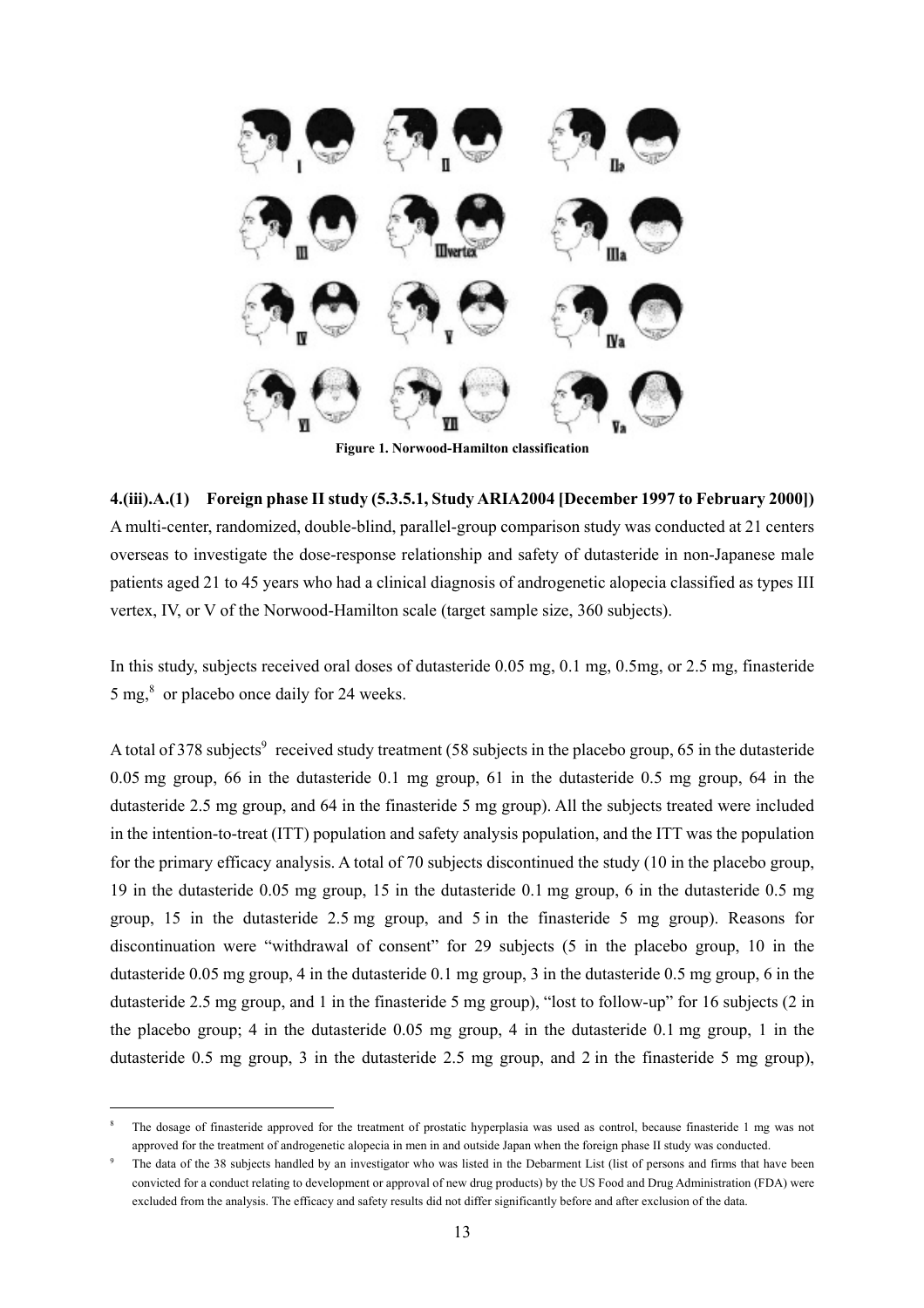"protocol deviation" for 13 subjects (3 in the dutasteride 0.05 mg group, 1 in the dutasteride 0.1 mg group, 1 in the dutasteride 0.5 mg group, 6 in the dutasteride 2.5 mg group, and 2 in the finasteride 5 mg group), and "adverse events" for 10 subjects (3 in the placebo group, 6 in the dutasteride 0.1 mg group, and 1 in the dutasteride 0.5 mg group), and "other" for 2 subjects (2 in the dutasteride 0.05 mg group).

The primary endpoint for efficacy was the "change from baseline in hair count within a 2.54-cm diameter circle at the vertex at Weeks 12, 24, and 36." The results are shown in Table 7.

| at weeks 12, 27, and 50 (111) |                     |          |                                           |                                                             |  |  |  |
|-------------------------------|---------------------|----------|-------------------------------------------|-------------------------------------------------------------|--|--|--|
|                               | <b>Treatment</b>    | $N^{b)}$ | <b>Change from baseline</b><br>hair count | <b>Difference from</b><br>placebo <sup>c)</sup><br>[95% CI] |  |  |  |
|                               | Placebo             | 52       | $-21.8 \pm 11.2$                          |                                                             |  |  |  |
|                               | Dutasteride 0.05 mg | 55       | $5.5 \pm 10.9$                            | $27.2$ [-3.5, 58.0]                                         |  |  |  |
|                               | Dutasteride 0.1 mg  | 60       | $58.6 \pm 10.4$                           | 80.4 [50.4, 110.4]                                          |  |  |  |
| Week 12 (LOCF)                | Dutasteride 0.5 mg  | 52       | $64.8 \pm 11.2$                           | 86.6 [55.5, 117.6]                                          |  |  |  |
|                               | Dutasteride 2.5 mg  | 57       | $100.0 \pm 10.7$                          | 121.8 [91.4, 152.1]                                         |  |  |  |
|                               | Finasteride 5 mg    | 62       | $51.2 \pm 10.3$                           | 72.9 [43.2, 102.7]                                          |  |  |  |
|                               | Placebo             | 53       | $-26.2 \pm 10.6$                          |                                                             |  |  |  |
|                               | Dutasteride 0.05 mg | 56       | $22.6 \pm 10.3$                           | 48.8 [19.8, 77.8]                                           |  |  |  |
|                               | Dutasteride 0.1 mg  | 61       | $72.4 \pm 9.9$                            | 98.6 [70.3, 127.0]                                          |  |  |  |
| Week 24 (LOCF)                | Dutasteride 0.5 mg  | 56       | $94.5 \pm 10.3$                           | 120.7 [91.7, 149.6]                                         |  |  |  |
|                               | Dutasteride 2.5 mg  | 60       | $107.4 \pm 10.0$                          | 133.5 [105.1, 162.0]                                        |  |  |  |
|                               | Finasteride 5 mg    | 63       | $65.7 \pm 9.7$                            | 91.9 [63.7, 120.1]                                          |  |  |  |
|                               | Placebo             | 41       | $-36.2 \pm 14.2$                          |                                                             |  |  |  |
|                               | Dutasteride 0.05 mg | 42       | $-11.2 \pm 14.0$                          | $25.0$ [-14.1, 64.2]                                        |  |  |  |
| Week $36a$                    | Dutasteride 0.1 mg  | 47       | $21.6 \pm 13.3$                           | 57.8 [19.8, 95.8]                                           |  |  |  |
|                               | Dutasteride 0.5 mg  | 45       | $80.6 \pm 13.5$                           | 116.8 [78.4, 155.3]                                         |  |  |  |
|                               | Dutasteride 2.5 mg  | 48       | $115.9 \pm 13.1$                          | 152.2 [114.3, 190.0]                                        |  |  |  |
|                               | Finasteride 5 mg    | 56       | $7.2 \pm 12.2$                            | 43.4 [6.9, 80.0]                                            |  |  |  |

**Table 7. Change from baseline in hair count within a of 2.54-cm diameter circle at the vertex at Weeks 12, 24, and 36 (ITT)** 

Least squares mean  $\pm$  standard error; missing data at Weeks 12 and 24 were imputed using the last observation carried forward (LOCF) approach.

a) At 12 weeks after the end of treatment

b) Subjects without vertex hair count at each time point were excluded from the analysis.

c) Estimated based on a general linear model with treatment group, region, and baseline hair count as explanatory variables.

Safety results were summarized. The incidence of adverse events was 79.3% (46 of 58 subjects) in the placebo group, 56.9% (37 of 65 subjects) in the dutasteride 0.05 mg group, 65.2% (43 of 66 subjects) in the dutasteride 0.1 mg group, 65.6% (40 of 61 subjects) in the dutasteride 0.5 mg group, 67.2% (43 of 64 subjects) in the dutasteride 2.5 mg group, and 70.3% (45 of 64 subjects) in the finasteride 5 mg group. Table 8 shows the adverse events observed in ≥5.0% of subjects in any treatment group. The incidence of adverse drug reactions was 24.1% (14 of 58 subjects) in the placebo group, 15.4% (10 of 65 subjects) in the dutasteride 0.05 mg group, 28.8% (19 of 66 subjects) in the dutasteride 0.1 mg group, 14.8% (9 of 61 subjects) in the dutasteride 0.5 mg group, 28.1% (18 of 64 subjects) in the dutasteride 2.5 mg group, and 23.4% (15 of 64 subjects) in the finasteride 5 mg group. Table 9 shows the adverse drug reactions observed in  $\geq$ 2.0% of subjects in any treatment group.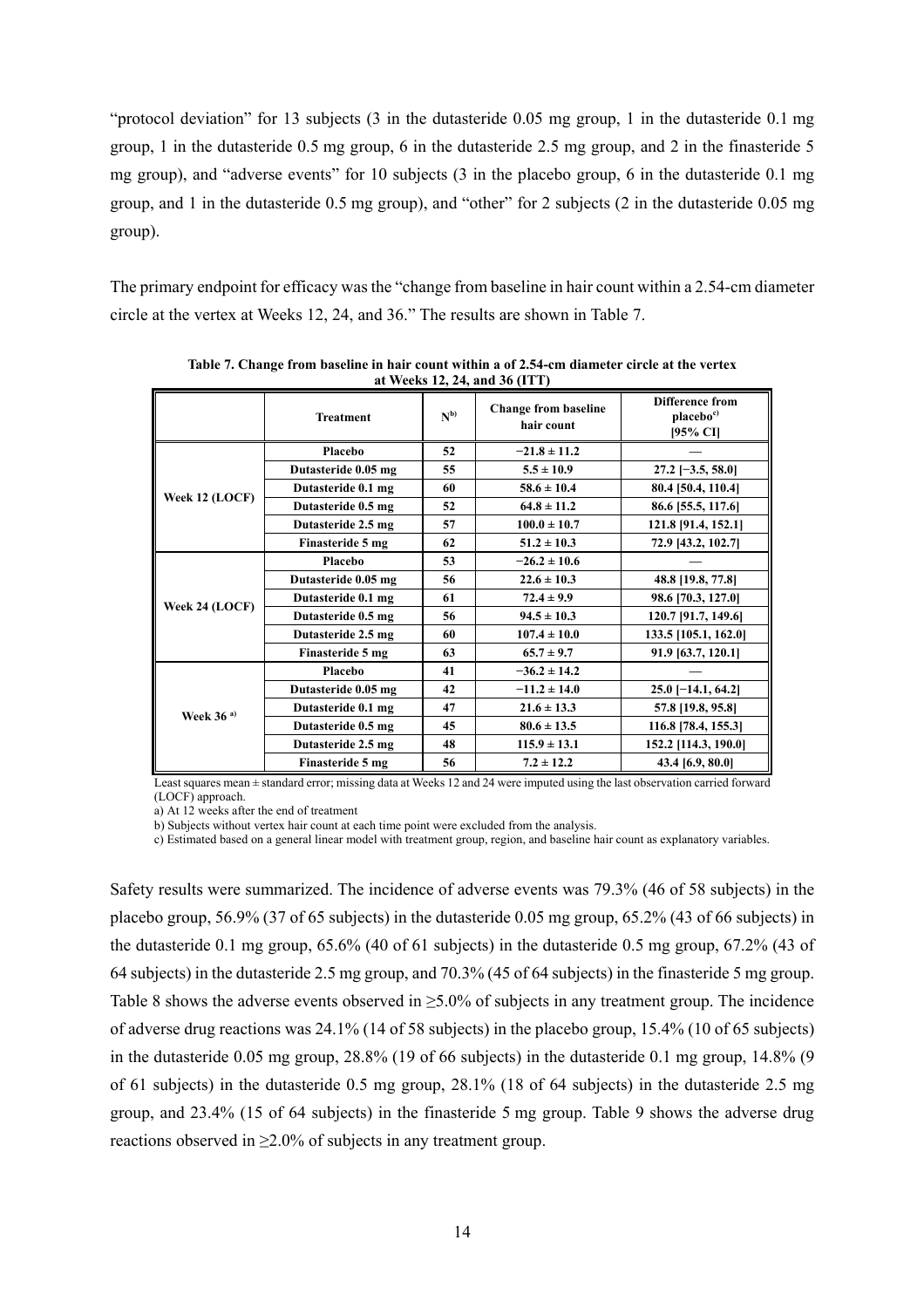|                                                | Placebo<br>$(N = 58)$ |                | <b>Dutasteride</b><br>$0.05$ mg<br>$(N = 65)$ |                         | <b>Dutasteride</b><br>0.1 <sub>mg</sub><br>$(N = 66)$ |              |           | <b>Dutasteride</b><br>0.5 <sub>mg</sub><br>$(N = 61)$ |           | <b>Dutasteride</b><br>2.5 <sub>mg</sub><br>$(N = 64)$ | Finasteride<br>5 <sub>mg</sub><br>$(N = 64)$ |                         |
|------------------------------------------------|-----------------------|----------------|-----------------------------------------------|-------------------------|-------------------------------------------------------|--------------|-----------|-------------------------------------------------------|-----------|-------------------------------------------------------|----------------------------------------------|-------------------------|
|                                                | Incidence             | $\mathbf{n}$   | Incidence                                     | $\mathbf{n}$            | Incidence                                             | $\mathbf{n}$ | Incidence | n                                                     | Incidence | $\mathbf{n}$                                          | Incidence                                    | $\mathbf n$             |
| Overall                                        | 79.3%                 | 46             | 56.9%                                         | 37                      | $65.2\%$                                              | 43           | 65.6%     | 40                                                    | $67.2\%$  | 43                                                    | 70.3%                                        | 45                      |
| Libido<br>decreased                            | 3.4%                  | $\mathbf{2}$   | 3.1%                                          | $\boldsymbol{2}$        | $3.0\%$                                               | $\mathbf{2}$ | 1.6%      | $\mathbf{1}$                                          | 12.5%     | 8                                                     | 4.7%                                         | $\overline{\mathbf{3}}$ |
| Headache                                       | 3.4%                  | $\mathbf{2}$   | 3.1%                                          | $\mathbf{2}$            | 16.7%                                                 | 11           | 13.1%     | 8                                                     | 10.9%     | $\overline{7}$                                        | 7.8%                                         | 5                       |
| Malaise/fatigue                                | 3.4%                  | $\mathbf{2}$   | 3.1%                                          | $\mathbf{2}$            | $3.0\%$                                               | $\mathbf{2}$ | 1.6%      | $\mathbf{1}$                                          | 7.8%      | 5                                                     | 3.1%                                         | $\overline{2}$          |
| Musculoskeletal<br>pain                        | 0%                    | $\bf{0}$       | 6.2%                                          | $\overline{\mathbf{4}}$ | 1.5%                                                  | $\mathbf{1}$ | 3.3%      | $\overline{2}$                                        | 6.3%      | $\overline{4}$                                        | $0\%$                                        | $\mathbf{0}$            |
| Viral upper<br>respiratory tract<br>infection  | 15.5%                 | 9              | 13.8%                                         | 9                       | 4.5%                                                  | 3            | 8.2%      | 5                                                     | 4.7%      | 3                                                     | 9.4%                                         | 6                       |
| <b>Nasal disorder</b>                          | 3.4%                  | $\overline{2}$ | 6.2%                                          | $\overline{\mathbf{4}}$ | 1.5%                                                  | $\mathbf{1}$ | 3.3%      | $\mathbf{2}$                                          | 4.7%      | $\overline{3}$                                        | 1.6%                                         | $\mathbf{1}$            |
| <b>Upper</b><br>respiratory tract<br>infection | 10.3%                 | 6              | 6.2%                                          | $\overline{\mathbf{4}}$ | $3.0\%$                                               | $\mathbf{2}$ | 14.8%     | 9                                                     | 3.1%      | $\mathbf{2}$                                          | 7.8%                                         | 5                       |
| <b>Respiratory</b><br>tract infection<br>viral | 3.4%                  | $\mathbf{2}$   | 4.6%                                          | 3                       | $3.0\%$                                               | $\mathbf{2}$ | 9.8%      | 6                                                     | 1.6%      | 1                                                     | 10.9%                                        | 7                       |
| <b>Seborrhoeic</b><br>dermatitis               | 5.2%                  | $\mathbf{3}$   | 3.1%                                          | $\mathbf{2}$            | 3.0%                                                  | $\mathbf{2}$ | 1.6%      | 1                                                     | 1.6%      | 1                                                     | $0\%$                                        | $\mathbf{0}$            |
| Nausea/<br>vomiting                            | 5.2%                  | 3              | 1.5%                                          | 1                       | $0\%$                                                 | $\bf{0}$     | 3.3%      | $\mathbf{2}$                                          | 1.6%      | 1                                                     | 3.1%                                         | $\mathbf{2}$            |
| <b>Diarrhoea</b>                               | 6.9%                  | 4              | 1.5%                                          | $\mathbf{1}$            | 3.0%                                                  | $\mathbf{2}$ | 4.9%      | 3                                                     | 0%        | $\bf{0}$                                              | $0\%$                                        | $\mathbf{0}$            |
| <b>Erectile</b><br>dysfunction                 | 5.2%                  | $\mathbf{3}$   | 3.1%                                          | $\boldsymbol{2}$        | 0%                                                    | $\bf{0}$     | $0\%$     | $\bf{0}$                                              | 0%        | $\mathbf{0}$                                          | 1.6%                                         | $\mathbf{1}$            |

**Table 8. Adverse events observed in ≥5.0% of subjects in any treatment group** 

MedDRA/J ver16.1

#### **Table 9. Adverse drug reactions observed in ≥2.0% of subjects in any treatment group**

|                                                             | Placebo<br>$(N = 58)$ |                | <b>Dutasteride</b><br>$0.05$ mg<br>$(N = 65)$ |              | <b>Dutasteride</b><br>$0.1$ mg<br>$(N = 66)$ |                | <b>Dutasteride</b><br>0.5 <sub>mg</sub><br>$(N = 61)$ |              | <b>Dutasteride</b><br>2.5 <sub>mg</sub><br>$(N = 64)$ |                         | Finasteride<br>5 <sub>mg</sub><br>$(N = 64)$ |                |
|-------------------------------------------------------------|-----------------------|----------------|-----------------------------------------------|--------------|----------------------------------------------|----------------|-------------------------------------------------------|--------------|-------------------------------------------------------|-------------------------|----------------------------------------------|----------------|
|                                                             | <b>Incidence</b>      | $\mathbf n$    | Incidence                                     | $\mathbf n$  | Incidence                                    | $\mathbf n$    | <b>Incidence</b>                                      | n            | <b>Incidence</b>                                      | $\mathbf n$             | <b>Incidence</b>                             | $\mathbf n$    |
| Overall                                                     | 24.1%                 | 14             | 15.4%                                         | 10           | 28.8%                                        | 19             | 14.8%                                                 | 9            | 28.1%                                                 | 18                      | 23.4%                                        | 15             |
| Libido<br>decreased                                         | 3.4%                  | $\overline{2}$ | 3.1%                                          | $\mathbf{2}$ | $3.0\%$                                      | $\mathbf{2}$   | $0\%$                                                 | $\bf{0}$     | 12.5%                                                 | 8                       | 4.7%                                         | 3              |
| Malaise/fatigue                                             | 3.4%                  | $\mathbf{2}$   | 0%                                            | $\bf{0}$     | 1.5%                                         | $\mathbf{1}$   | 1.6%                                                  | $\mathbf{1}$ | 7.8%                                                  | 5                       | $3.1\%$                                      | $\mathbf{2}$   |
| Headache                                                    | 1.7%                  | $\mathbf{1}$   | $0\%$                                         | $\mathbf{0}$ | 9.1%                                         | 6              | 4.9%                                                  | 3            | 6.3%                                                  | $\overline{\mathbf{4}}$ | 3.1%                                         | $\mathbf{2}$   |
| Nausea/<br>vomiting                                         | $5.2\%$               | 3              | 0%                                            | $\bf{0}$     | $0\%$                                        | $\bf{0}$       | $1.6\%$                                               | 1            | $1.6\%$                                               | 1                       | $0\%$                                        | $\bf{0}$       |
| <b>Abdominal</b><br>discomfort/<br>gastrointestinal<br>pain | $0\%$                 | $\mathbf{0}$   | 0%                                            | $\mathbf{0}$ | 1.5%                                         | 1              | 3.3%                                                  | $\mathbf{2}$ | 1.6%                                                  | $\mathbf{1}$            | $0\%$                                        | $\mathbf{0}$   |
| Ejaculation<br>disorder                                     | $0\%$                 | $\bf{0}$       | $0\%$                                         | $\bf{0}$     | $3.0\%$                                      | $\overline{2}$ | $0\%$                                                 | $\bf{0}$     | 1.6%                                                  | 1                       | 3.1%                                         | $\mathbf{2}$   |
| Erectile<br>dysfunction                                     | 5.2%                  | 3              | 1.5%                                          | 1            | $0\%$                                        | 0              | $0\%$                                                 | $\bf{0}$     | $0\%$                                                 | $\mathbf{0}$            | $1.6\%$                                      | 1              |
| <b>Liver function</b><br>test abnormal                      | 3.4%                  | $\overline{2}$ | 1.5%                                          | $\mathbf{1}$ | 1.5%                                         | 1              | $0\%$                                                 | $\bf{0}$     | 0%                                                    | $\bf{0}$                | $0\%$                                        | $\bf{0}$       |
| Aptyalism                                                   | $0\%$                 | $\bf{0}$       | $0\%$                                         | $\mathbf{0}$ | $0\%$                                        | $\bf{0}$       | $0\%$                                                 | $\bf{0}$     | $0\%$                                                 | $\mathbf{0}$            | 3.1%                                         | $\overline{2}$ |
| <b>Hypertrichosis</b>                                       | 3.4%                  | $\overline{2}$ | 1.5%                                          | $\mathbf{1}$ | 0%                                           | $\mathbf{0}$   | $0\%$                                                 | $\bf{0}$     | $0\%$                                                 | $\bf{0}$                | 0%                                           | $\bf{0}$       |
| Somnolence                                                  | $0\%$                 | $\bf{0}$       | $0\%$                                         | $\bf{0}$     | $0\%$                                        | $\bf{0}$       | $0\%$                                                 | 0            | $0\%$                                                 | $\mathbf{0}$            | $3.1\%$                                      | $\mathbf{2}$   |

MedDRA/J ver16.1

No deaths occurred. The incidence of serious adverse events was 1.6% (1 of 58 subjects; migraine in 1 subject) in the placebo group, 1.5% (1 of 65 subjects; gastroenteritis in 1 subject) in the dutasteride 0.05 mg group, 3.0% (2 of 66 subjects; hepatobiliary infection/pancreas infection, and calculus urinary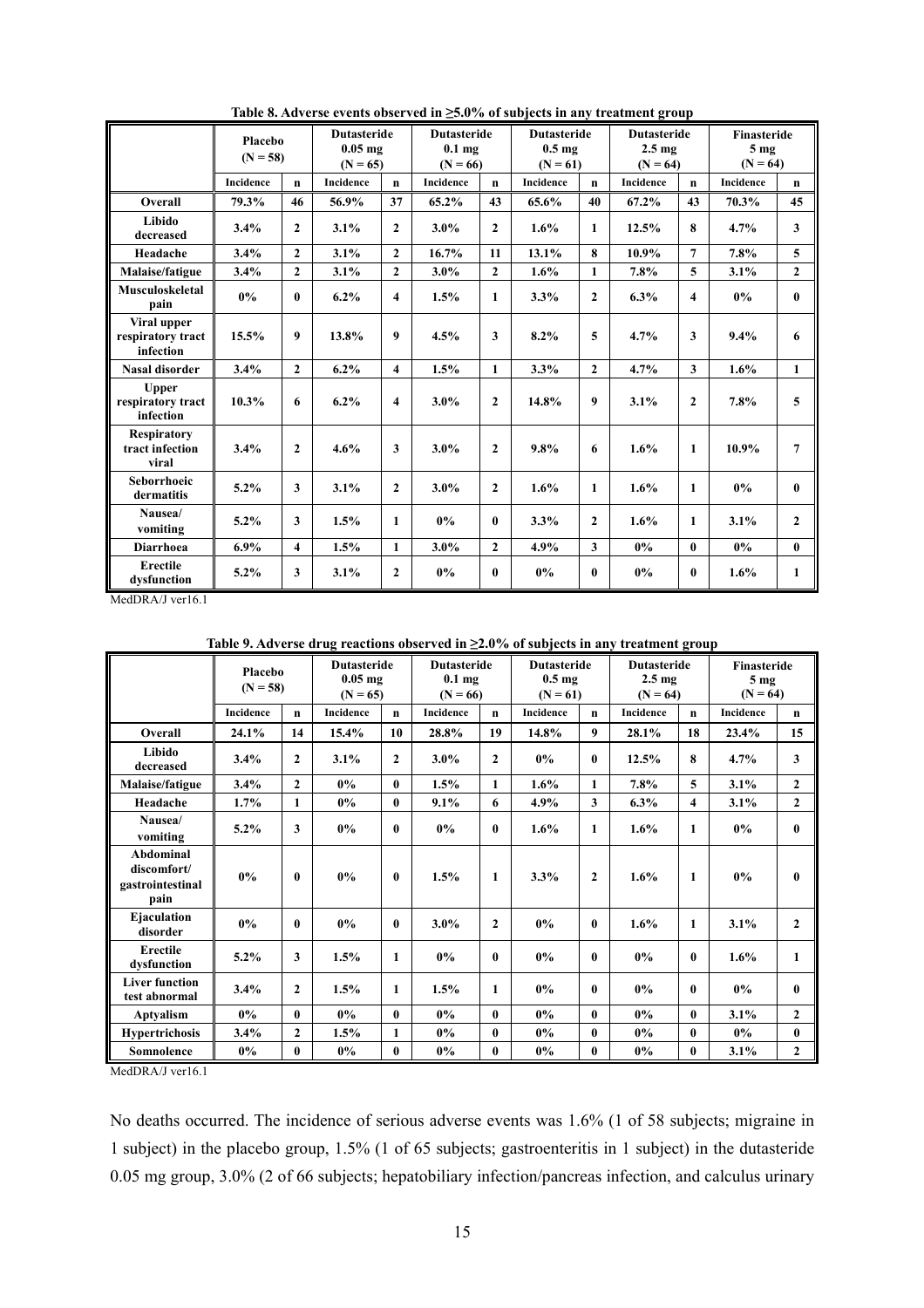in 1 subject each) in the dutasteride 0.1 mg group, 1.6% (1 of 64 subjects; bone disorder/chondropathy in 1 subject) in the dutasteride 2.5 mg group, and 1.6% (1 of 64 subjects; embolism/peripheral ischaemia in 1 subject) in the finasteride 5 mg group. A causal relationship to the study drug was ruled out for all of these events. The incidence of adverse events leading to discontinuation of the study drug was 5.2% (3 of 58 subjects) in the placebo group, 9.1% (6 of 66 subjects) in the dutasteride 0.1 mg group, and 1.6% (1 of 61 subjects) in the dutasteride 0.5 mg group.<sup>10</sup>

# **4.(iii).A.(2) Global phase II/III study (5.3.5.1, Study ARI114263 [October 2010 to February 2012])**

A multi-center, randomized, double-blind, parallel-group study was conducted at 39 centers in 9 countries and regions (5 in Japan, 6 in Mexico, 5 in the Philippines, 5 in Russia, 5 in Taiwan, 4 in Argentina, 4 in Thailand, 3 in Peru, and 2 in Chile) to investigate the dose response, efficacy, and safety of dutasteride in Japanese and non-Japanese male subjects aged 20 to 50 years who had a clinical diagnosis of androgenetic alopecia classified as the Norwood-Hamilton type III vertex, IV, or V (excluding types IVa and Va) (target sample size, 900 subjects).

In this study, subjects received oral doses of dutasteride 0.02 mg, 0.1 mg, or 0.5 mg, finasteride 1 mg, or placebo once daily for 24 weeks.

A total of 917 subjects received study treatment (181 subjects [including 40 Japanese] in the placebo group, 185 [including 40 Japanese] in the dutasteride 0.02 mg group, 188 [including 40 Japanese] in the dutasteride 0.1 mg group, 184 [including 40 Japanese] in the dutasteride 0.5 mg group, and 179 [including 40 Japanese] in the finasteride 1 mg group). All the subjects treated were included in the ITT population and safety analysis population, and the ITT was the population for primary efficacy analysis. A total of 156 subjects discontinued the study (24 in the placebo group, 29 in the dutasteride 0.02 mg group, 34 in the dutasteride 0.1 mg group, 31 in the dutasteride 0.5 mg group, and 38 in the finasteride 1 mg group). Reasons for discontinuation were "withdrawal of consent" for 58 subjects (9 in the placebo group, 9 in the dutasteride 0.02 mg group, 9 in the dutasteride 0.1 mg group, 14 in the dutasteride 0.5 mg group, and 17 in the finasteride 1 mg group), "lost to follow-up" for 48 subjects (4 in the placebo group, 13 in the dutasteride 0.02 mg group, 11 in the dutasteride 0.1 mg group, 10 in the dutasteride 0.5 mg group, and 10 in the finasteride 1 mg group); "adverse events" for 21 subjects (5 in the placebo group, 8 in the dutasteride 0.1 mg group, 4 in the dutasteride 0.5 mg group, and 4 in the finasteride 1 mg group), "investigator's discretion" for 20 subjects (4 in the placebo group, 4 in the dutasteride 0.02 mg group, 3 in the dutasteride 0.5 mg group, and 5 in the finasteride 1 mg group), "protocol deviation" for 9 subjects (2 in the placebo group, 3 in the dutasteride 0.02 mg group, 2 in the dutasteride 0.1 mg group, and 2 in the finasteride 1 mg group).

l

<sup>&</sup>lt;sup>10</sup> The following events were observed: erectile dysfunction (2 subjects) and irritable bowel syndrome (1 subject) in the placebo group; headache, rash, abdominal discomfort/abdominal pain, affective disorder/malaise/fatigue, malaise/fatigue/memory impairment/affective disorder, and abdominal discomfort/gastrointestinal pain/diarrhoea/headache/libido decreased/acne/folliculitis (1 subject each) in the dutasteride 0.1 mg group; and abdominal discomfort/gastrointestinal pain (1 subject) in the dutasteride 0.5 mg group.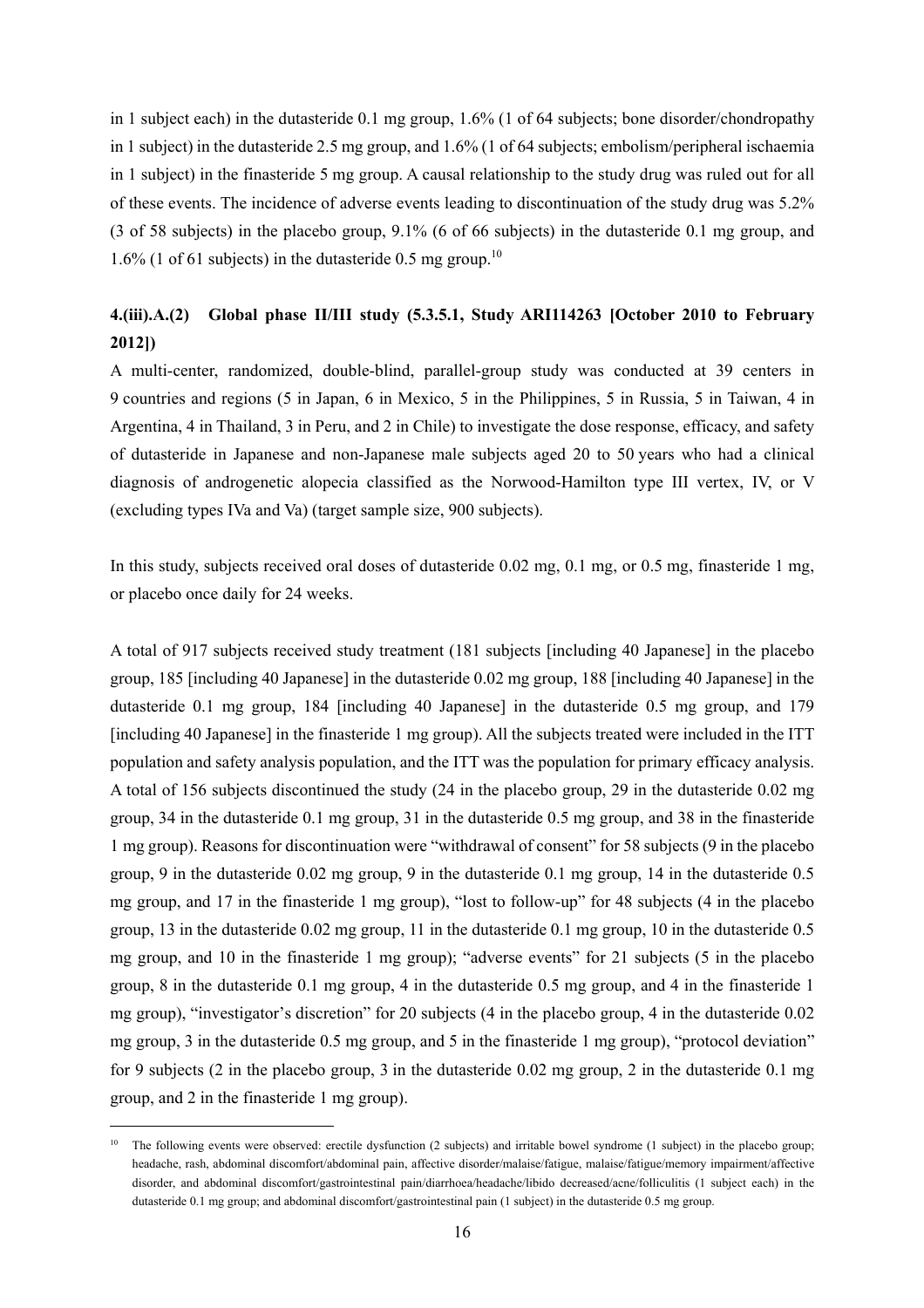The primary endpoint for efficacy was the "change from baseline in hair count within a circle of 2.54 cm diameter at the vertex at Week 24." The results are shown in Table 10. A statistically significant difference from placebo was observed in the dutasteride 0.1 and 0.5 mg groups (t-test using a general linear model with a two-sided significance level of 1.67%, with Bonferroni adjustment for multiplicity). The dutasteride 0.1 and 0.5 groups demonstrating a statistically significant difference from the placebo group were then compared with the finasteride 1 mg group. The lower limits of the 98.33% CI for the differences between the dutasteride 0.1 or 0.5 mg group and the finasteride 1 mg group were greater than the pre-specified non-inferiority margin of −35 hairs, thus the non-inferiority of dutasteride 0.1 and 0.5 mg to finasteride 1 mg was demonstrated. Table 11 shows the "change from baseline in hair count within 2.54-cm diameter circle at the vertex at Week 24" in the subgroup of Japanese subjects.

**Table 10. Change from baseline in hair count within a 2.54-cm diameter circle at the vertex at Week 24 in the overall study population (ITT)** 

| <b>Treatment</b><br>group              | <b>Baseline hair</b><br>count    | <b>Change from</b><br>baseline hair<br>count <sup>a)</sup> | Difference from<br>placebo<br>[98.33% CI] <sup>b)</sup> | P-value for the<br>difference from<br>placebo <sup>c</sup> | Least squares mean<br>difference from<br>finasteride 1 $mg^{d}$<br>[98.33% CI] |
|----------------------------------------|----------------------------------|------------------------------------------------------------|---------------------------------------------------------|------------------------------------------------------------|--------------------------------------------------------------------------------|
| Placebo                                | $760.9 \pm 226.9$<br>$(N = 151)$ | $-4.9 \pm 7.9$<br>$(n = 148)$                              |                                                         |                                                            |                                                                                |
| <b>Dutasteride</b><br>$0.02$ mg        | $774.4 \pm 226.5$<br>$(N = 157)$ | $17.1 \pm 7.7$<br>$(n = 155)$                              | $22.0$ [-4.4, 48.4]                                     | 0.046                                                      | $-39.4$<br>$[-66.1, -12.7]$                                                    |
| <b>Dutasteride</b><br>$0.1 \text{ mg}$ | $721.3 \pm 220.2$<br>$(N = 160)$ | $63.0 \pm 7.7$<br>$(n = 158)$                              | 67.9 [41.6, 94.2]                                       | < 0.001                                                    | $6.5$ [-20.1, 33.1]                                                            |
| <b>Dutasteride</b><br>$0.5 \text{ mg}$ | $767.5 \pm 218.0$<br>$(N = 151)$ | $89.6 \pm 7.9$<br>$(n = 150)$                              | 94.4 [67.8, 121.0]                                      | < 0.001                                                    | 33.0 [6.1, 60.0]                                                               |
| <b>Finasteride</b><br>$1 \text{ mg}$   | $763.8 \pm 180.6$<br>$(N = 142)$ | $56.5 \pm 8.1$<br>$(n = 141)$                              | 61.4 [34.4, 88.4]                                       |                                                            |                                                                                |

Least squares mean ± standard error (number of subjects); missing data were imputed using LOCF.

a) Subjects without hair count in the vertex area at this time point were excluded from the analysis.

b) Estimated based on a general linear model with treatment group, region, and baseline hair count as explanatory variables.

c) T-test using a general linear model with a two-sided significance level of 1.67%, with Bonferroni adjustment for multiplicity

d) Any dutasteride group demonstrating a statistically significant difference from the placebo group was to be compared with the finasteride 1 mg group. The non-inferiority margin was set at −35 hairs. The non-inferiority of dutasteride to finasteride was demonstrated if the lower limit of the 98.33% CI for the difference was greater than the non-inferiority margin (−35 hairs).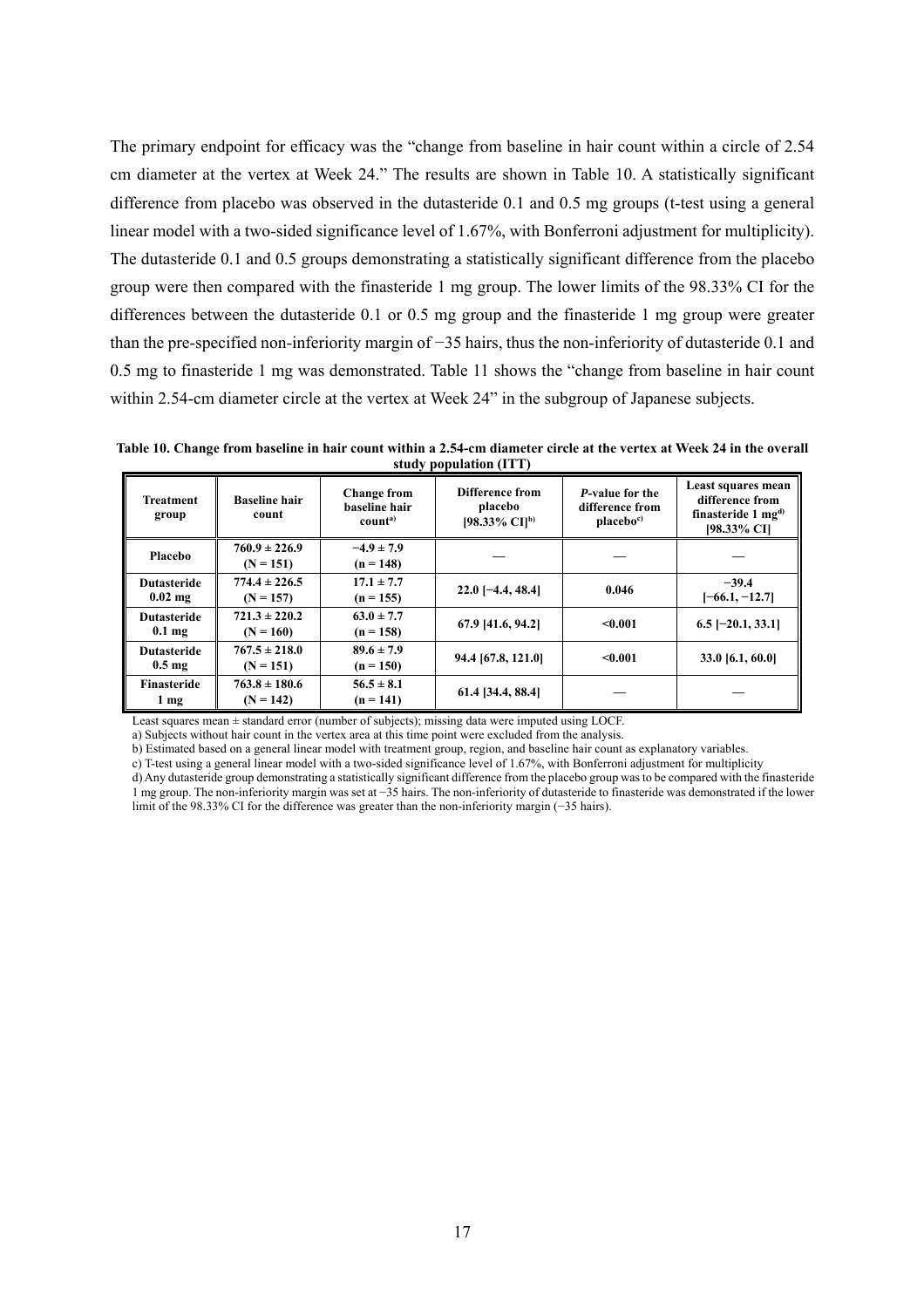**Table 11. Change from baseline in hair count within a 2.54-cm diameter circle at the vertex at Week 24 in the Japanese population (ITT)** 

| Treatment<br>group                     | <b>Baseline hair</b><br>count   | <b>Change from</b><br>baseline hair<br>count <sup>a)</sup> | Difference from<br>placebo<br>[98.33% CI] <sup>b)</sup> | Least squares mean<br>difference from<br>finasteride 1 mg<br>[98.33% CI] |
|----------------------------------------|---------------------------------|------------------------------------------------------------|---------------------------------------------------------|--------------------------------------------------------------------------|
| <b>Placebo</b>                         | $751.1 \pm 188.9$<br>$(N = 37)$ | $-17.3 \pm 15.7$<br>$(n = 37)$                             |                                                         |                                                                          |
| <b>Dutasteride</b><br>$0.02$ mg        | $826.8 \pm 192.6$<br>$(N = 37)$ | $0.4 \pm 15.9$<br>$(n = 37)$                               | $17.8$ [-36.3, 71.8]                                    | $-20.9$ [ $-75.1, 33.4$ ]                                                |
| <b>Dutasteride</b><br>$0.1 \text{ mg}$ | $710.5 \pm 178.2$<br>$(N = 40)$ | $39.4 \pm 15.2$<br>$(n = 40)$                              | 56.7 [4.1, 109.4]                                       | $18.1$ [-35.0, 71.2]                                                     |
| <b>Dutasteride</b><br>$0.5 \text{ mg}$ | $756.2 \pm 153.4$<br>$(N = 36)$ | $68.5 \pm 16.1$<br>$(n = 35)$                              | 85.8 [31.5, 140.1]                                      | $47.2$ [-7.5, 101.9]                                                     |
| Finasteride<br>$1 \text{ mg}$          | $762.3 \pm 162.5$<br>$(N = 36)$ | $21.3 \pm 15.9$<br>$(n = 36)$                              | $38.6$ [-15.3, 92.5]                                    |                                                                          |

Least squares mean ± standard error; missing data were imputed using LOCF.

a) Subjects without hair count in the vertex area at this time point were excluded from the analysis.

b) Estimated based on a general linear model with treatment group, region, and baseline hair count as explanatory variables.

Safety results were summarized. The incidence of adverse events was 51.9% (94 of 181 subjects) in the placebo group, 49.2% (91 of 185 subjects) in the dutasteride 0.02 mg group, 50.5% (95 of 188 subjects) in the dutasteride 0.1 mg group, 54.3% (100 of 184 subjects) in the dutasteride 0.5 mg group, and 52.5% (94 of 179 subjects) in the finasteride 1 mg group. Table 12 shows the adverse events observed in  $\geq 2.0\%$ of subjects in any treatment group. The incidence of adverse drug reactions was 14.9% (27 of 181 subjects) in the placebo group, 14.1% (26 of 185 subjects) in the dutasteride 0.02 mg group, 20.7% (39 of 188 subjects) in the dutasteride 0.1 mg group, 16.3% (30 of 184 subjects) in the dutasteride 0.5 mg group, and 19.6% (35 of 179 subjects) in the finasteride 1 mg group. Table 13 shows the adverse drug reactions observed in ≥2 subjects in any treatment group.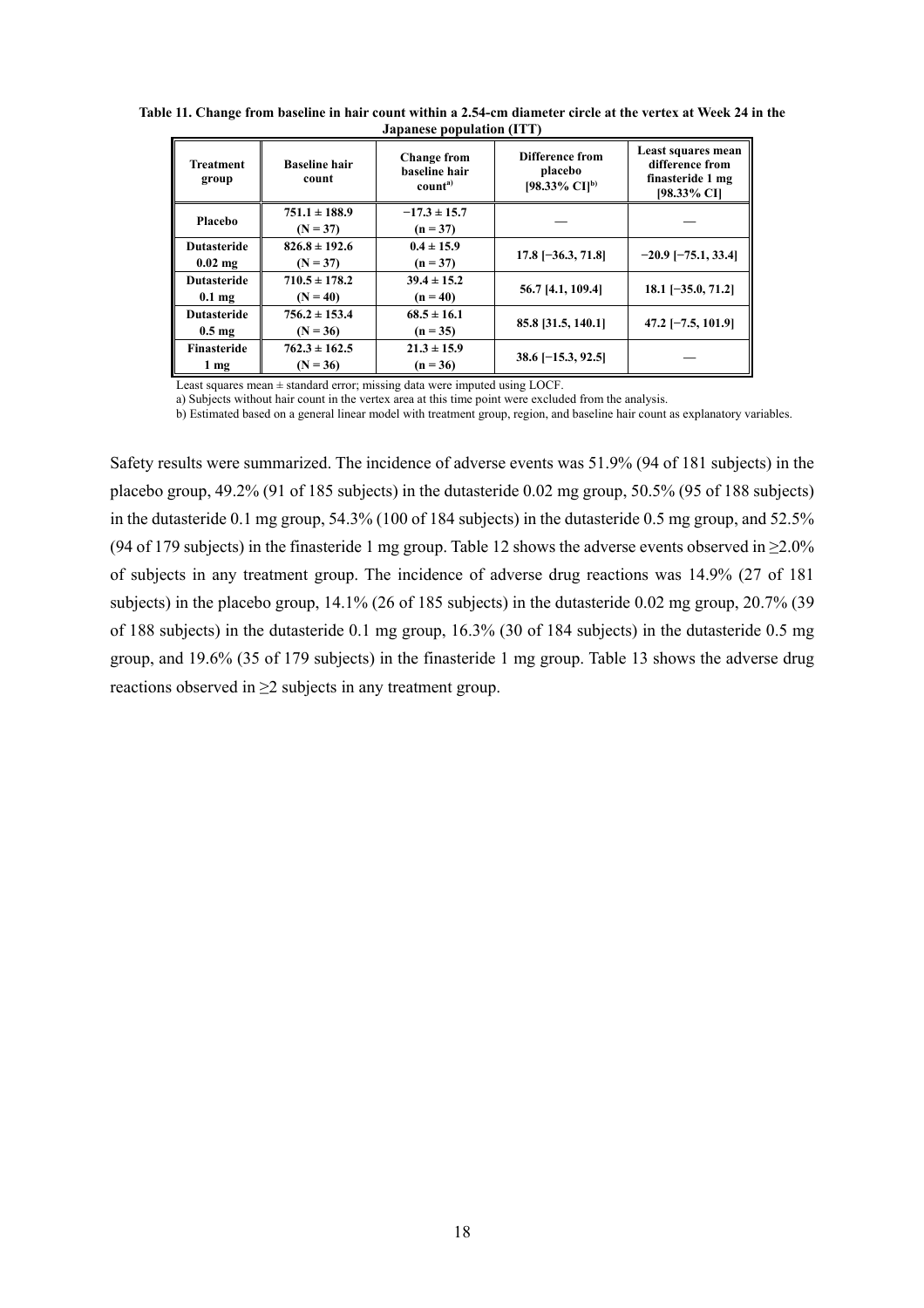|                                                | Placebo<br>$(N = 181)$ |                         |           | <b>Dutasteride</b><br>$0.02$ mg<br>$(N = 185)$ |           | <b>Dutasteride</b><br>0.1 <sub>mg</sub><br>$(N = 188)$ | <b>Dutasteride</b><br>0.5 <sub>mg</sub><br>$(N = 184)$ |                         | Finasteride<br>1 <sub>mg</sub><br>$(N = 179)$ |                         |
|------------------------------------------------|------------------------|-------------------------|-----------|------------------------------------------------|-----------|--------------------------------------------------------|--------------------------------------------------------|-------------------------|-----------------------------------------------|-------------------------|
|                                                | Incidence              | $\mathbf n$             | Incidence | $\mathbf n$                                    | Incidence | $\mathbf n$                                            | <b>Incidence</b>                                       | $\mathbf n$             | Incidence                                     | $\mathbf n$             |
| Overall                                        | 51.9%                  | 94                      | 49.2%     | 91                                             | 50.5%     | 95                                                     | 54.3%                                                  | 100                     | 52.5%                                         | 94                      |
| <b>Nasopharyngitis</b>                         | 8.8%                   | 16                      | 10.3%     | 19                                             | $8.0\%$   | 15                                                     | 12.5%                                                  | 23                      | 7.8%                                          | 14                      |
| Headache                                       | 8.8%                   | 16                      | 4.3%      | 8                                              | 4.3%      | 8                                                      | $6.0\%$                                                | 11                      | 2.8%                                          | 5                       |
| <b>Erectile</b><br>dysfunction                 | 3.9%                   | $\overline{7}$          | 4.3%      | 8                                              | 3.7%      | $\overline{7}$                                         | 5.4%                                                   | 10                      | 5.6%                                          | 10                      |
| <b>Libido decreased</b>                        | 1.1%                   | $\mathbf{2}$            | 5.4%      | 10                                             | 4.8%      | $\boldsymbol{9}$                                       | 3.3%                                                   | 6                       | 5.0%                                          | $\boldsymbol{9}$        |
| <b>Upper</b><br>respiratory tract<br>infection | $5.0\%$                | 9                       | 2.7%      | 5                                              | 1.1%      | $\mathbf{2}$                                           | 3.3%                                                   | 6                       | $0.6\%$                                       | 1                       |
| <b>Rhinitis allergic</b>                       | $0.6\%$                | $\mathbf{1}$            | 1.1%      | $\mathbf{2}$                                   | 0.5%      | $\mathbf{1}$                                           | 2.2%                                                   | $\overline{\mathbf{4}}$ | 3.4%                                          | 6                       |
| <b>Dizziness</b>                               | $0.6\%$                | $\mathbf{1}$            | 1.6%      | 3                                              | 1.1%      | $\mathbf{2}$                                           | 2.2%                                                   | $\overline{\mathbf{4}}$ | 1.1%                                          | $\mathbf{2}$            |
| Acne                                           | $0.6\%$                | 1                       | 0.5%      | $\mathbf{1}$                                   | $0\%$     | $\bf{0}$                                               | 2.2%                                                   | $\overline{4}$          | $0.6\%$                                       | $\mathbf{1}$            |
| <b>Back pain</b>                               | $2.2\%$                | $\overline{\mathbf{4}}$ | 2.7%      | 5                                              | $1.6\%$   | 3                                                      | 1.6%                                                   | $\overline{\mathbf{3}}$ | $2.2\%$                                       | $\overline{\mathbf{4}}$ |
| <b>Pharyngitis</b>                             | 3.9%                   | $\overline{7}$          | $0.5\%$   | $\mathbf{1}$                                   | 1.1%      | $\overline{2}$                                         | 1.6%                                                   | 3                       | 2.8%                                          | 5                       |
| Abdominal pain                                 | 1.1%                   | $\mathbf{2}$            | $3.2\%$   | 6                                              | 3.7%      | $\overline{7}$                                         | 1.1%                                                   | $\mathbf{2}$            | 1.1%                                          | $\mathbf{2}$            |
| Abdominal pain<br>upper                        | $0.6\%$                | $\mathbf{1}$            | $2.2\%$   | $\overline{\mathbf{4}}$                        | 0.5%      | 1                                                      | 1.1%                                                   | $\overline{2}$          | 2.8%                                          | 5                       |
| <b>Diarrhoea</b>                               | 1.7%                   | $\mathbf{3}$            | 1.1%      | $\mathbf{2}$                                   | 3.7%      | $\overline{7}$                                         | 1.1%                                                   | $\overline{2}$          | $0\%$                                         | $\mathbf{0}$            |
| <b>Bronchitis</b>                              | 1.1%                   | $\mathbf{2}$            | 2.2%      | $\overline{\mathbf{4}}$                        | $0\%$     | $\mathbf{0}$                                           | 1.1%                                                   | $\mathbf{2}$            | 1.1%                                          | $\mathbf{2}$            |
| Influenza                                      | 2.8%                   | 5                       | 1.6%      | 3                                              | 2.1%      | $\overline{\mathbf{4}}$                                | 0.5%                                                   | $\mathbf{1}$            | 1.1%                                          | $\mathbf{2}$            |
| Ejaculation<br>failure                         | 1.1%                   | $\mathbf{2}$            | $0.5\%$   | $\mathbf{1}$                                   | 1.1%      | $\overline{2}$                                         | 0.5%                                                   | 1                       | 2.2%                                          | $\overline{\mathbf{4}}$ |
| Toothache                                      | $0\%$                  | $\bf{0}$                | 2.2%      | $\overline{\mathbf{4}}$                        | $0.5\%$   | 1                                                      | 0.5%                                                   | $\mathbf{1}$            | 1.7%                                          | 3                       |
| <b>Hypertension</b>                            | $0.6\%$                | $\mathbf{1}$            | $0\%$     | $\bf{0}$                                       | 2.7%      | 5                                                      | 0.5%                                                   | $\mathbf{1}$            | 1.1%                                          | $\mathbf{2}$            |

**Table 12. Adverse events observed in ≥2.0% of subjects in any treatment group** 

MedDRA/J ver14.1

|                                   | Placebo<br>$(N = 181)$ |                | <b>Dutasteride</b><br>$0.02$ mg<br>$(N = 185)$ |              | <b>Dutasteride</b><br>$0.1$ mg<br>$(N = 188)$ |                         | <b>Dutasteride</b><br>0.5 <sub>mg</sub><br>$(N = 184)$ |                         | <b>Finasteride</b><br>1 <sub>mg</sub><br>$(N = 179)$ |                |
|-----------------------------------|------------------------|----------------|------------------------------------------------|--------------|-----------------------------------------------|-------------------------|--------------------------------------------------------|-------------------------|------------------------------------------------------|----------------|
|                                   | Incidence              | $\mathbf n$    | <b>Incidence</b>                               | $\mathbf n$  | <b>Incidence</b>                              | $\mathbf n$             | <b>Incidence</b>                                       | $\mathbf n$             | <b>Incidence</b>                                     | $\mathbf n$    |
| Overall                           | 14.9%                  | 27             | 14.1%                                          | 26           | 20.7%                                         | 39                      | $16.3\%$                                               | 30                      | $19.6\%$                                             | 35             |
| <b>Erectile</b><br>dysfunction    | 3.3%                   | 6              | 4.3%                                           | 8            | $3.2\%$                                       | 6                       | 5.4%                                                   | 10                      | 5.6%                                                 | 10             |
| Libido decreased                  | 1.1%                   | $\overline{2}$ | $4.9\%$                                        | 9            | 4.8%                                          | 9                       | 2.2%                                                   | $\overline{\mathbf{4}}$ | 3.9%                                                 | $\overline{7}$ |
| <b>Nasopharyngitis</b>            | $0\%$                  | $\bf{0}$       | $0.5\%$                                        | 1            | $0\%$                                         | $\bf{0}$                | 1.6%                                                   | 3                       | $0.6\%$                                              | 1              |
| Ejaculation<br>disorder           | $0.6\%$                | 1              | $0\%$                                          | 0            | $1.6\%$                                       | 3                       | 1.1%                                                   | $\mathbf{2}$            | 1.1%                                                 | $\mathbf{2}$   |
| Semen volume<br>decreased         | $0\%$                  | 0              | 1.1%                                           | $\mathbf{2}$ | 1.6%                                          | 3                       | 1.1%                                                   | $\mathbf{2}$            | $0\%$                                                | $\mathbf{0}$   |
| <b>Transaminases</b><br>increased | $0.6\%$                | 1              | $0\%$                                          | 0            | $1.1\%$                                       | $\mathbf{2}$            | 1.1%                                                   | $\mathbf{2}$            | $0.6\%$                                              | 1              |
| <b>Ejaculation failure</b>        | 1.1%                   | $\mathbf{2}$   | $0.5\%$                                        | 1            | $1.1\%$                                       | $\overline{2}$          | $0.5\%$                                                | 1                       | 1.7%                                                 | 3              |
| <b>Sexual dysfunction</b>         | $0\%$                  | $\mathbf{0}$   | $1.1\%$                                        | $\mathbf{2}$ | $0.5\%$                                       | 1                       | 0.5%                                                   | 1                       | 1.1%                                                 | $\mathbf{2}$   |
| Abdominal pain<br>upper           | $0\%$                  | 0              | $1.1\%$                                        | $\mathbf{2}$ | $0\%$                                         | $\mathbf{0}$            | $0.5\%$                                                | 1                       | $1.1\%$                                              | $\mathbf{2}$   |
| Abdominal pain                    | 1.1%                   | $\mathbf{2}$   | $1.1\%$                                        | $\mathbf{2}$ | 2.1%                                          | $\overline{\mathbf{4}}$ | $0\%$                                                  | $\mathbf{0}$            | $0\%$                                                | $\mathbf{0}$   |
| <b>Loss of libido</b>             | $0\%$                  | $\bf{0}$       | 1.1%                                           | $\mathbf{2}$ | 1.1%                                          | $\overline{2}$          | $0\%$                                                  | $\bf{0}$                | $0.6\%$                                              | 1              |

**Table 13. Adverse drug reactions observed in ≥2 subjects in any treatment group** 

MedDRA/J ver14.1

No deaths occurred. The incidence of serious adverse events was 1.1% (2 of 181 subjects) in the placebo group (syncope and nephrolithiasis in 1 subject each), 1.6% (3 of 188 subjects) in the dutasteride 0.1 mg group (blood pressure increased, cartilage injury, and hepatic cancer metastatic/rectal cancer in 1 subject each), 0.5% (1 of 184 subjects) in the dutasteride 0.5 mg group (infection parasitic/salmonellosis/gastric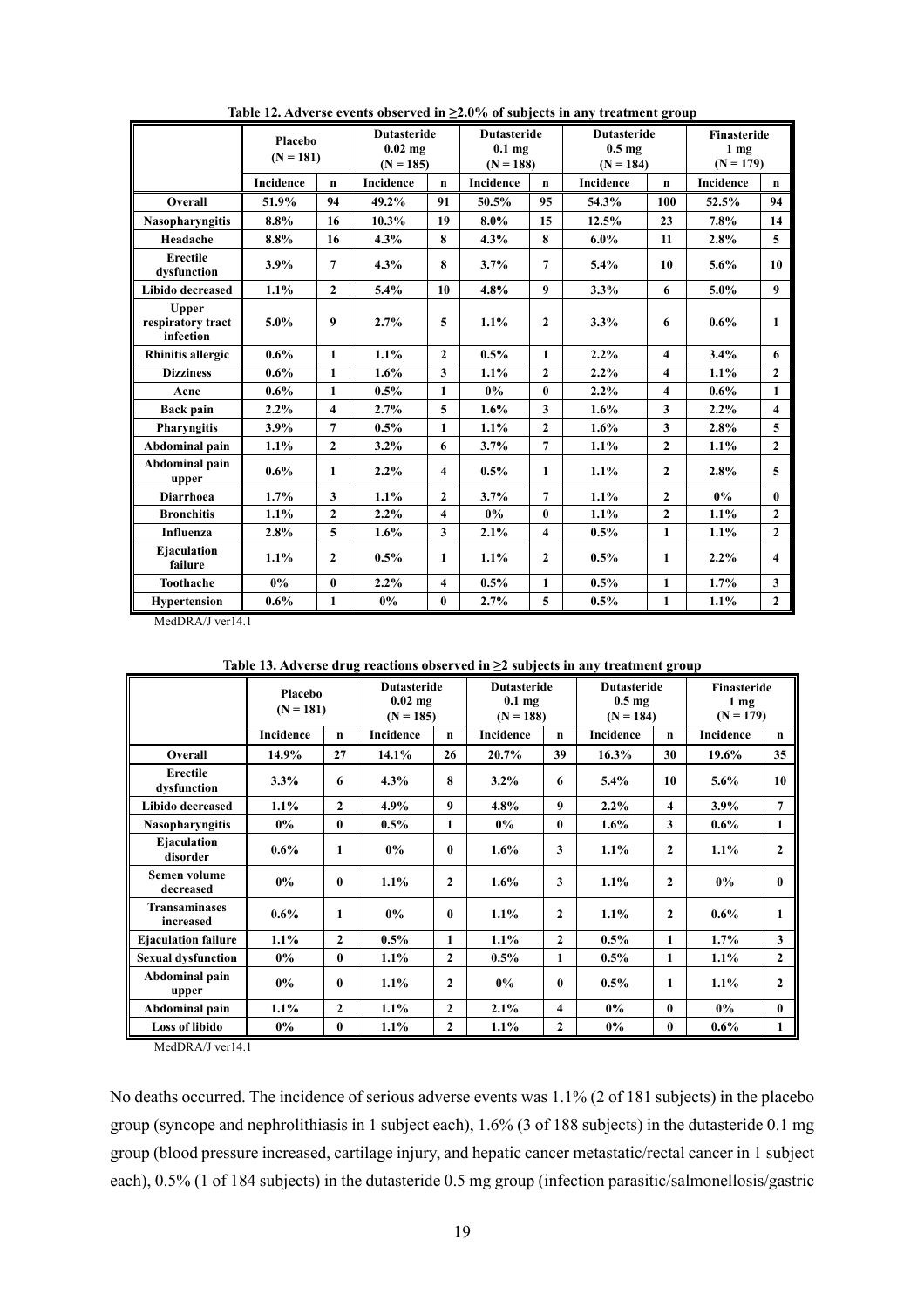ulcer in 1 subject), and 1.1% (2 of 179 subjects) in the finasteride 1 mg group (laryngitis/pharyngeal abscess and fractured sacrum/lower limb fracture in 1 subject each). A causal relationship to the study drug could not be ruled out for the 1 event of syncope in the placebo group. The incidence of adverse events leading to discontinuation of the study drug was 2.8% (5 of 181 subjects) in the placebo group, 4.3% (8 of 188 subjects) in the dutasteride 0.1 mg group, 2.7% (5 of 184 subjects) in the dutasteride 0.5 mg group, and 2.2% (4 of 179 subjects) in the finasteride 1 mg group.<sup>11</sup>

### **4.(iii).A.(3) Japanese long-term study (5.3.5.2, Study ARI114264 [April 2013 to November 2014])**

A multi-center, open-label, uncontrolled study was conducted at 5 centers in Japan to investigate the long-term safety and efficacy of dutasteride in Japanese male patients aged 20 to 50 years who had a clinical diagnosis of androgenetic alopecia classified as the Norwood-Hamilton type III vertex, IV, or V (excluding types IVa and Va) (target sample size, 140 subjects).

In this study, subjects received oral doses of dutasteride 0.5 mg once daily for 52 weeks.

A total of 120 subjects received study treatment. All the subjects treated were included in the ITT population and safety analysis population, and the ITT was the population for the primary efficacy analysis. Ten subjects discontinued the study due to "withdrawal of consent."

As a measure of efficacy, the "change from baseline in hair count within a 2.54-cm diameter circle at the vertex at Weeks 26 and 52" (mean ± standard deviation) was determined, and the results were 87.3  $\pm$  81.1 hairs and 68.1  $\pm$  82.1 hairs, respectively.

Safety results were summarized. The incidence of adverse events was 53.3% (64 of 120 subjects). Adverse events observed in ≥2.0% of subjects were nasopharyngitis (15.0%, 18 of 120 subjects), erectile dysfunction (11.7%, 14 of 120 subjects), libido decreased (8.3%, 10 of 120 subjects), influenza and ejaculation disorder (4.2%, 5 of 120 subjects each), sexual dysfunction (3.3%, 4 of 120 subjects), gingivitis, upper respiratory tract infection, headache, and prostatic specific antigen (PSA) increased (2.5%, 3 of 120 subjects each). The incidence of adverse drug reactions was 16.7% (20 of 120 subjects). Observed adverse drug reactions were erectile dysfunction (10.8%, 13 of 120 subjects), libido decreased (8.3%, 10 of 120 subjects), ejaculation disorder (4.2%, 5 of 120 subjects), sexual dysfunction (3.3%, 4 of 120 subjects), retrograde ejaculation, depressed mood, suicidal ideation, headache, sensory disturbance, fatigue, rash, and hypertension (0.8%, 1 of 120 subjects each).

l

<sup>&</sup>lt;sup>11</sup> The following events were observed: erectile dysfunction, abdominal distension, urticaria, syncope, and abdominal pain/abdominal rigidity/dyspnoea/ejaculation delayed/erectile dysfunction/libido decreased (1 subject each) in the placebo group; libido decreased and hypertension (2 subjects each), depression, lower limb fracture, erectile dysfunction/loss of libido, and rectal cancer/hepatic cancer metastatic (1 subject each) in the dutasteride 0.1 mg group; sexual dysfunction, dermatitis atopic, seborrhoeic dermatitis, tachycardia, and gastric ulcer/infection parasitic/salmonellosis (1 subject each) in the dutasteride 0.5 mg group; erectile dysfunction, abdominal distension, dermatitis atopic, and erectile dysfunction/ejaculation disorder (1 subject each) in the finasteride 1 mg group.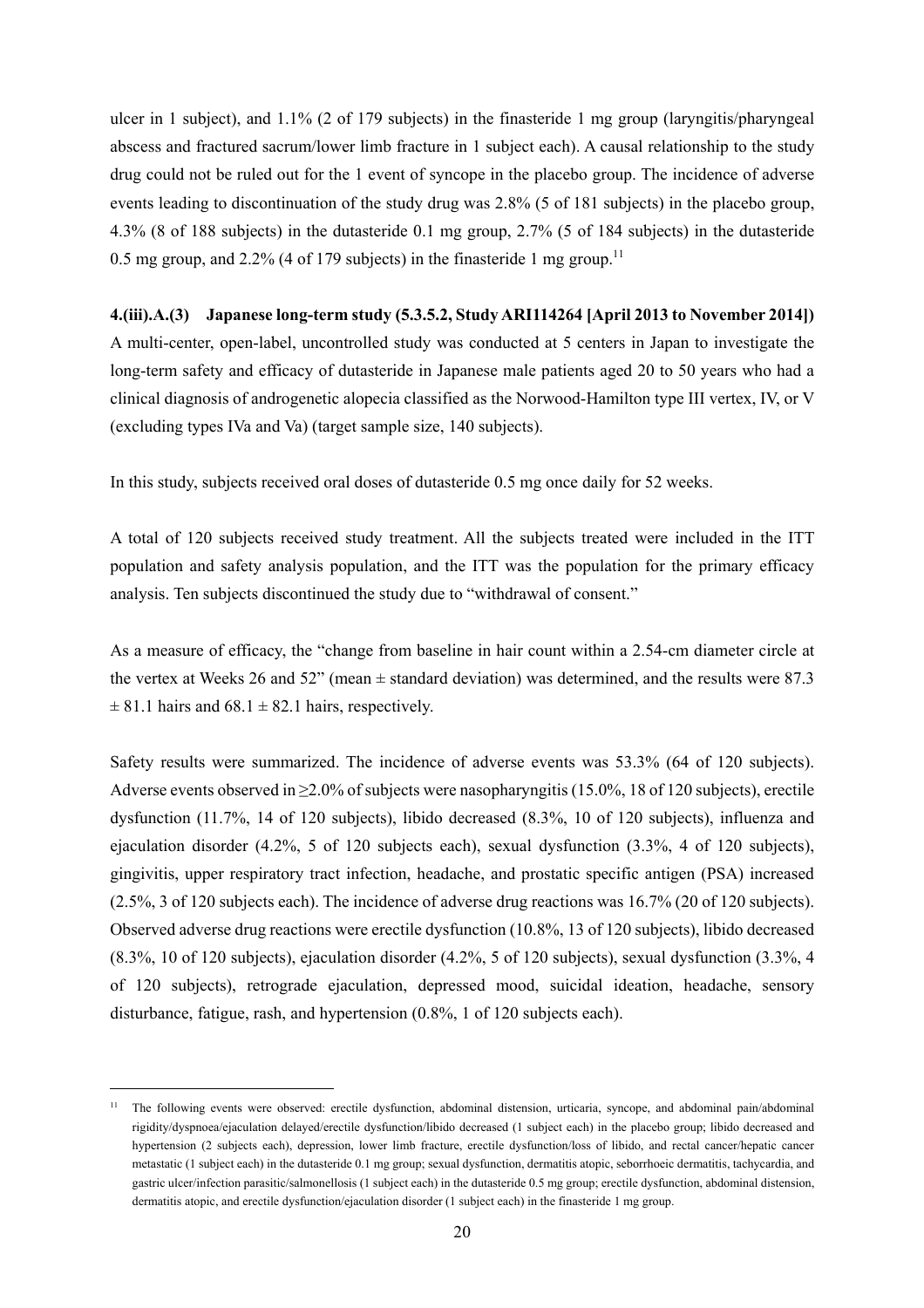No deaths occurred. Serious adverse events occurred in 1.7% (2 of 120) of subjects (stress fracture and post-traumatic neck syndrome in 1 subject each), and a causal relationship to the study drug was ruled out for both events. No adverse events leading to discontinuation of study drug were observed.

# *4.(iii).B Outline of the review by PMDA*  **4.(iii).B.(1) Evaluation in the global study**

The phase II/III study (ARI114263) was a global clinical study. PMDA asked the applicant to explain the impact of extrinsic and intrinsic ethnic factors on the efficacy and safety of dutasteride in light of the "Basic Principles on Global Clinical Trials" (PFSB/ELD Notification No. 0928010, dated September 28, 2007).

# The applicant's explanation:

Finasteride and minoxidil topical solution are commonly used for the treatment of androgenetic alopecia in all the participating countries including Japan and Asian, Latin American, and other nations. For this reason, there are no major differences in extrinsic ethnic factors.

The primary pathogenic mechanism of androgenetic alopecia is thought to be  $5 \alpha$ -reductase-mediated conversion of testosterone into DHT in the dermal papilla cells in the frontal and vertex regions of the scalp, which results in DHT-induced activation of androgen receptor.<sup>2</sup> There have been no reports of intrinsic ethnic difference in this pathogenic mechanism.

In the global phase II/III study where male patients with androgenetic alopecia received dutasteride 0.1 mg or 0.5 mg, the serum concentration of dutasteride was slightly higher in Japanese than in non-Japanese subjects, but the range of distribution and the degree of variance were generally similar in the 2 subgroups. Dutasteride is a 5 α-reductase inhibitor and has been confirmed to produce similar serum DHT reduction in Japanese and Caucasian subjects in the Japanese and foreign clinical studies conducted in healthy adult men and male patients with prostatic hyperplasia. In the global phase II/III study, Japanese subjects receiving dutasteride 0.1 mg exhibited greater percent reduction in serum DHT compared with non-Japanese subjects receiving dutasteride 0.1 mg, but the percent reduction was similar between Japanese and non-Japanese subjects in the dutasteride 0.5 mg group. There were no ethnic differences that may cause concern. Based on the above findings, the applicant considers that there are no obvious ethnic differences that affect the serum concentration of dutasteride or DHT [see "4.(ii).B.(1) Comparison of pharmacokinetic and pharmacodynamic actions between Japanese and non-Japanese subjects"]. In conclusion, there were no major intrinsic ethnic differences between Japanese and non-Japanese subjects from the perspectives of the pathogenic mechanism of androgenetic alopecia, mechanism of action of dutasteride, and the pharmacokinetics and pharmacodynamics of dutasteride.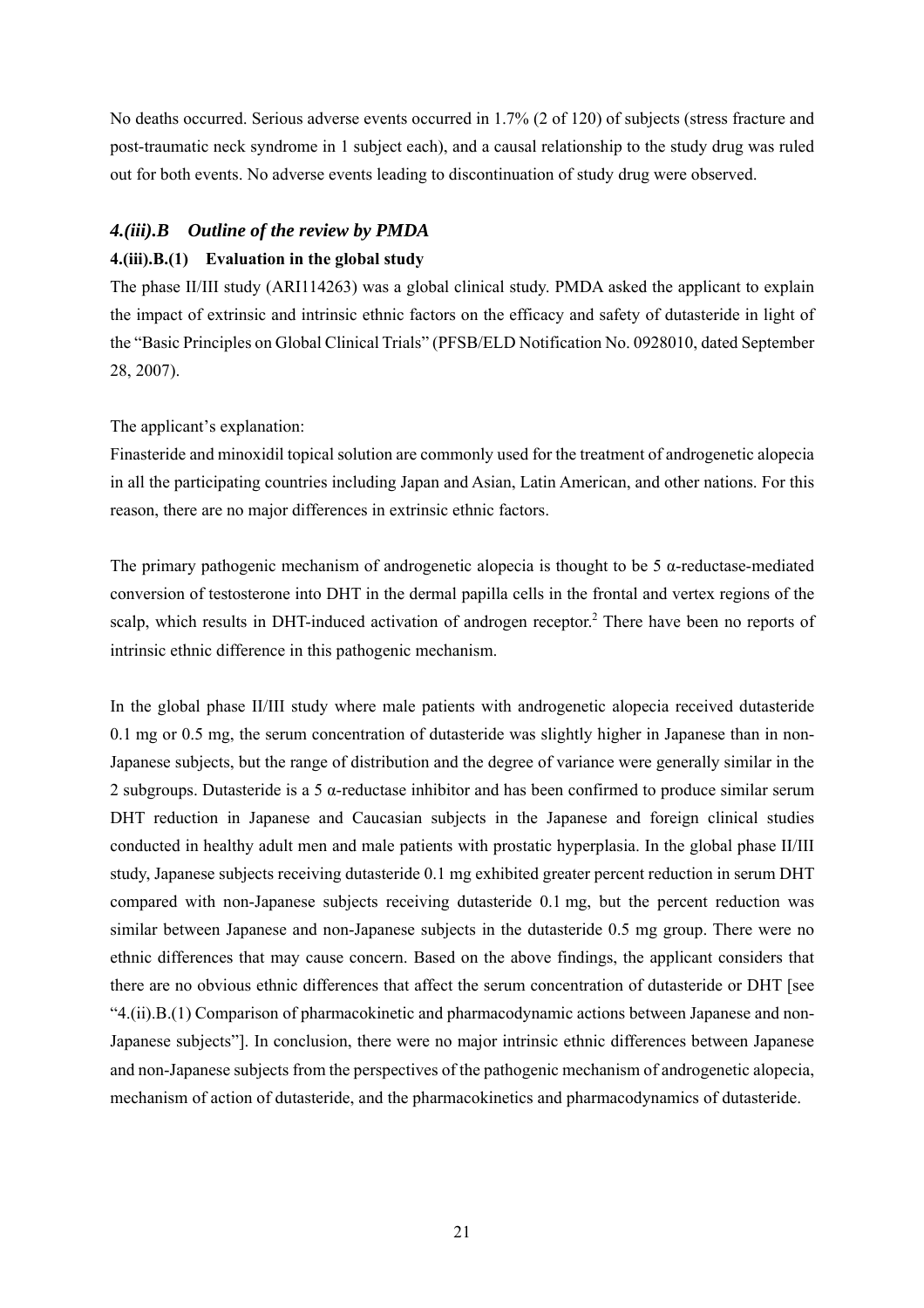### PMDA's view:

Given that no significant differences were found between Japan and other countries participating in the global phase II/III study in terms of extrinsic factors including therapeutic environments or intrinsic factors including the primary pathogenic mechanism of androgenetic alopecia, there were no particular concerns about the participation of Japanese subjects in this study. The efficacy and safety of dutasteride in the overall study population and in the Japanese subgroup in the global phase II/III study will be discussed in "4.(iii).B.(2) Efficacy" and "4.(iii).B.(3) Safety."

## **4.(iii).B.(2) Efficacy**

#### PMDA's view:

The efficacy of dutasteride in male patients with androgenetic alopecia has been demonstrated by the review and findings presented in  $4.(iii).B.(2).1)$  to  $4.(iii).B.(2).3)$  below. However, the long-term efficacy of dutasteride should continue to be investigated via post-marketing surveillance etc.

PMDA will make a final decision on the efficacy of dutasteride, taking account of comments raised in the Expert Discussion.

### **4.(iii).B.(2).1) Efficacy in the overall study population**

The primary endpoint of the global phase II/III study (ARI114263) was the "change from baseline in hair counts within a 2.54-cm diameter circle at the vertex at Week 24." The results are shown in Table 10. The dutasteride 0.1 mg and 0.5 mg groups showed a statistically significant increase in hair counts compared to the placebo group ( $P < 0.001$ , t-test using a general linear model with a two-sided significance level of 1.67%). The non-inferiority of dutasteride 0.1 mg and 0.5 mg to finasteride 1 mg was also demonstrated.

In the global phase II/III study, in addition to the primary assessment of hair counts, the following secondary endpoints were assessed as measures of change in hair growth and appearance: hair width, $12$ terminal hair count, $^{13}$  and photographic assessment by the expert panel (hereinafter "panel photographic assessment").<sup>14</sup> Secondary endpoints also included patient satisfaction with hair growth, as assessed by the total scores of the Hair Growth Index  $(HGI)^{15}$  and Hair Growth Satisfaction Scale (HGSS).<sup>16</sup> As in

l

<sup>&</sup>lt;sup>12</sup> The total width of nonvellus hairs ( $\geq$ 30 µm in width) was obtained and used as a parameter.

<sup>&</sup>lt;sup>13</sup> Terminal hairs ( $\geq 60 \mu m$  in width) were counted.

<sup>&</sup>lt;sup>14</sup> An expert panel consisting of 3 dermatologists assessed the change from baseline in hair growth in the vertex and frontal regions using a 7-point scale.

<sup>&</sup>lt;sup>15</sup> The HGI (questionnaire developed by the applicant) was used to allow patients to assess their hair growth using 3 questions scored on a 7-point scale. Patients assessed their global photographs of vertex view and frontal view to answer the following questions: "Since the start of treatment, when I look at my thinning area, I can see... *(i.e., how the balding scalp has changed*)," "Since the start of treatment, my hair now covers… *(i.e., how the thinning area has changed)*," and "Since the start of treatment, the appearance (thickness/quality/amount) of the thinning area on my head is… *(i.e., how the overall appearance of the thinning area has changed).*"

<sup>&</sup>lt;sup>16</sup> The HGSS (questionnaire developed by the applicant) was used to allow patients to assess their satisfaction with the hair appearance and growth using 5 questions on a 7-point scale. Patients provided their ratings for the following points: "the overall appearance of hair (thickness, hair quality, amount)," "the appearance of the thinning area(s)," "the amount of scalp that can be seen in the thinning area(s)," "the amount of hair in the thinning area(s)," and "the growth of hair in the thinning area(s)."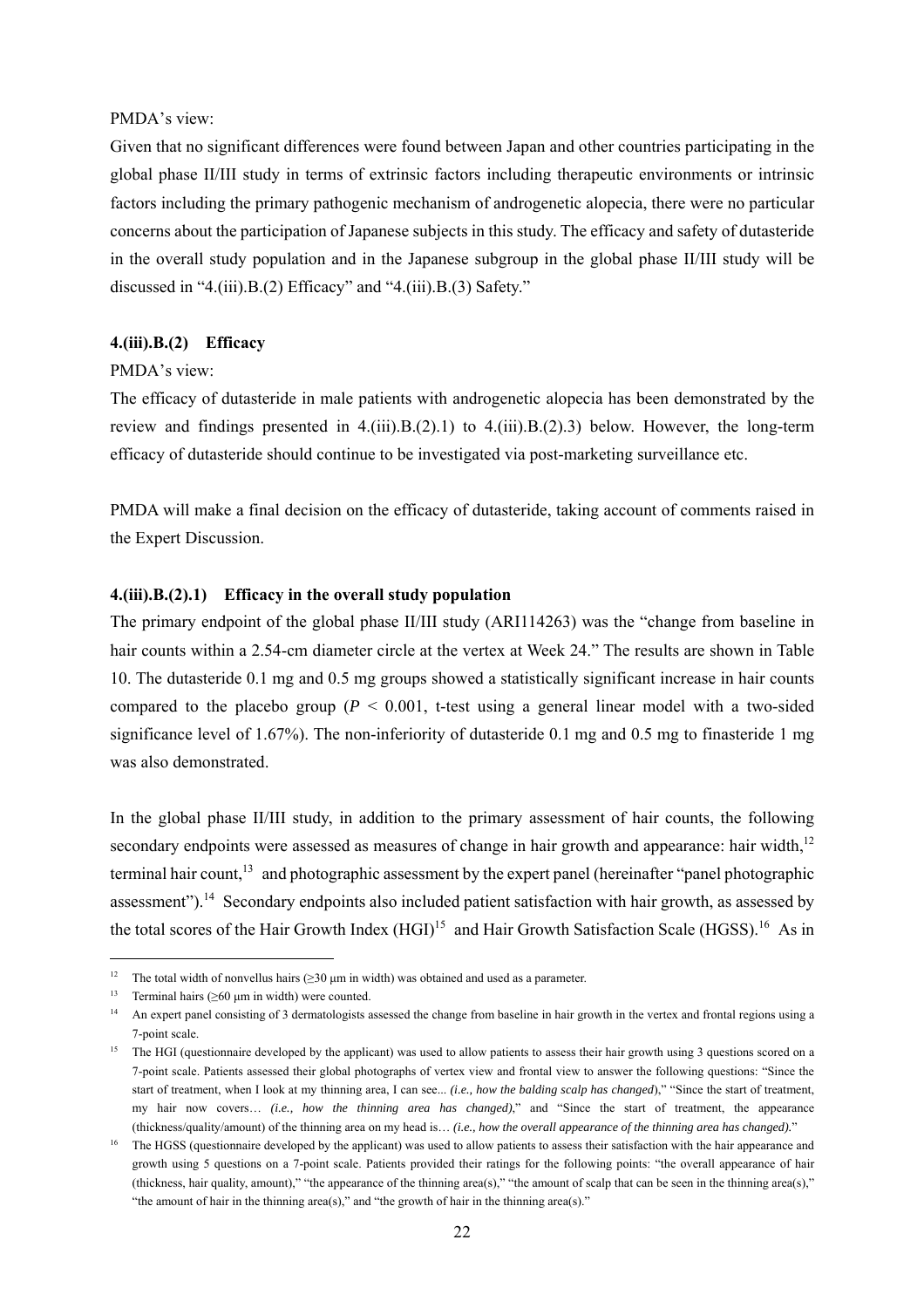the case of the primary endpoint, the secondary endpoints showed a trend toward an improvement in the assessment scores in both the dutasteride 0.1 mg and 0.5 mg groups as compared with the placebo group.

## PMDA's view:

The efficacy of dutasteride in patients with androgenetic alopecia has been demonstrated, on the basis of the following findings of the global phase II/III study: (1) the dutasteride 0.1 mg and 0.5 mg groups showed a statistically significant increase in hair count compared with the placebo group and the noninferiority of the dutasteride doses to finasteride 1 mg was demonstrated; and (2) a trend toward improvement in some of the secondary endpoints was found in the dutasteride 0.1 mg and 0.5 mg groups, as with the primary endpoint.

# **4.(iii).B.(2).2) Efficacy by country or region**

Table 11 shows the "change from baseline in hair count within a 2.54-cm diameter circle at the vertex at Week 24" in the global phase II/III study. The change in hair count was smaller in the Japanese subgroup than in the overall study population. PMDA asked the applicant to explain the reason for the difference.

# The applicant's explanation:

Table 14 shows the "change from baseline in hair count within a 2.54-cm diameter circle at the vertex at Week 24" in the global phase II/III study for the overall study population and for the subgroups of Japanese, non-Japanese Asian, Hispanic/Latino, and Caucasian subjects. Among the dutasteride-treated subjects, the change in hair count tended to be greater in the Hispanic/Latino subgroup and smaller in the Japanese and non-Japanese Asian subgroups than other ethnic subgroups.

|                                        |     |                                                            |                 |                                                            | (ITT) |                                                            |    |                                                            |           |                                                            |  |
|----------------------------------------|-----|------------------------------------------------------------|-----------------|------------------------------------------------------------|-------|------------------------------------------------------------|----|------------------------------------------------------------|-----------|------------------------------------------------------------|--|
|                                        |     | <b>Overall study</b><br>population                         | <b>Japanese</b> |                                                            |       | <b>Non-Japanese Asian</b>                                  |    | Hispanic/Latino                                            | Caucasian |                                                            |  |
| <b>Treatment</b><br>group              | N   | <b>Change from</b><br>baseline hair<br>count <sup>a)</sup> | N               | <b>Change from</b><br>baseline hair<br>count <sup>a)</sup> | N     | <b>Change from</b><br>baseline hair<br>count <sup>a)</sup> | N  | <b>Change from</b><br>baseline hair<br>count <sup>a)</sup> | N         | <b>Change from</b><br>baseline hair<br>count <sup>a)</sup> |  |
| Placebo                                | 148 | $-4.9 \pm 7.9$                                             | 37              | $-17.3 \pm 15.7$                                           | 45    | $-16.7 \pm 10.2$                                           | 60 | $6.2 \pm 15.0$                                             | 6         | $-22.6 \pm 49.8$                                           |  |
| <b>Dutasteride</b><br>$0.02$ mg        | 155 | $17.1 \pm 7.7$                                             | 37              | $0.4 \pm 15.9$                                             | 54    | $2.5 \pm 9.3$                                              | 57 | $29.4 \pm 15.4$                                            | 7         | $31.2 \pm 44.2$                                            |  |
| <b>Dutasteride</b><br>$0.1 \text{ mg}$ | 158 | $63.0 \pm 7.7$                                             | 40              | $39.4 \pm 15.2$                                            | 53    | $43.3 \pm 9.4$                                             | 60 | $85.9 \pm 15.0$                                            | 5         | $51.4 \pm 53.0$                                            |  |
| <b>Dutasteride</b><br>$0.5 \text{ mg}$ | 150 | $89.6 \pm 7.9$                                             | 35              | $68.5 \pm 16.1$                                            | 54    | $64.9 \pm 9.3$                                             | 55 | $116.7 \pm 15.7$                                           | 6         | $78.6 \pm 55.0$                                            |  |
| Finasteride<br>1 mg                    | 141 | $56.5 \pm 8.1$                                             | 36              | $21.3 \pm 15.9$                                            | 50    | $42.4 \pm 9.6$                                             | 51 | $79.1 \pm 16.2$                                            | 4         | $92.3 \pm 64.9$                                            |  |

**Table 14. Change from baseline in hair count within a 2.54-cm diameter circle at the vertex at Week 24 by subgroup** 

Least squares mean ± standard error; missing data were imputed using LOCF.

a) Subjects without vertex hair count were excluded from the analysis.

There have been no reports so far about ethnic differences in the effect of DHT on hair cycle or response mechanisms including miniaturization of hair follicles. However, the follicle and hair density on the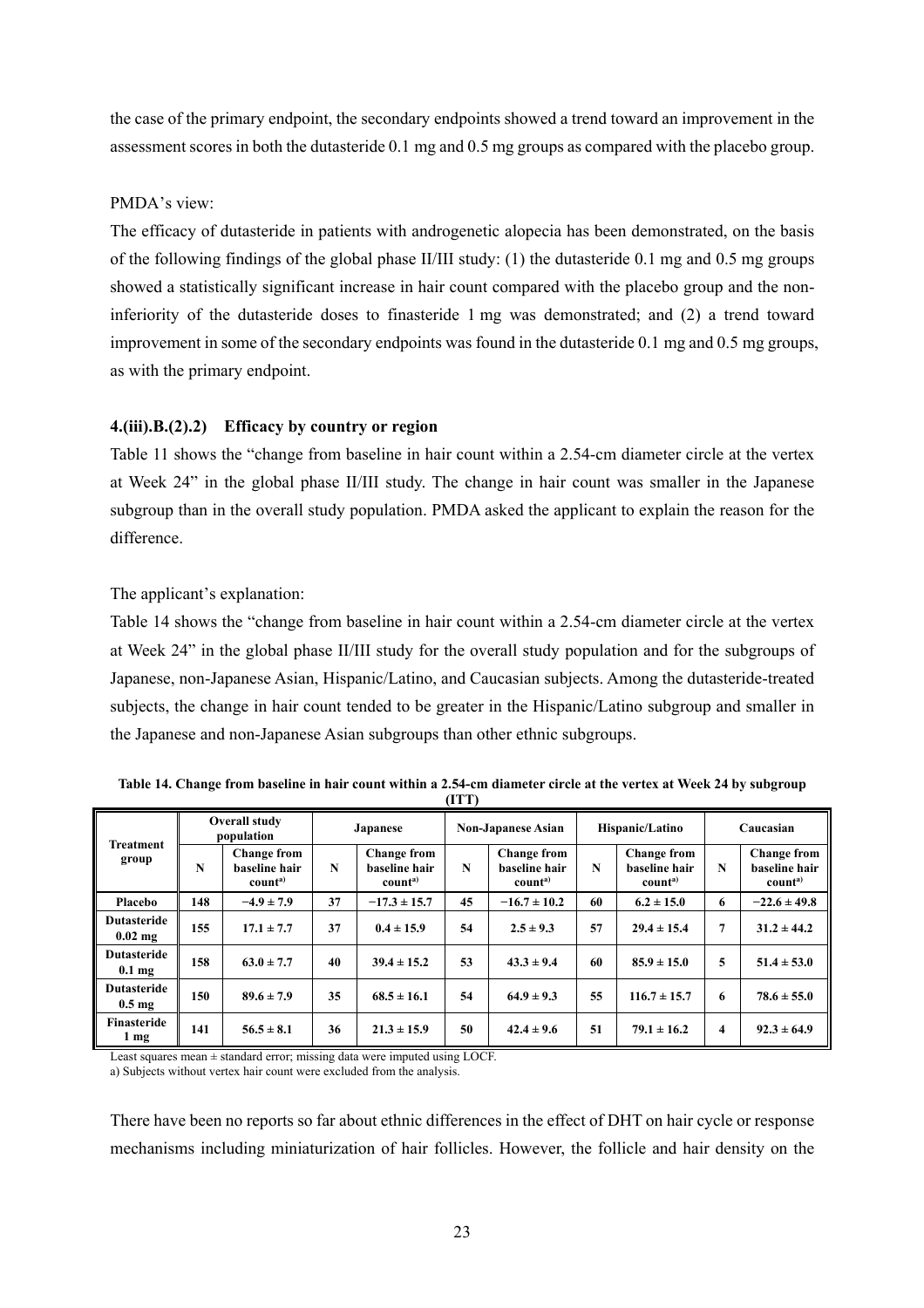scalp is lower in Asians than in Caucasians<sup>17</sup>; therefore, the possibility cannot be ruled out that the ethnic difference in the change from baseline in hair count observed in the global phase II/III study was due to the ethnic difference in the follicle and hair density as well as due to multiple factors such as individual data variability and inter-patient differences in hair loss progression.

Nevertheless, in the global phase II/III study, a trend toward a dose-dependent increase in hair count at the vertex was observed in the subgroup of Japanese subjects receiving dutasteride as well as in the overall study population. The applicant therefore consider that there are no obvious ethnic differences in the efficacy of dutasteride.

PMDA's view on the efficacy in Japanese patients:

The applicant explained the reason why the Japanese subgroup showed a trend toward a smaller change compared with the overall study population in terms of the "change from baseline in hair count within a 2.54-cm diameter circle at the vertex at Week 24" (the primary endpoint of the global phase II/III study). The applicant's explanation is acceptable.

The differences observed between the dutasteride groups and the placebo group or the finasteride 1 mg group in the global phase II/III study (Tables 10 and 11) were examined to assess the efficacy of dutasteride relative to placebo or finasteride 1 mg. As a result, no clinically significant differences were noted in the results of the endpoint between the overall study population and the Japanese subgroup. On the basis of these findings, PMDA concluded that the efficacy results in the overall study population were consistent with those in the Japanese subgroup, and that the efficacy of dutasteride in the Japanese population may be discussed based on the data from the global phase II/III study.

## **4.(iii).B.(2).3) Long-term efficacy**

In order to evaluate the long-term efficacy of dutasteride, the "change from baseline in hair count within a 2.54-cm diameter circle at the vertex" (mean ± standard deviation) was assessed in the Japanese longterm study (ARI114264). The results were  $87.3 \pm 81.1$  at Week 26 and  $68.1 \pm 82.1$  at Week 52, showing a trend toward a decrease in the hair count change at Week 52 compared with that at Week 26. PMDA asked the applicant to explain the possibility of reduced therapeutic response resulting from the longterm use of dutasteride.

The applicant's explanation:

l

The reason why the change in hair count from baseline at Week 52 was decreased compared with that at Week 26 is not clear, but the long-term use of dutasteride is unlikely to markedly reduce its efficacy because the panel photographic assessment of improvement in hair growth from baseline showed a higher proportion of subjects with any improvement (slight, moderate, or great) in panel assessment scores at Week 52 than that at Week 26. More specifically, the proportion of subjects with improved hair

<sup>17</sup> *J Am Acad Dermatol*. 2002;46:218-221; *Skin Pharmacol Physiol.* 2006;19:159-167.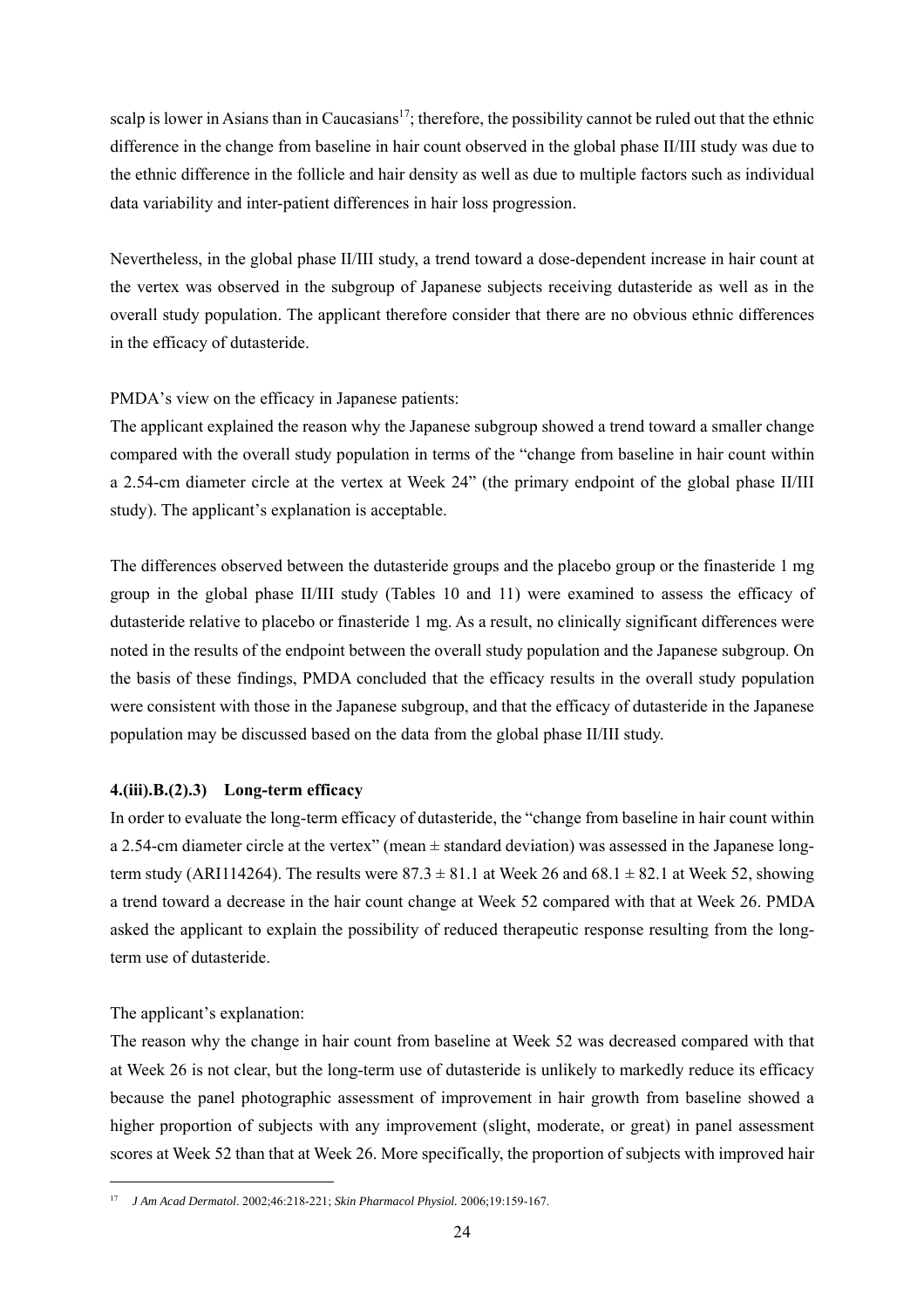growth at Week 26 was 81.2% (95 of 117 subjects) for the vertex view and 76.1% (89 of 117 subjects) for the frontal view, whereas the proportion of such subjects at Week 52 was 85.5% (100 of 117 subjects) for the vertex view and 78.6% (92 of 117) for the frontal view.

PMDA considers that the applicant should continue to collect information via post-marketing surveillance etc., to investigate whether the long-term use of dutasteride reduce its efficacy.

## **4.(iii).B.(3) Safety**

### PMDA's view:

l

Based on the review and findings presented in 4.(iii).B.(3).1) to 4.(iii).B.(3).4) below, the safety of dutasteride in male patients with androgenetic alopecia is acceptable. Patients with androgenetic alopecia are relatively younger than those with prostatic hyperplasia<sup>18</sup>; therefore, decreased male fertility is considered to pose a more significant risk to this patient population. Because at present there is only limited information about the long-term safety of dutasteride in Japanese male patients with androgenetic alopecia, information on adverse events related to sexual function should continue to be collected via post-marketing surveillance etc. In addition, dutasteride (for the proposed additional indication) is a lifestyle drug and androgenetic alopecia is a condition that does not necessarily require pharmacotherapy. Therefore, physicians should fully inform patients of the risk of adverse events related to sexual function and breast disorders through patient education materials.

PMDA will make a final decision on the safety of dutasteride, taking account of comments raised at the Expert Discussion.

#### **4.(iii).B.(3).1) Adverse events in the global phase II/III study**

An analysis was made on adverse events reported in the global phase II/III study (Table 12). No specific adverse events or trends in the incidence of adverse events were noted in the dutasteride groups compared with the placebo group or the finasteride 1 mg group. There were no clinically relevant differences in the incidence of serious adverse events between the dutasteride groups and the finasteride 1 mg group. A causal relationship to the study drug was ruled out for all the serious adverse events.

PMDA confirmed that no specific clinically relevant adverse events or trends in adverse events were noted in the dutasteride groups compared the placebo group or the finasteride group. Adverse events related to sexual function (e.g., erectile dysfunction and libido decreased) will be discussed in "4.(iii).B.(3).3) Adverse events of special interest."

<sup>&</sup>lt;sup>18</sup> The mean age was 44 years for Japanese male patients with androgenetic alopecia subjects the global phase II/III study, which was submitted in the present application. The mean age was 65 years for patients with prostatic hyperplasia enrolled in the Japanese phase III study (Study ARI105326).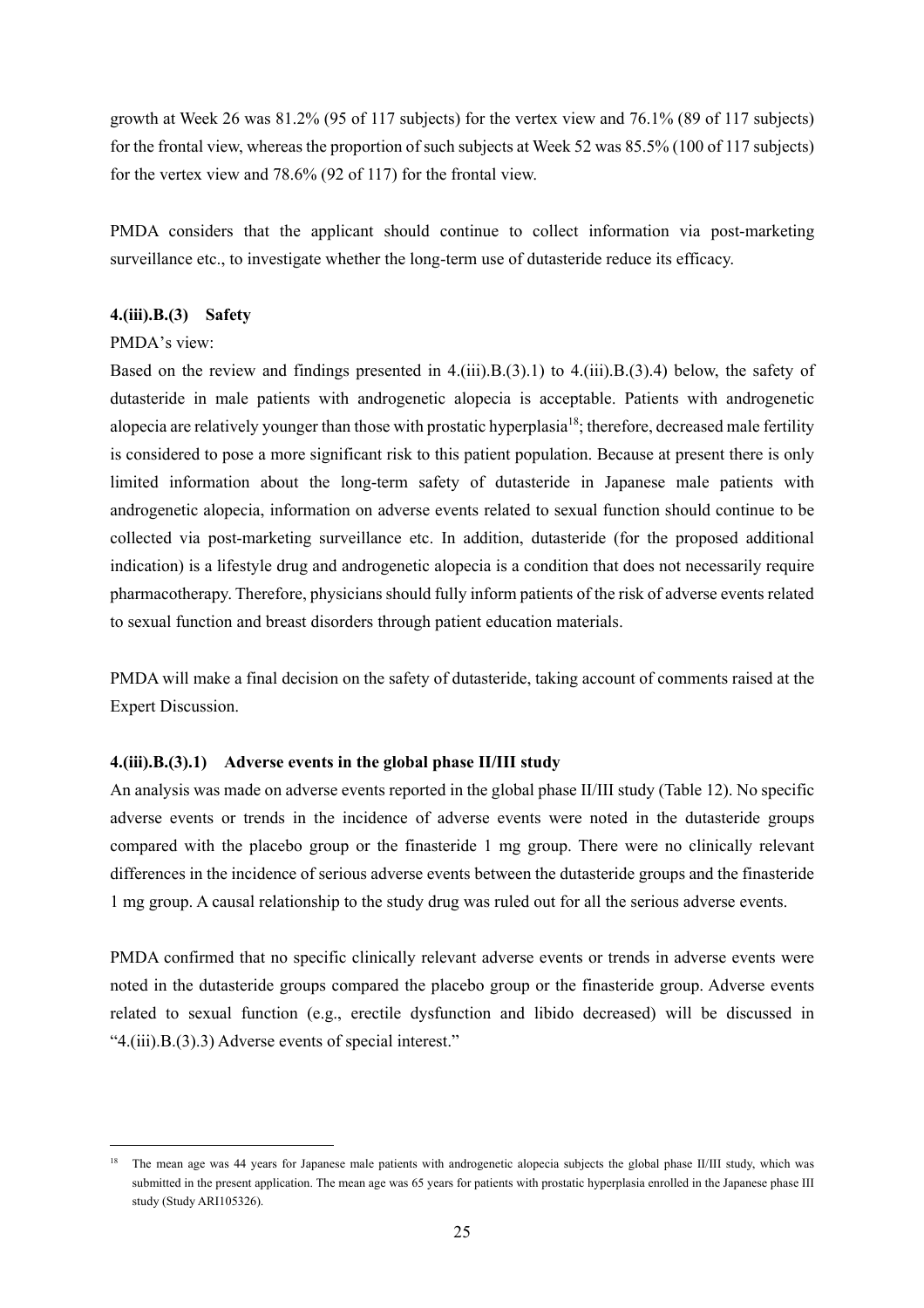### **4.(iii).B.(3).2) Incidence of adverse events by country or region**

Adverse events and adverse drug reactions reported in the overall study population in the global phase II/III study are shown in Tables 12 and 13, respectively [see "4.(iii).A.(2) Global phase II/III study"]. Adverse events and adverse drug reactions occurring in  $\geq 2$  subjects in any treatment group within the Japanese subgroup are shown in Tables 15 and 16, respectively.

|                           | Placebo<br>$(N = 40)$ |                | <b>Dutasteride</b><br>$0.02$ mg<br>$(N = 40)$ |                | <b>Dutasteride</b><br>0.1 <sub>mg</sub><br>$(N = 40)$ |                | <b>Dutasteride</b><br>0.5 <sub>mg</sub><br>$(N = 40)$ |                | <b>Finasteride</b><br>$1 \text{ mg}$<br>$(N = 40)$ |              |
|---------------------------|-----------------------|----------------|-----------------------------------------------|----------------|-------------------------------------------------------|----------------|-------------------------------------------------------|----------------|----------------------------------------------------|--------------|
|                           | Incidence             | $\mathbf n$    | Incidence                                     | $\mathbf n$    | Incidence                                             | $\mathbf n$    | <b>Incidence</b>                                      | $\mathbf n$    | <b>Incidence</b>                                   | n            |
| Overall                   | 42.5%                 | 17             | 45.0%                                         | 18             | 37.5%                                                 | 15             | 57.5%                                                 | 23             | 37.5%                                              | 15           |
| <b>Nasopharyngitis</b>    | $10.0\%$              | 4              | 17.5%                                         | $\overline{7}$ | $10.0\%$                                              | $\overline{4}$ | 12.5%                                                 | 5              | 15.0%                                              | 6            |
| Erectile<br>dysfunction   | $5.0\%$               | $\overline{2}$ | 2.5%                                          | 1              | 2.5%                                                  | 1              | $10.0\%$                                              | 4              | 5.0%                                               | $\mathbf{2}$ |
| Libido decreased          | $0\%$                 | 0              | $5.0\%$                                       | $\mathbf{2}$   | 7.5%                                                  | 3              | $5.0\%$                                               | $\mathbf{2}$   | 2.5%                                               | 1            |
| Seborrhoeic<br>dermatitis | 0%                    | $\bf{0}$       | $0\%$                                         | $\mathbf{0}$   | 0%                                                    | $\mathbf{0}$   | $5.0\%$                                               | $\overline{2}$ | 0%                                                 | 0            |
| <b>Dental caries</b>      | $5.0\%$               | $\overline{2}$ | $5.0\%$                                       | $\mathbf{2}$   | 0%                                                    | $\bf{0}$       | 2.5%                                                  | 1              | 0%                                                 | $\mathbf{0}$ |
| Abdominal<br>discomfort   | 2.5%                  | 1              | $5.0\%$                                       | $\overline{2}$ | 0%                                                    | $\mathbf{0}$   | 2.5%                                                  | 1              | $0\%$                                              | 0            |
| Anaemia                   | 2.5%                  | 1              | $5.0\%$                                       | $\mathbf{2}$   | $0\%$                                                 | $\mathbf{0}$   | 2.5%                                                  | 1              | $0\%$                                              | $\mathbf{0}$ |
| Ligament sprain           | $0\%$                 | 0              | $0\%$                                         | $\mathbf{0}$   | $5.0\%$                                               | $\overline{2}$ | $0\%$                                                 | $\mathbf{0}$   | $0\%$                                              | $\mathbf{0}$ |
| <b>Back pain</b>          | $0\%$                 | 0              | 5%                                            | $\mathbf{2}$   | 2.5%                                                  | 1              | $0\%$                                                 | $\bf{0}$       | $0\%$                                              | 0            |
| Headache                  | $5.0\%$               | $\overline{2}$ | 2.5%                                          | 1              | 2.5%                                                  | 1              | 0%                                                    | 0              | $0\%$                                              | 0            |

**Table 15. Adverse events occurring in ≥2 subjects in any treatment group within the Japanese subgroup (global phase II/III study)** 

MedDRA/J ver14.1

| Table 16. Adverse drug reactions occurring in $\geq$ 2 subjects in any treatment group within the Japanese subgroup |
|---------------------------------------------------------------------------------------------------------------------|
| (global phase II/III study)                                                                                         |

|                         | Placebo<br>$(N = 40)$ |              | <b>Dutasteride</b><br>$0.02$ mg<br>$(N = 40)$ |              | <b>Dutasteride</b><br>0.1 <sub>mg</sub><br>$(N = 40)$ |             | <b>Dutasteride</b><br>$0.5 \text{ mg}$<br>$(N = 40)$ |              | Finasteride<br>1 mg<br>$(N = 40)$ |                |
|-------------------------|-----------------------|--------------|-----------------------------------------------|--------------|-------------------------------------------------------|-------------|------------------------------------------------------|--------------|-----------------------------------|----------------|
|                         | Incidence             | $\mathbf n$  | Incidence                                     | n            | <b>Incidence</b>                                      | $\mathbf n$ | Incidence                                            | $\mathbf n$  | Incidence                         | $\mathbf n$    |
| Overall                 | 15.0%                 | 6            | 7.5%                                          | 3            | 12.5%                                                 | 5           | 15.0%                                                | 6            | $10.0\%$                          | $\overline{4}$ |
| Erectile<br>dysfunction | $5.0\%$               | 2            | 2.5%                                          |              | 2.5%                                                  |             | $10.0\%$                                             | 4            | $5.0\%$                           | $\mathbf{2}$   |
| Libido decreased        | $0\%$                 | $\mathbf{0}$ | $5.0\%$                                       | $\mathbf{2}$ | 7.5%                                                  | 3           | $5.0\%$                                              | $\mathbf{2}$ | 2.5%                              |                |

MedDRA/J ver14.1

PMDA confirmed that no clinically significant differences were found in the incidence or pattern of adverse events between the overall study population and the Japanese subgroup in the global phase II/III study.

## **4.(iii).B.(3).3) Adverse events of special interest**

#### **(a) Adverse events related to sexual function**

The applicant's explanation:

Adverse events related to sexual function, including erectile dysfunction and libido decreased, are known as relatively common adverse reactions to dutasteride (see "Review Report of Avolve Capsules 0.5 mg," dated April 13, 2009 [in Japanese only]). The use-results survey of Avolve Capsules 0.5 mg conducted in Japan revealed adverse events related to sexual function (e.g., libido decreased, erectile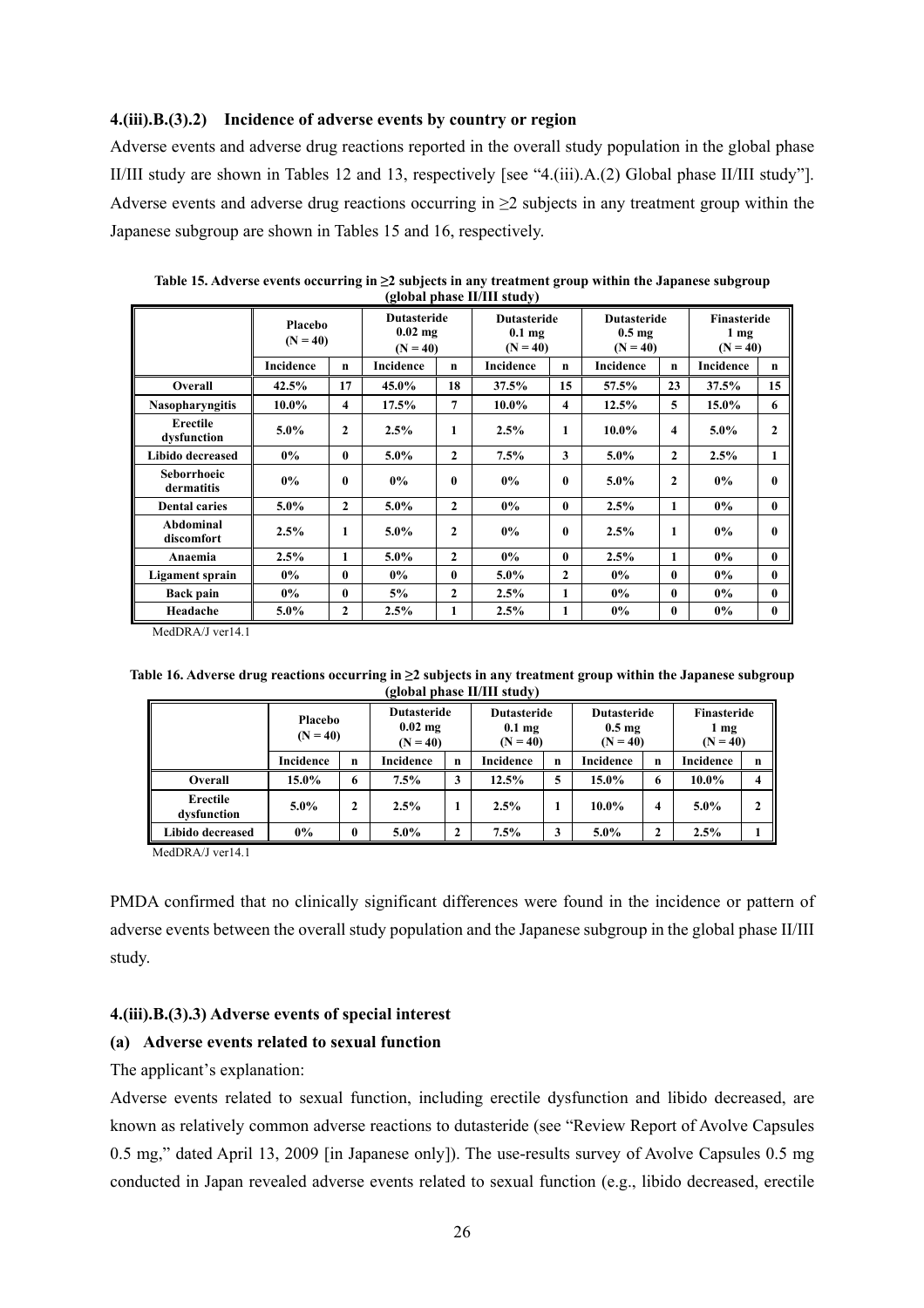dysfunction, and ejaculation disorder) experienced by 9 of 1169 patients (0.8%); however, all the events were non-serious and the outcome was reported either as resolved or resolving (except for events with unknown outcome). As such, there are no concerns about the occurrence of these events in routine clinical practice.

Adverse events related to sexual function reported in the studies submitted in the present application (a foreign phase II study, a global phase II/III study, and a long-term study) were classified according to the definition shown in Tables 17 and 18 for evaluation.

| <b>Definition</b>       | Preferred term (MedDRA/J ver16.1)                                  |
|-------------------------|--------------------------------------------------------------------|
| Libido<br>decreased     | Libido decreased, loss of libido, sexual dysfunction               |
| Ejaculation<br>disorder | Semen volume decreased, orgasm abnormal, and premature ejaculation |
| Erectile<br>dysfunction | Erectile dysfunction, and organic erectile dysfunction             |
| Sexual<br>dysfunction   | <b>Sexual dysfunction</b>                                          |

**Table 17. Definition of adverse events related to sexual function in the foreign phase II study** 

**Table 18. Definition of adverse events related to sexual function in the global phase II/III study and long-term study** 

| <b>Definition</b>       | Preferred term (common for MedDRA/J ver14.1 and 17.0)                                                                                                                                                                              |
|-------------------------|------------------------------------------------------------------------------------------------------------------------------------------------------------------------------------------------------------------------------------|
| Libido                  | Sexual dysfunction, male sexual dysfunction, libido decreased, loss of libido, and libido                                                                                                                                          |
| decreased               | disorder                                                                                                                                                                                                                           |
| Ejaculation<br>disorder | Ejaculation delayed, ejaculation disorder, ejaculation failure, retrograde ejaculation,<br>anorgasmia, orgasm abnormal, premature ejaculation, male orgasmic disorder, orgasmic<br>sensation decreased, and semen volume decreased |
| Erectile                | Erectile dysfunction, organic erectile dysfunction, disturbance in sexual arousal, and                                                                                                                                             |
| dysfunction             | psychogenic erectile dysfunction                                                                                                                                                                                                   |

Tables 19 and 20 show adverse events related to sexual function reported in the foreign phase II study and the global phase II/III study, respectively. The majority of the adverse events were mild in severity, and no serious adverse events were observed. Adverse events led to discontinuation of the study drug in 1 subject (libido decreased) in the dutasteride 0.1 mg group in the foreign phase II study, and in 3 subjects (libido decreased [2] and erectile dysfunction [1]) in the dutasteride 0.1 mg group in the global phase II/III study. All events resolved following discontinuation of dutasteride.

|                         |                       |              |                                               |                | Table 19. Incidence of adverse events related to sexual function (foreign phase II study) |              |                                                      |              |                                                      |          |                                              |                |
|-------------------------|-----------------------|--------------|-----------------------------------------------|----------------|-------------------------------------------------------------------------------------------|--------------|------------------------------------------------------|--------------|------------------------------------------------------|----------|----------------------------------------------|----------------|
|                         | Placebo<br>$(N = 58)$ |              | <b>Dutasteride</b><br>$0.05$ mg<br>$(N = 65)$ |                | <b>Dutasteride</b><br>$0.1 \text{ mg}$<br>$(N = 66)$                                      |              | <b>Dutasteride</b><br>$0.5 \text{ mg}$<br>$(N = 61)$ |              | <b>Dutasteride</b><br>$2.5 \text{ mg}$<br>$(N = 64)$ |          | Finasteride<br>5 <sub>mg</sub><br>$(N = 64)$ |                |
|                         | Incidence             | n            | Incidence                                     | n              | <b>Incidence</b>                                                                          | n            | Incidence                                            | n            | <b>Incidence</b>                                     | n        | <b>Incidence</b>                             | n              |
| Libido<br>decreased     | 3.4%                  | $\mathbf{2}$ | 3.1%                                          | $\overline{2}$ | $3.0\%$                                                                                   | $\mathbf{2}$ | 1.6%                                                 | $\mathbf{1}$ | 12.5%                                                | 8        | 4.7%                                         | 3              |
| Ejaculation<br>disorder | $0\%$                 | $\bf{0}$     | $0\%$                                         | $\mathbf{0}$   | $3.0\%$                                                                                   | $\mathbf{2}$ | 0%                                                   | $\mathbf{0}$ | $1.6\%$                                              | 1        | 3.1%                                         | $\overline{2}$ |
| Sexual<br>dysfunction   | $0\%$                 | $\bf{0}$     | $0\%$                                         | $\mathbf{0}$   | 1.5%                                                                                      |              | 0%                                                   | $\mathbf{0}$ | 0%                                                   | $\bf{0}$ | $0\%$                                        | 0              |
| Erectile<br>dysfunction | $5.2\%$               | 3            | 3.1%                                          | $\mathbf{2}$   | $0\%$                                                                                     | $\mathbf{0}$ | 0%                                                   | $\mathbf{0}$ | 0%                                                   | $\bf{0}$ | 1.6%                                         | 1              |

**Table 19. Incidence of adverse events related to sexual function (foreign phase II study)** 

MedDRA/I ver16.1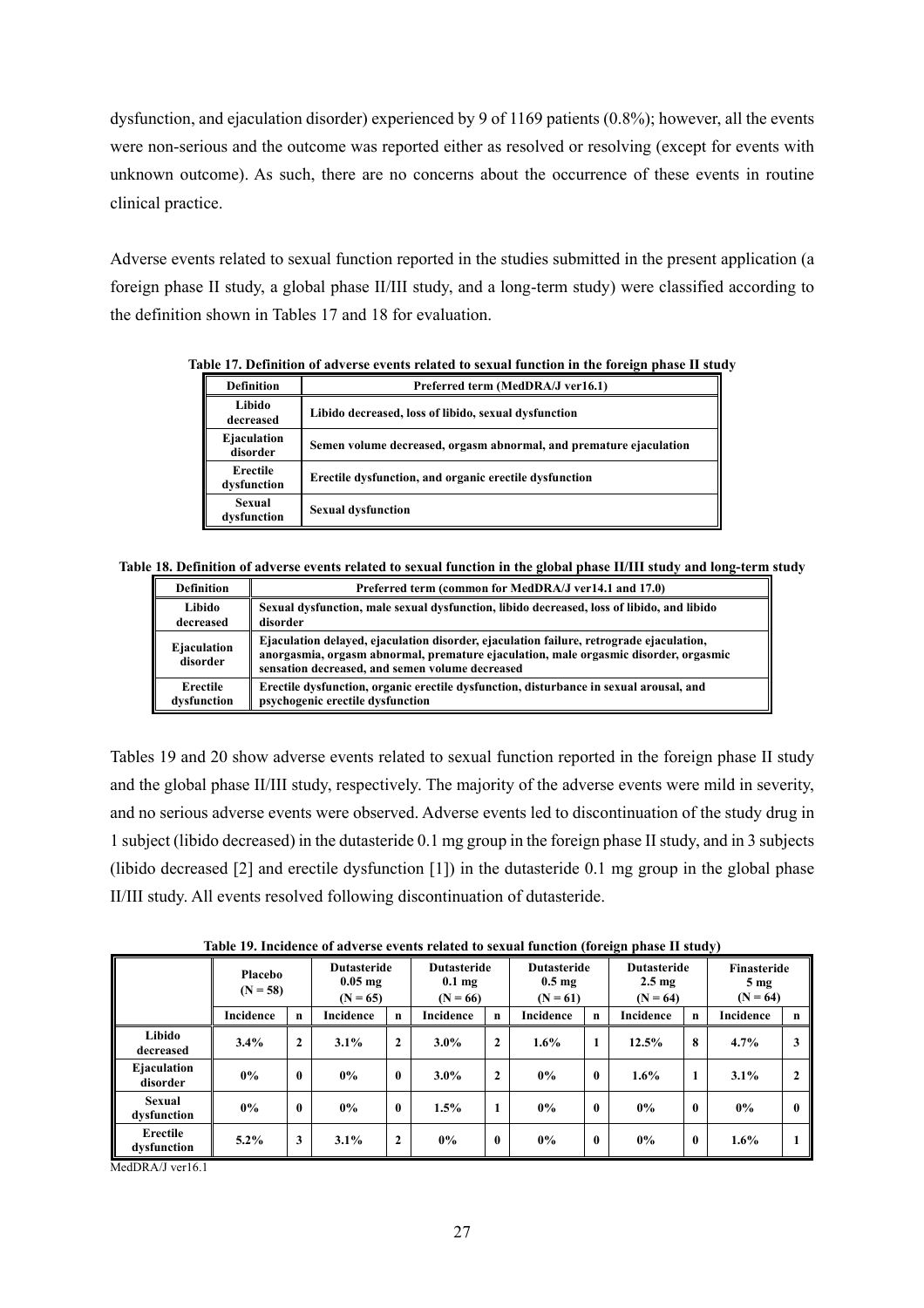|                         | Placebo<br>$(N = 181)$ |             | <b>Dutasteride</b><br>$0.02$ mg<br>$(N = 185)$ |             | <b>Dutasteride</b><br>$0.1 \text{ mg}$<br>$(N = 188)$ |    | <b>Dutasteride</b><br>$0.5 \text{ mg}$<br>$(N = 184)$ |             | Finasteride<br>$1 \text{ mg}$<br>$(N = 179)$ |             |
|-------------------------|------------------------|-------------|------------------------------------------------|-------------|-------------------------------------------------------|----|-------------------------------------------------------|-------------|----------------------------------------------|-------------|
|                         | Incidence              | $\mathbf n$ | Incidence                                      | $\mathbf n$ | Incidence                                             | n  | <b>Incidence</b>                                      | $\mathbf n$ | Incidence                                    | $\mathbf n$ |
| Erectile<br>dysfunction | 3.9%                   | 7           | 4.3%                                           | 8           | 3.7%                                                  | 7  | 5.4%                                                  | 10          | $6.1\%$                                      | 11          |
| Libido<br>decreased     | 1.7%                   | 3           | 8.1%                                           | 15          | $6.9\%$                                               | 13 | 4.9%                                                  | 9           | $6.7\%$                                      | 12          |
| Ejaculation<br>disorder | 3.3%                   | 6           | $2.2\%$                                        | 4           | 4.8%                                                  | 9  | 3.3%                                                  | -6          | 3.9%                                         |             |

**Table 20. Incidence of adverse events related to sexual function (global phase II/III study)** 

MedDRA/J ver14.1

#### PMDA's view:

Adverse events related to sexual function are unlikely to cause clinically significant problems, on the grounds that: (1) in the foreign phase II study and the global phase II/III study, the incidence of adverse events related to sexual function was similar between the dutasteride groups and the placebo group, and all events were non-serious; (2) the adverse events related to sexual function leading to discontinuation in the dutasteride groups resolved after interventions including treatment interruption; and (3) no specific concerns are identified with the post-marketing safety information from patients with prostatic hyperplasia (approved indication) treated with dutasteride. That said, physicians should fully inform patients of the risk of adverse events related to sexual function associated with the use of dutasteride through patient education materials, prior to the start of treatment with dutasteride. Information on adverse events related to sexual function should continue to be collected via post-marketing surveillance etc., because (i) clinical study data from Japanese male patients with androgenetic alopecia are limited and (ii) patients with androgenetic alopecia are relatively younger than those with prostatic hyperplasia and therefore decreased male fertility is considered a more significant risk for the former patient population.

#### **(b) Breast disorders**

#### The applicant's explanation:

Dutasteride inhibits metabolism of testosterone to DHT, thereby altering the androgen to estrogen ratio in patients treated with the drug. This may result in the risk of breast disorders including gynaecomastia as adverse events associated with the use of dutasteride. In a Japanese clinical study in patients with prostatic hyperplasia, adverse events related to breast disorders including breast induration, gynaecomastia, and nipple pain were reported (see "Review Report of Avolve Capsules 0.5 mg," dated April 13, 2009 [in Japanese only]). The use-results survey of Avolve Capsules 0.5 mg conducted in Japan revealed adverse events related to breast disorders experienced by 9 of 1169 patients (0.8%); however, all these breast disorders were non-serious. The outcomes of the events were reported either as resolved or resolving.

In the clinical studies in male patients with androgenetic alopecia submitted in the present application, breast disorders occurred in 1 subject (gynaecomastia) in the placebo group in the foreign phase II study. In the global phase II/III study, breast disorders occurred in 1 subject (nipple pain) in the dutasteride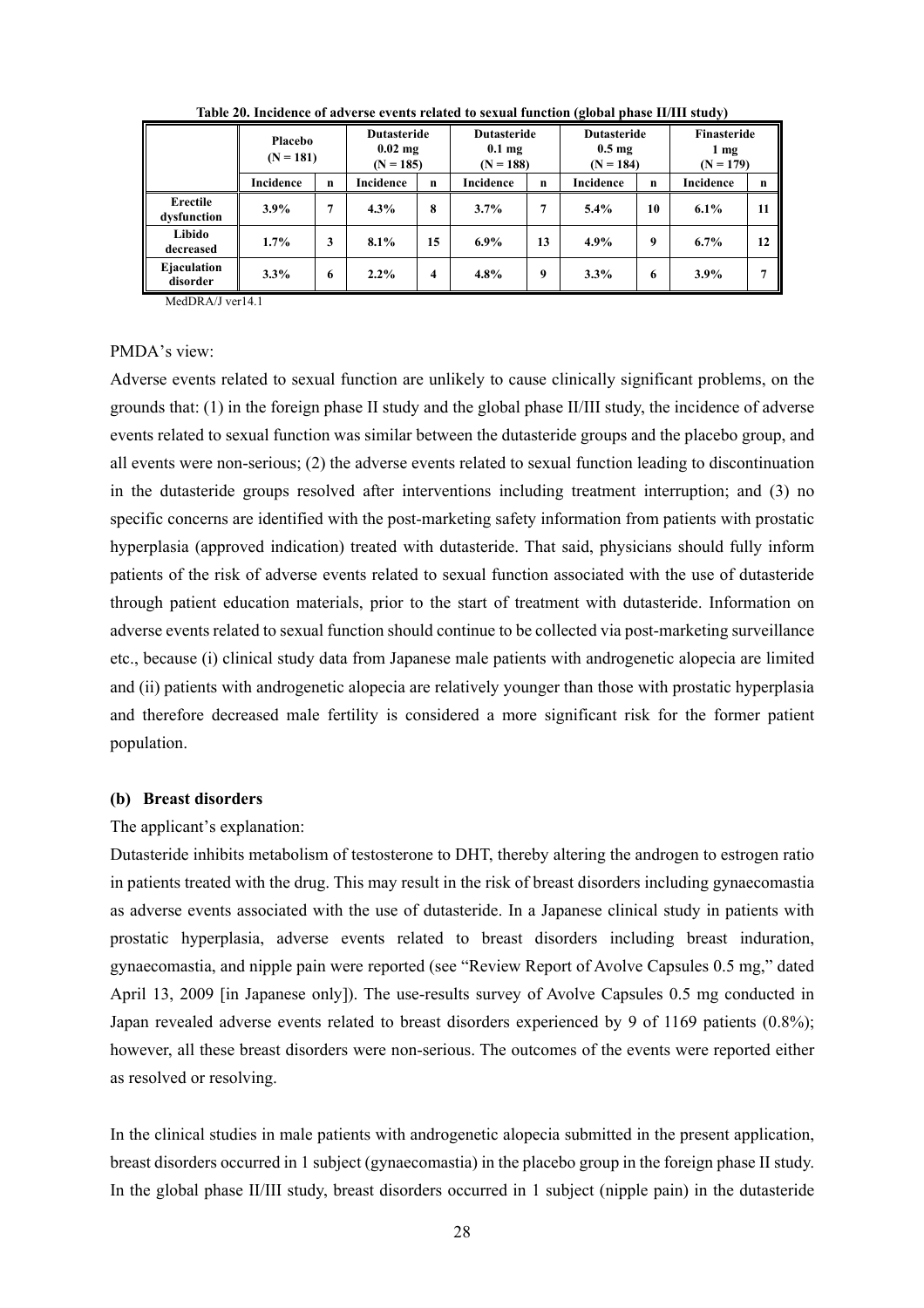0.02 mg group, 2 subjects (breast enlargement and breast tenderness in 1 subject each) in the dutasteride 0.1 mg group, 1 subject (gynaecomastia) in the dutasteride 0.5 mg group, and 1 subject (breast enlargement) in the finasteride 1 mg group. These breast disorders were all mild or moderate in severity, and non-serious. All the events resolved without discontinuation of treatment.

Breast cancer male was reported in patients with prostatic hyperplasia receiving dutasteride. In a foreign phase III study in which dutasteride was administered to patients with prostatic hyperplasia for 4 years, breast cancer was reported in 3 of 4325 subjects (2 subjects receiving dutasteride and 1 subject receiving placebo) (see "Review Report of Avolve Capsules 0.5 mg," dated April 13, 2009 [available in Japanese only]). No breast cancer occurred in male patients with androgenetic alopecia participating in the clinical studies submitted in the present application.

# PMDA's view:

The clinical studies in male patients with androgenetic alopecia showed no risk of breast disorders requiring new measures. On the basis of the results of the studies and the post-marketing safety information from patients with prostatic hyperplasia (approved indication) treated with dutasteride, there appears to be no particular concern about breast disorders at present. However, physicians should inform patients of the risk of breast disorders through patient education materials, prior to the start of treatment with dutasteride. The incidence, severity, and outcome of breast disorders should be monitored (if any) through post-marketing surveillance etc.

## **4.(iii).B.(3).4) Incidence of adverse events by treatment duration**

Table 21 shows adverse events occurring in ≥2.0% of subjects in the long-term study by time to onset.

|                                                |                                                          |                |           |                             |           |                             | Table 21. Adverse events occurring in $\leq$ 2.0 % of subjects in the long-term study by thire to onset |                               |           |                        |           |             |
|------------------------------------------------|----------------------------------------------------------|----------------|-----------|-----------------------------|-----------|-----------------------------|---------------------------------------------------------------------------------------------------------|-------------------------------|-----------|------------------------|-----------|-------------|
| Time to onset                                  | 92-182 days<br>$1-91$ days<br>$(N = 120)$<br>$(N = 119)$ |                |           | 183-273 days<br>$(N = 114)$ |           | 274-364 days<br>$(N = 112)$ |                                                                                                         | $\geq$ 365 days<br>$(N = 72)$ |           | Overall<br>$(N = 120)$ |           |             |
| (days)                                         | Incidence                                                | $\mathbf n$    | Incidence | $\mathbf n$                 | Incidence | $\mathbf n$                 | Incidence                                                                                               | $\mathbf n$                   | Incidence | $\mathbf n$            | Incidence | $\mathbf n$ |
| Overall                                        | $25.0\%$                                                 | 30             | 16.8%     | 20                          | 24.6%     | 28                          | $10.7\%$                                                                                                | 12                            | 1.4%      | $\mathbf{1}$           | 53.3%     | 64          |
| <b>Nasopharyngitis</b>                         | $5.0\%$                                                  | 6              | $0.8\%$   | $\mathbf{1}$                | $7.0\%$   | 8                           | $3.6\%$                                                                                                 | 4                             | $1.4\%$   | $\mathbf{1}$           | 15.0%     | 18          |
| <b>Erectile</b><br>dysfunction                 | 7.5%                                                     | 9              | $3.4\%$   | 4                           | $0.9\%$   | 1                           | $0.9\%$                                                                                                 | 1                             | $0\%$     | 0                      | 11.7%     | 14          |
| Libido decreased                               | $6.7\%$                                                  | 8              | $0.8\%$   | 1                           | $0\%$     | $\mathbf{0}$                | $0.9\%$                                                                                                 | 1                             | $0\%$     | $\mathbf{0}$           | 8.3%      | 10          |
| Influenza                                      | $0\%$                                                    | $\bf{0}$       | $0\%$     | $\bf{0}$                    | $2.6\%$   | $\mathbf{3}$                | $1.8\%$                                                                                                 | $\overline{2}$                | $0\%$     | $\bf{0}$               | $4.2\%$   | 5           |
| Ejaculation<br>disorder                        | 2.5%                                                     | 3              | 1.7%      | $\mathbf{2}$                | $0\%$     | $\mathbf{0}$                | $0\%$                                                                                                   | 0                             | $0\%$     | 0                      | $4.2\%$   | 5           |
| Sexual<br>dysfunction                          | 1.7%                                                     | $\mathbf{2}$   | $0.8\%$   | 1                           | $0\%$     | $\mathbf{0}$                | $0.9\%$                                                                                                 | 1                             | $0\%$     | 0                      | $3.3\%$   | 4           |
| <b>Gingivitis</b>                              | $1.7\%$                                                  | $\overline{2}$ | $0\%$     | $\mathbf{0}$                | $0.9\%$   | $\mathbf{1}$                | $0\%$                                                                                                   | $\bf{0}$                      | $0\%$     | $\mathbf{0}$           | 2.5%      | 3           |
| <b>Upper</b><br>respiratory tract<br>infection | $0.8\%$                                                  | 1              | $0\%$     | $\mathbf{0}$                | $1.8\%$   | $\mathbf{2}$                | $0\%$                                                                                                   | 0                             | $0\%$     | 0                      | 2.5%      | 3           |
| Headache                                       | $1.7\%$                                                  | $\mathbf{2}$   | $0.8\%$   | $\mathbf{1}$                | $0\%$     | $\mathbf{0}$                | $0\%$                                                                                                   | $\bf{0}$                      | $0\%$     | $\bf{0}$               | 2.5%      | 3           |
| <b>PSA</b> increased                           | $0\%$                                                    | 0              | $0\%$     | $\bf{0}$                    | $2.6\%$   | 3                           | $0\%$                                                                                                   | 0                             | $0\%$     | $\mathbf{0}$           | 2.5%      | 3           |

**Table 21. Adverse events occurring in ≥2.0% of subjects in the long-term study by time to onset** 

MedDRA/J ver17.0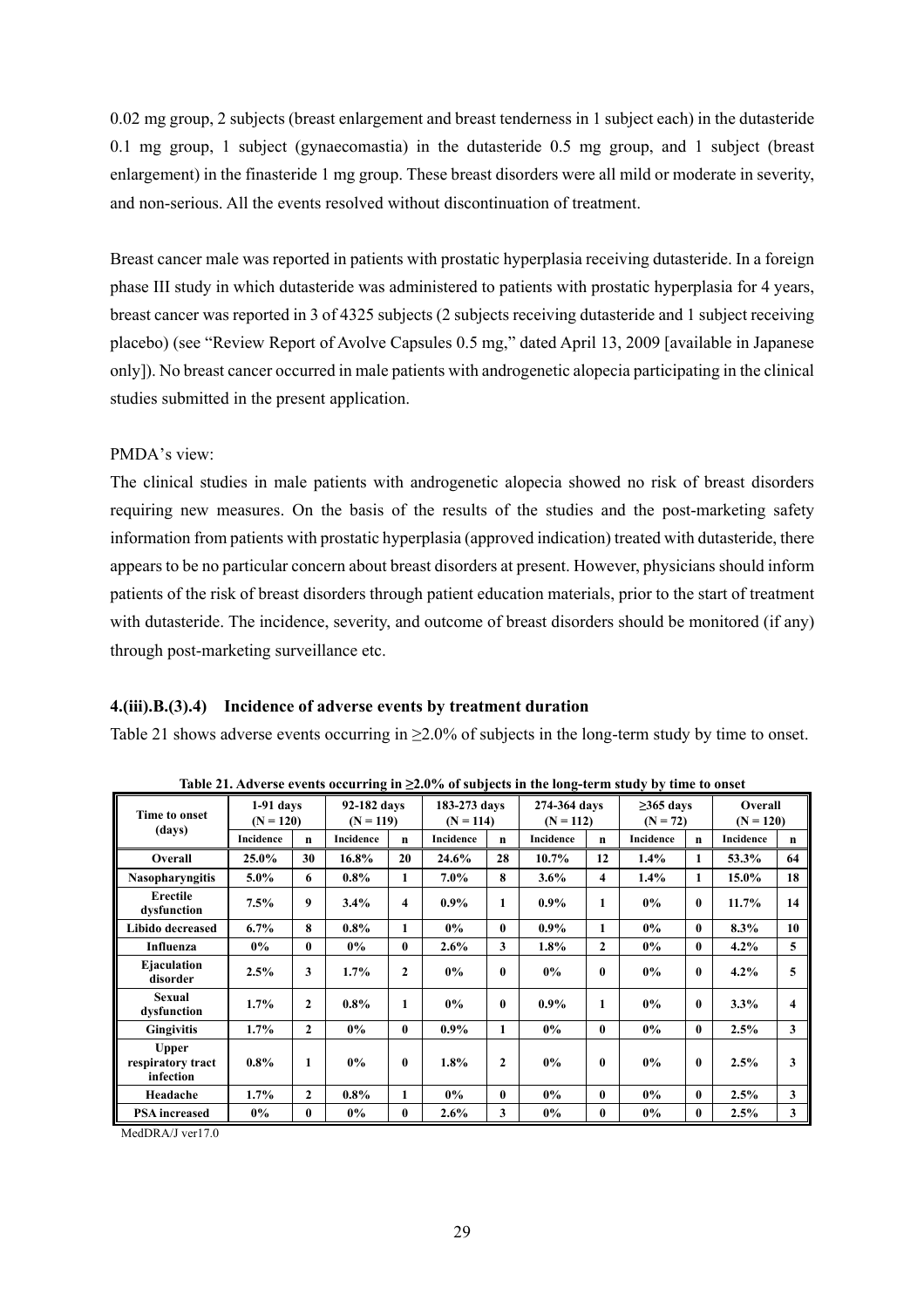PMDA confirmed that no increased incidence of adverse events was seen in patients treated with dutasteride for prolonged periods.

## **4.(iii).B.(4) Clinical positioning**

The applicant's explanation of the clinical positioning of dutasteride:

The treatment algorithm of the guidelines for the management of androgenetic alopecia strongly recommends a prescription drug finasteride and an over-the-counter drug minoxidil as pharmacotherapeutic options for the treatment of androgenetic alopecia. In Japan, finasteride, a 5 αreductase inhibitor, is currently the only medication that can be prescribed by physicians in healthcare facilities based on the pathophysiology of androgenetic alopecia.

Dutasteride is another 5 α-reductase inhibitor and therefore considered to fall under the same category as finasteride in the treatment algorithm. In the global phase II/III study, the non-inferiority of dutasteride 0.1 and 0.5 mg to finasteride 1 mg was demonstrated for the "change from baseline in hair count within a 2.54-cm diameter circle at the vertex at Week 24" [see "4.(iii).B.(2) Efficacy"]. The safety profiles of the 2 dutasteride doses were shown to be similar to that of finasteride 1 mg [see "4.(iii).B.(3) Safety"].

Based on the above, dutasteride is considered beneficial for the treatment of androgenetic alopecia in men.

## PMDA's view:

In light of the fact that dutasteride is a 5  $\alpha$ -reductase inhibitor like finasteride and on the basis of the results of the clinical studies submitted in the present application, the clinical positioning of dutasteride is similar to that of finasteride. Therefore, dutasteride can be a therapeutic option for androgenetic alopecia in men.

# **4.(iii).B.(5) Indications**

The initially proposed indication of dutasteride was "hair growth, hair restoration, and prevention of the progression of hair loss in men with androgenetic alopecia." The applicant proposed the indication on the basis of the results of the global phase II/III study where subjects in the dutasteride groups achieved increases in hair counts and hair width and improvement in the global assessment of hair growth, in contrast to a decrease in hair counts experienced by subjects in the placebo group [see "4.(iii).B.(2) Efficacy"]. The applicant also explained that male patients with types of alopecia other than androgenetic alopecia would not be included in the indication, because the efficacy and safety of dutasteride in such patient population have not been confirmed in clinical study results and other data.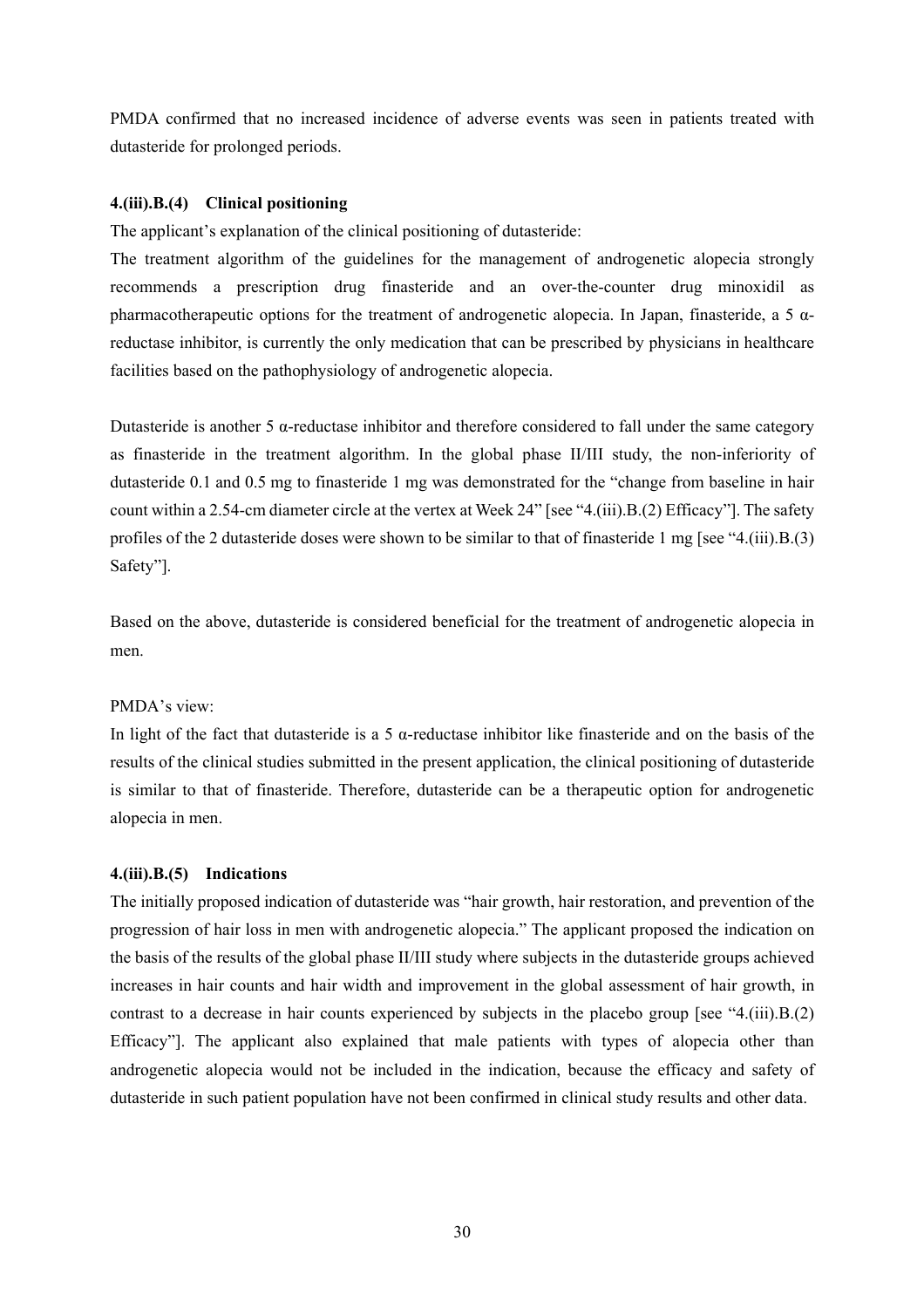The applicant's explanation of the efficacy and safety data analyzed by Norwood-Hamilton type: The global phase II/III study enrolled subjects with a clinical diagnosis of androgenetic alopecia classified as the Norwood-Hamilton type III vertex, IV, or V (excluding types IVa and Va).<sup>19</sup> The "change from baseline in hair count within a 2.54-cm diameter circle at the vertex at Week 24" showed a trend toward a dose-dependent increase for all Norwood-Hamilton types in the dutasteride groups, and the change was greater in the dutasteride 0.1 and 0.5 mg groups than in the placebo group. No major difference was observed in the safety profile among the Norwood-Hamilton types.

PMDA asked the applicant to explain the appropriateness of an indication including male patients with androgenic alopecia classified as the Norwood-Hamilton types other than III vertex, IV, and V, who were excluded from the global phase II/III study.

## The applicant's response:

In the global phase II/III study, increases in hair count were observed across patients with different type of hair loss (types III vertex, IV, and V of the Norwood-Hamilton scale) in the dutasteride groups. In light of the pathogenic mechanism of hair loss and mechanism of action of dutasteride, the drug is expected to be effective regardless of the stage of androgenetic alopecia, namely, in male patients with androgenetic alopecia classified not only as types III vertex, IV, and V but also as other types according to the Norwood-Hamilton classification. Finasteride, a drug with a mechanism of action similar to that of dutasteride, is indicated for androgenetic alopecia irrespective of the Norwood-Hamilton classification. However, the applicant considers that physicians and patients should be informed of the Norwood-Hamilton classification employed in the efficacy endpoint of the global phase II/III study, and thus plans to include a description of the classification in the package insert.

PMDA asked the applicant to explain whether patients aged <20 years (excluding children) are expected to be included in the patient population in whom the use of dutasteride is indicated, as male patients with androgenetic alopecia aged 20 to 50 years were eligible for enrollment in the global phase II/III study.

## The applicant's response:

Androgenetic alopecia develops at any age after puberty in individuals with a genetic predisposition. The prevalence of androgenetic alopecia in Japanese men is estimated to be approximately 30%. When the data were broken down by age group, 12.5% of men in their 20s, 20.5% of men in their 30s, 32.5% of men in their 40s, 39.9% of men in their 50s, and 43.4% of men in their 60s were found to perceive hair loss or thinning hair. As early as in the 20s, 12.5% of men are already aware of hair loss or thinning hair, and the proportion of such men increases with age.<sup>20</sup> The earliest age of onset of androgenetic

l

<sup>&</sup>lt;sup>19</sup> The applicant explains that men with hair loss in the vertex area were eligible and men with severe alopecia (types VI and VII) or mild alopecia (type II), in which assessment of treatment response were difficult, were ineligible.

<sup>20</sup> *Japan Medical Journal.* 2004;4209:27-29.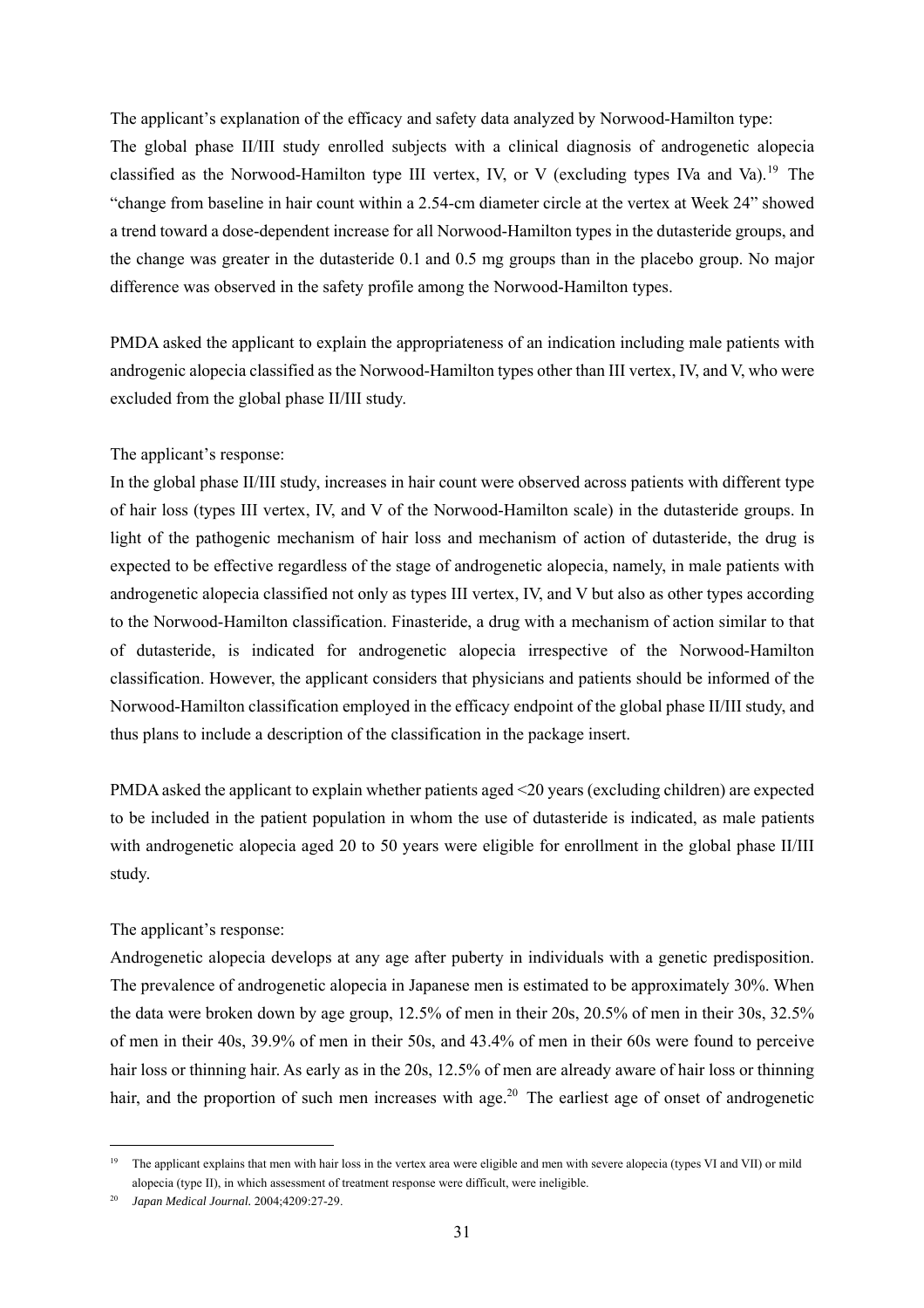alopecia reported in the medical interview with patients enrolled in the foreign phase II study, the global phase II/III study, and the Japanese long-term study was 12, 12, and 14 years, respectively, and the median age of onset was 25, 29, and 33 years, respectively. This suggests that many patients notice hair loss or thinning hair in their 20s to 40s, and some do as early as in their teens. Considering that hair loss is irreversible and progresses with age, a relatively broad range of age groups would be treated with dutasteride.

While men aged <20 years (excluding children) have not been included in the past clinical studies in patients with androgenetic alopecia, a post-marketing clinical study conducted in South Korea reported experience with the use of dutasteride in 23 subjects aged 18 and 19 years. From the perspective of physical growth, testis maturation and androgen levels as well as body height and other morphological dimensions in male adolescents aged approximately 18 years are usually comparable to those in male adults.<sup>21</sup> In the physiological aspect, therefore, the efficacy and safety of dutasteride are unlikely to differ significantly between patients aged  $\geq$ 18 and <20 years and patients aged  $\geq$ 20 years.

Based on the above, the applicant considers that male adolescents aged  $\geq 18$  and  $\leq 20$  years can be included in the patient population in whom dutasteride is indicated.

# PMDA's view:

On the basis of the efficacy of dutasteride demonstrated in the global phase II/III study [see "4.(iii).B.(2) Efficacy"] and the acceptable safety profile of dutasteride [see "4.(iii).B.(3) Safety"], there are no particular problems with defining the target patient population as men with androgenetic alopecia. The initially proposed indication of dutasteride was "hair growth, hair restoration, and prevention of the progression of hair loss in men with androgenetic alopecia." However, the indication should be changed to "androgenetic alopecia in men" because (1) the global phase II/III study did not evaluate the ability of dutasteride to prevent hair loss, (2) increases in hair count were observed during treatment with dutasteride, and (3) dutasteride is an ethical drug that must be prescribed by a physician for patients with a clinical diagnosis of androgenetic alopecia. A final decision will be made taking account of comments raised at the Expert Discussion. The package insert should include a precautionary statement that the efficacy and safety of dutasteride in the treatment of types of alopecia other than androgenetic alopecia in men have not been established.

For the purpose of efficacy assessment, the global phase II/III study enrolled only patients with androgenetic alopecia classified as types III vertex, IV, and V according to the Norwood-Hamilton scale. However, there is not much need to limit the use of dutasteride to patients with androgenetic alopecia of types III vertex, IV, and V, because (1) the Norwood-Hamilton classification is based only on the appearance of patients; (2) the pharmacological action of dutasteride is also expected in patients with androgenetic alopecia classified as types other than types III vertex, IV, and V; and (3) the safety profile

l

<sup>21</sup> *JCE&M.* 1974;39:664-672.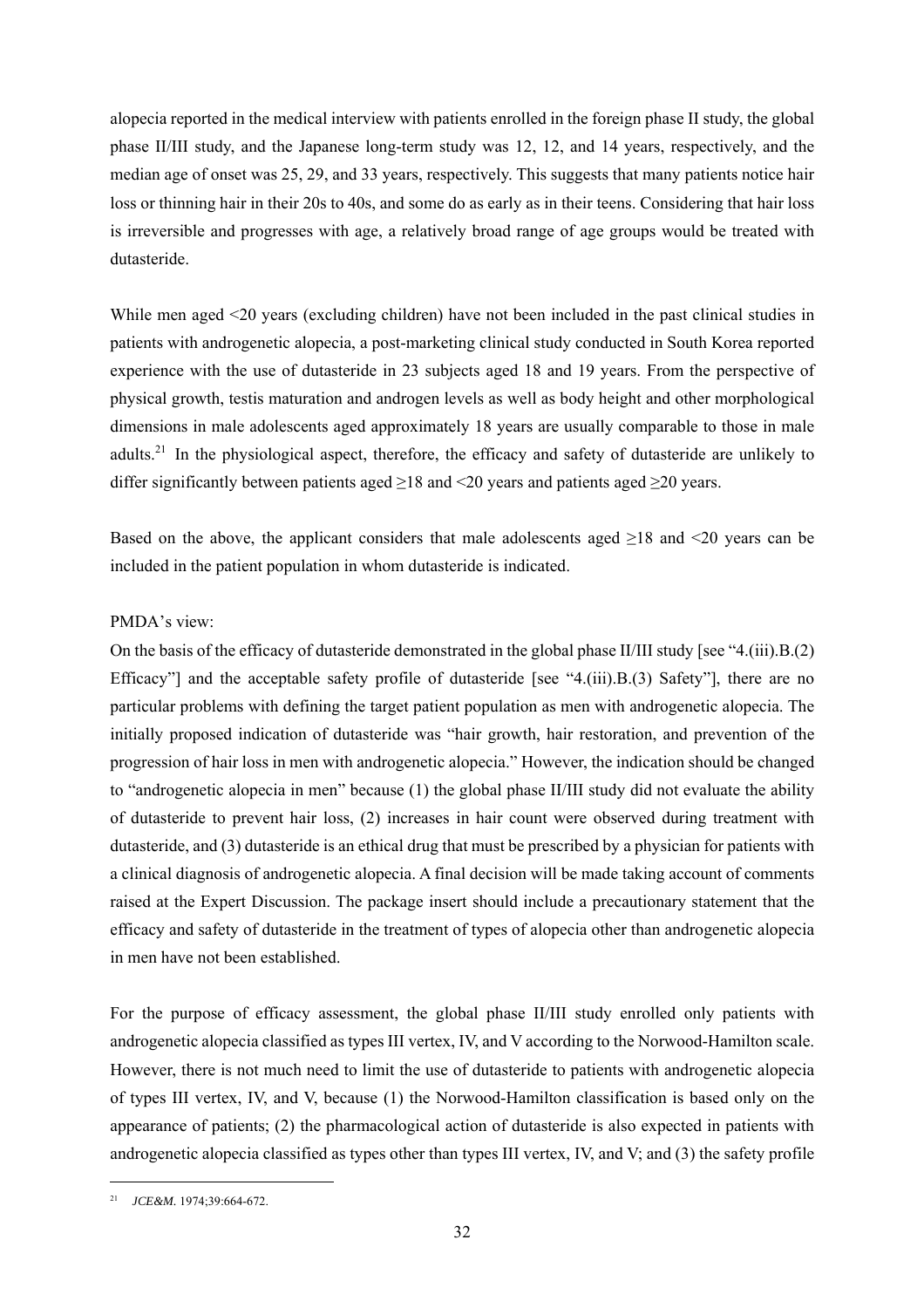is unlikely to differ among patients with androgenetic alopecia classified into different Norwood-Hamilton types. However, as proposed by the applicant, information on the Norwood-Hamilton classification employed in the efficacy endpoint of the global phase II/III study should be provided in the package insert.

Since dutasteride is an inhibitor of the enzyme that converts testosterone into DHT, a decision on whether dutasteride is indicated for the use in adolescent patients aged <20 years (i.e., excluding children) should be made after assessment of the risks and benefits of the therapy in the younger patient population. Currently, the overseas data are not sufficient and the safety and efficacy of dutasteride have been confirmed only in male patients aged ≥20 years in the global phase II/III study and the long-term study. In light of these facts, the package insert should include a precautionary statement that the efficacy and safety of dutasteride in adolescent patients aged <20 years have not been established.

PMDA will make a final decision on the indication of dutasteride and the appropriate patient population, taking account of comments raised at the Expert Discussion.

## **4.(iii).B.(6) Dosage and administration**

The applicant explained the rationale for the doses of dutasteride in the global phase II/III study and the proposed dosage and administration. Details are presented in the following sections.

# **4.(iii).B.(6).1) Rationale for the selection of dutasteride 0.02 mg, 0.1 mg, and 0.5 mg once daily as dose levels in the global phase II/III study**

When the clinical development of dutasteride for the indication of androgenetic alopecia in men was initiated in Japan, the dosing regimen for the global phase II/III study were selected based on the results of the foreign phase II study.

The primary endpoint of the foreign phase II study conducted in male patients with androgenetic alopecia was the "change from baseline in hair count within a 2.54-cm diameter circle at the vertex at Weeks 12, 24, and 36." As shown in Table 7, hair count increased at Weeks 12 and 24 in a dosedependent manner. The safety profile was similar among the dutasteride groups.

Based on these results, three dose levels of dutasteride (0.5 mg, 0.1 mg, and 0.02 mg) were selected for the global phase II/III study. The 0.5 mg dose is approved for the treatment of prostatic hyperplasia in Japan and for the treatment of androgenetic alopecia in men in South Korea; the 0.1 mg dose was predicted to have efficacy comparable to that of finasteride 1 mg; and the 0.02 mg dose was expected to demonstrate a certain level of low-dose efficacy.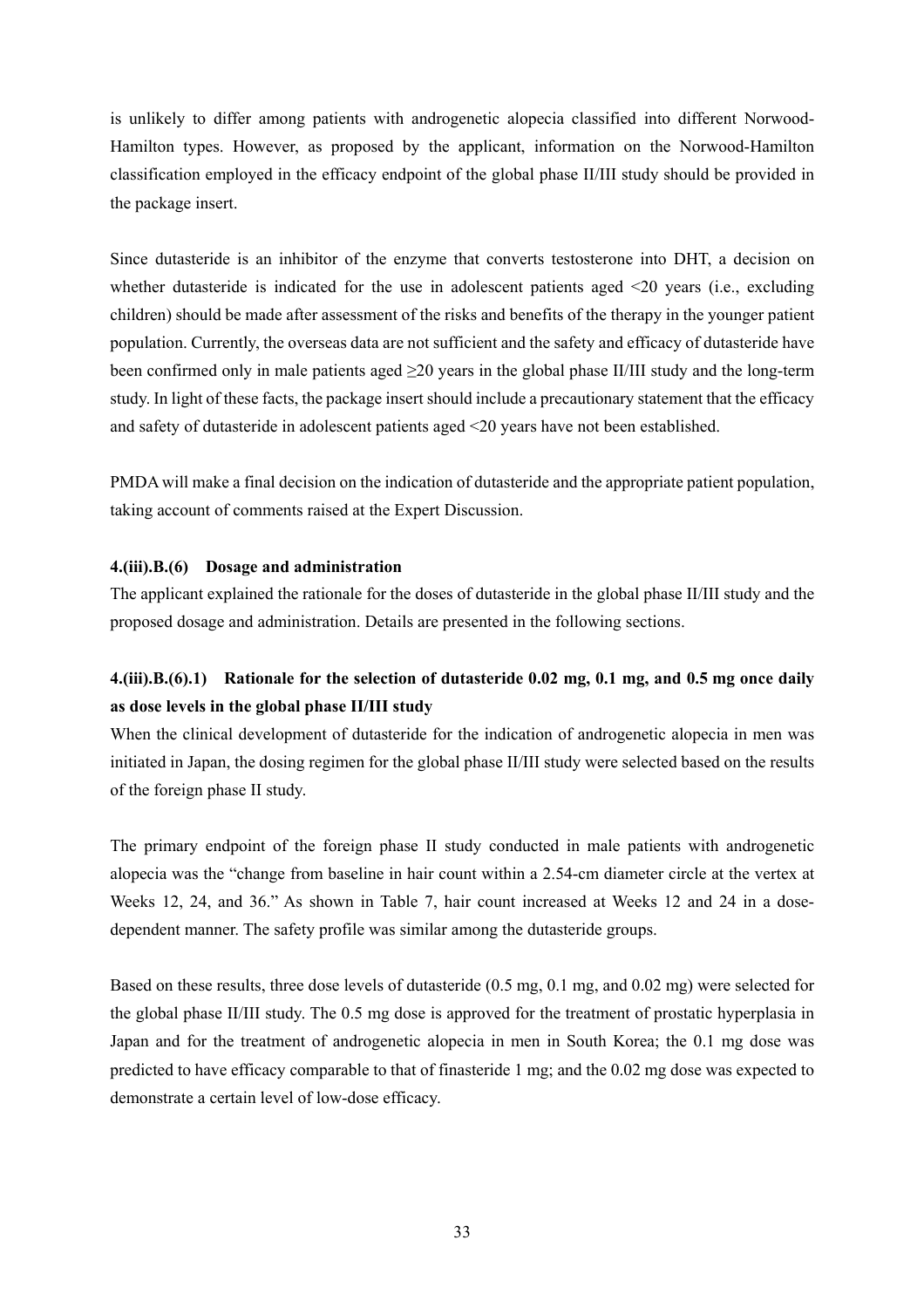# **4.(iii).B.(6).2) Rationale for the dosage and administration proposed based on the results of the global phase II/III study**

The primary endpoint of the global phase II/III study was the "change from baseline in hair count within a 2.54-cm diameter circle at the vertex at Week 24." As shown in Table 10, the superiority of dutasteride 0.1 and 0.5 mg over placebo and the non-inferiority of dutasteride 0.1 and 0.5 mg to finasteride 1 mg were demonstrated in the study. The safety profile of dutasteride in the clinical studies conducted in male patients with androgenetic alopecia suggested no trend toward a dose-dependent increase in the incidence of adverse events [see "4.(iii).B.(3) Safety"]. However, a dose-dependent reduction in the prostate volume was seen in patients with prostatic hyperplasia receiving dutasteride at doses ranging from 0.05 to 0.5 mg. Androgenetic alopecia is a type of hair loss with no other abnormal physical findings and does not necessarily require pharmacotherapy. On the basis of the above findings and discussions, the recommended dose of 0.1 mg is appropriate, as this dose level is considered to be the minimum effective dose. Meanwhile, assessment of therapeutic response in male patients with androgenetic alopecia is largely affected by individual patients' satisfaction; therefore, the use of the 0.5 mg dose in patients who desire a higher therapeutic goal can be decided based on the physician's overall assessment of the risks and benefits.

PMDA asked the applicant to explain the criteria for determining whether dutasteride treatment is continued, because there is a possibility that dutasteride treatment is continued in a patient, at the physician's discretion, if the patient wishes to receive treatment for a prolonged period.

#### The applicant's response:

In the global phase II/III study, serum DHT levels were reduced in the dutasteride 0.1 and 0.5 mg groups at Week 12 and remained at the reduced levels at Week 24 (Table 6). Examination of the changes from baseline in hair count, hair width, and terminal hair count revealed some improvements as early as at Week 12 and further improvements at Week 24. The panel photographic assessment revealed an improvement in appearance at Week 24. Based on these results, generally, a treatment period of approximately 6 months is necessary to assess the therapeutic response.

Assessment of therapeutic response in male patients with androgenetic alopecia is largely affected by individual patients' satisfaction. Patients will hope to continue treatment if there are no safety concerns that require treatment discontinuation and patient satisfaction with hair growth is high. To prevent the unnecessary prolonged use of dutasteride, physicians are required to assess therapeutic response and safety as well as patient satisfaction with hair growth through regular examinations and interviews, thereby making a comprehensive decision on the need for continued treatment.

#### PMDA's view:

The dose levels of dutasteride (0.02 mg, 0.1 mg, and 0.5 mg) selected for the global phase II/III study are acceptable. The study demonstrated the superiority of dutasteride 0.1 and 0.5 mg over placebo and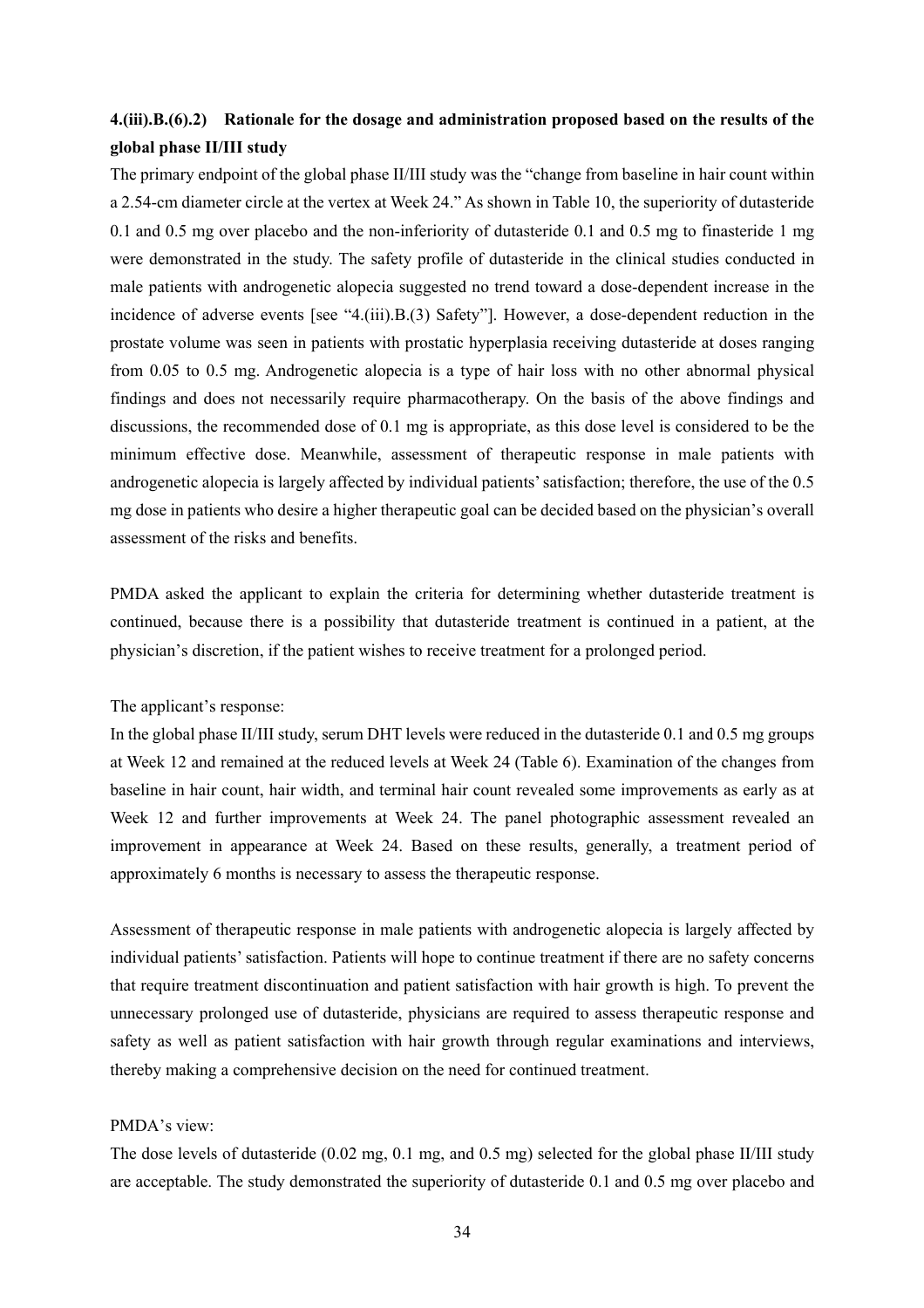the non-inferiority of dutasteride 0.1 and 0.5 mg to finasteride 1 mg. In the global phase II/III study, the change in hair count was greater in the dutasteride 0.5 mg group than in the dutasteride 0.1 mg group. Safety results showed no clinically significant differences between the dutasteride 0.1 and 0.5 mg groups. In the clinical studies conducted in male patients with androgenetic alopecia, there was no trend toward a dose-dependent increase in the incidence of adverse events or adverse drug reactions [see "4.(iii).B.(3) Safety"]. However, dutasteride (for the proposed additional indication) is a lifestyle drug and arogenetic alopecia is a condition that does not necessarily require pharmacotherapy. Although the clinical significance of reduced prostate volume is not clear, unnecessary exposure to dutasteride is not desirable. Therefore, the recommended dose of dutasteride should be 0.1 mg for the treatment of patients with androgenetic alopecia, and if a patient desires, the dose may be increased to 0.5 mg, based on the physician's assessment of the risks and benefits. Nevertheless, as the unnecessary prolonged use of dutasteride is not desirable, physicians should assess therapeutic response on a regular basis to determine the need for continued treatment.

PMDA will make a final decision on the dosage and administration of dutasteride, taking account of comments raised at the Expert Discussion.

### **4.(iii).B.(7) Co-administration of dutasteride with conventional medications**

Dutasteride is expected to be co-administered with therapeutic drugs recommended by the guidelines for the management of androgenetic alopecia. PMDA asked the applicant to explain the drugs possibly co-administered with dutasteride and the efficacy and safety of dutasteride in combination with these drugs.

#### The applicant's response:

Among the drugs recommended by the guidelines for the management of androgenetic alopecia, finasteride is unlikely to be prescribed concomitantly with dutasteride, because both drugs are 5  $\alpha$ reductase inhibitors. Further, the safety information of Avolve Capsules 0.5 mg from Japan and overseas indicate no notable trend in the incidence of adverse drug reactions attributable to co-administration with finasteride, nor does it include any fatal adverse drug reactions reported. Topical preparations intended for the treatment of androgenetic alopecia (e.g., minoxidil and carpronium chloride hydrate) are expected to be co-administered with dutasteride, but the use of the topical preparations recommended by the guidelines for the management of androgenetic alopecia was prohibited in the global phase II/III study and the long-term study. Therefore, there is no data on the safety and efficacy of dutasteride in combination with these topical preparations.

PMDA accepted the applicant's explanation about the co-administration of dutasteride with finasteride. Information on co-administration of dutasteride with the topical preparations recommended by the guidelines for the management of androgenetic alopecia, as well as information on the impact of coadministration with these conventional medications on the safety and efficacy of dutasteride, should be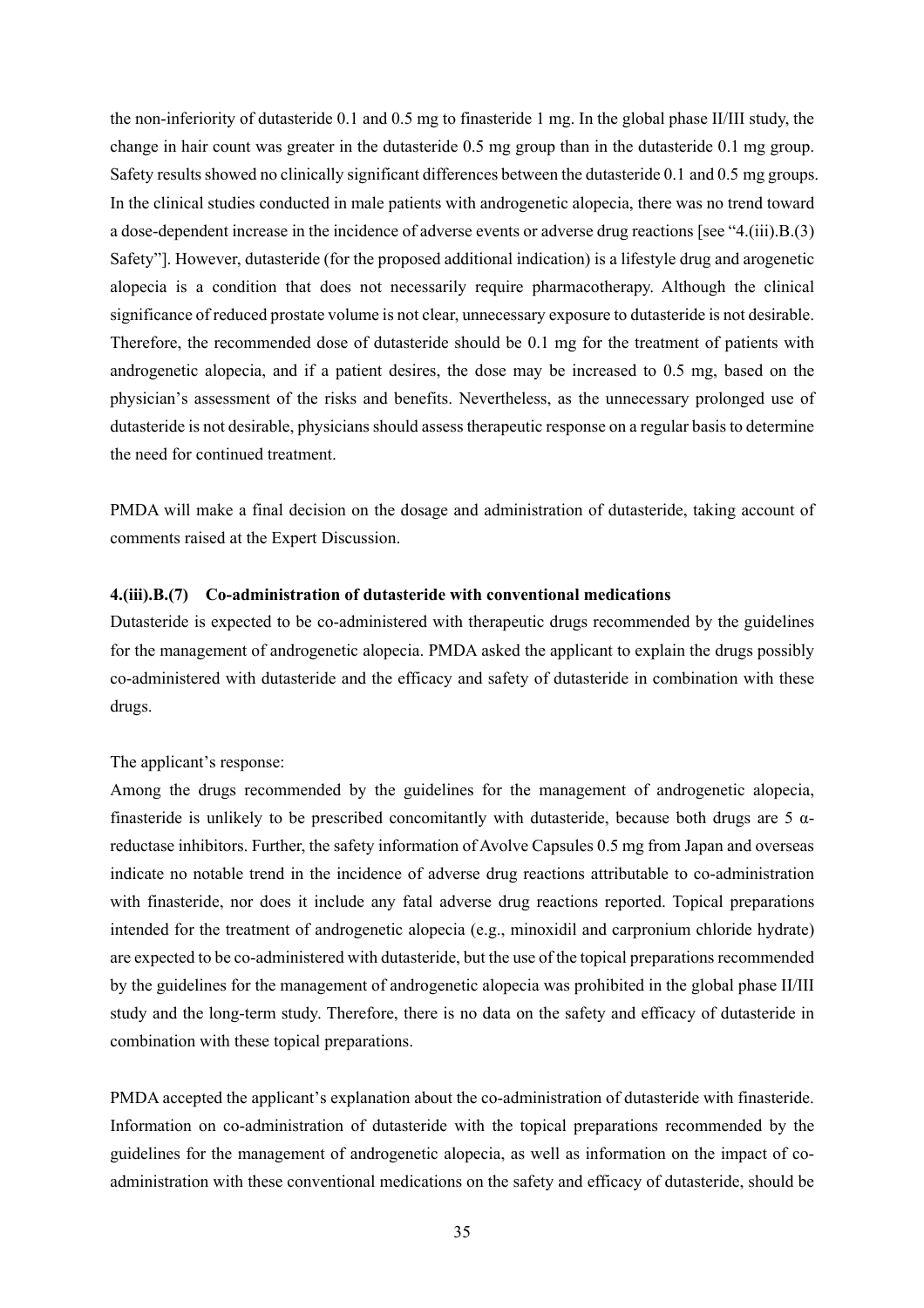continuously collected via post-marketing surveillance etc., for the following reasons: (1) minoxidil was detected in the blood from patients with premature alopecia receiving minoxidil for prolonged periods,  $22$ and (2) the percutaneous absorption of carpronium chloride hydrate was determined in healthy adults treated with a single application of the topical drug. $23$ 

# **4.(iii).B.(8) Post-marketing investigations**

## **4.(iii).B.(8).1) Post-marketing surveillance**

The applicant plans to conduct a use-results survey. The proposed plan is summarized in Table 22.

| Objective                     | To investigate the safety and efficacy of dutasteride in male patients with androgenetic alopecia in routine<br>clinical practice                                                                                                                                                                                                                                                                                                                                                                                                                                                                                                                                                                                                                                                                                                                                                                    |
|-------------------------------|------------------------------------------------------------------------------------------------------------------------------------------------------------------------------------------------------------------------------------------------------------------------------------------------------------------------------------------------------------------------------------------------------------------------------------------------------------------------------------------------------------------------------------------------------------------------------------------------------------------------------------------------------------------------------------------------------------------------------------------------------------------------------------------------------------------------------------------------------------------------------------------------------|
| <b>Survey method</b>          | <b>Central registration system</b>                                                                                                                                                                                                                                                                                                                                                                                                                                                                                                                                                                                                                                                                                                                                                                                                                                                                   |
| Population                    | Male patients with androgenetic alopecia                                                                                                                                                                                                                                                                                                                                                                                                                                                                                                                                                                                                                                                                                                                                                                                                                                                             |
| <b>Planned sample</b><br>size | 4000 patients (planned number of patients for registration)                                                                                                                                                                                                                                                                                                                                                                                                                                                                                                                                                                                                                                                                                                                                                                                                                                          |
| <b>Survey period</b>          | 2 years and 9 months (registration period, 1 year and 6 months)                                                                                                                                                                                                                                                                                                                                                                                                                                                                                                                                                                                                                                                                                                                                                                                                                                      |
| <b>Observation</b><br>period  | 1 year                                                                                                                                                                                                                                                                                                                                                                                                                                                                                                                                                                                                                                                                                                                                                                                                                                                                                               |
| <b>Main survey</b><br>items   | Patient characteristics (sex [male], age, reasons for use, Norwood-Hamilton classification, complications,<br>٠<br>etc.)<br>Status of administration of dutasteride (daily dose, frequency per day, treatment duration, reason for<br>treatment discontinuation, reason for the change of dose or regimen)<br>Status of administration of concomitant drugs (co-administration or monotherapy, name of drug,<br>purpose of co-administration)<br>Efficacy (comprehensive assessment of hair count, hair width, hair loss count, and change in Norwood-<br><b>Hamilton classification</b> )<br>Adverse events (onset date, serious or non-serious, outcome, causal relationship to dutasteride, measures<br>٠<br>taken for dutasteride, etc.)<br>Key survey items: sexual dysfunctions including persistent sexual dysfunctions (change of libido, erectile<br>dysfunction, and ejaculation disorder) |

**Table 22. Outline of use-results survey (draft)** 

PMDA considers that the post-marketing surveillance should be performed focusing especially on the following issues. PMDA will make a final decision on the details of the post-marketing surveillance plan, taking account of comments raised at the Expert Discussion.

- Long-term safety and efficacy
- Incidence of adverse events related to sexual function
- Safety and efficacy of dutasteride in combination with other medications for androgenetic alopecia

## **4.(iii).B.(8).2) Proper use**

The applicant's explanation:

l

In light of the facts that androgenetic alopecia is a type of hair loss with no other abnormal physical findings and that dutasteride (for the proposed additional indication) is a lifestyle drug, the applicant recognized the need to ensure that physicians inform patients of the risks associated with the use of dutasteride, prior to the start of treatment. Therefore, the applicant plans to develop patient education

<sup>&</sup>lt;sup>22</sup> Review Report for RiUP 5 and RiUP X5 (August 7, 2008, in Japanese only)

<sup>&</sup>lt;sup>23</sup> Interview Form for Furozin solution 5%, 7th edition (September 2012, in Japanese only)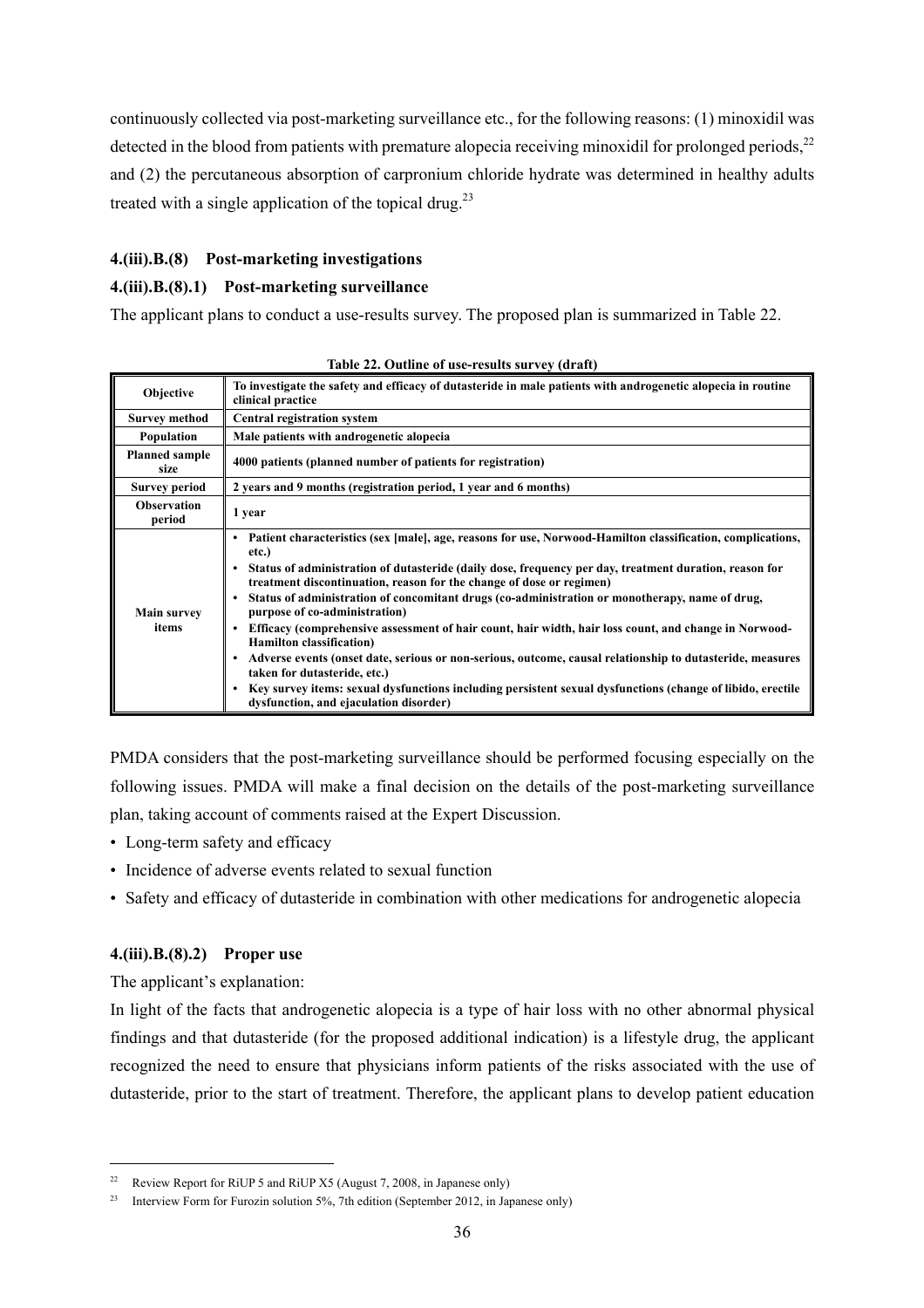materials regarding the risk of the adverse events related to sexual function and breast disorders with an aim to promote the proper use of dutasteride.

PMDA considers that the following issues should be taken into consideration when patient education materials are developed:

- In addition to providing information on the risk of adverse events related to sexual function, the applicant should ensure that patients is advised to consult healthcare professionals if they notice any abnormality.
- Dutasteride is not indicated for types of alopecia other than androgenetic alopecia in men
- Women should be advised to avoid exposure to dutasteride that has a high potential to cause teratogenicity in male fetuses exposed to the drug. The teratogenic risk is associated with the mechanism of action by which dutasteride inhibits the production of DHT involved in the development of the fetal male genitalia (see "Review Report of Avolve Capsules 0.5 mg," dated April 13, 2009 [in Japanese only]).

PMDA will make a final decision on the above measures to promote the proper use of dutasteride, taking account of comments raised at the Expert Discussion.

# **III. Results of Compliance Assessment Concerning the Data Submitted in the New Drug Application and Conclusion by PMDA**

# **1. PMDA's conclusion concerning the results of document-based GLP/GCP inspections and data integrity assessment**

The inspections are currently underway, and the results and PMDA's conclusion will be presented in Review Report (2).

# **2. PMDA's conclusion concerning the results of GCP on-site inspection**

The inspection is currently underway, and the results and PMDA's conclusion will be presented in Review Report (2).

# **IV. Overall Evaluation**

Based on the submitted data, the efficacy of dutasteride in the treatment of androgenetic alopecia in men has been demonstrated and its safety is acceptable in view of its observed benefits. The efficacy and safety of dutasteride, and the proposed indications, dosage and administration, and post-marketing investigation plan require further discussion.

This application may be approved if dutasteride is not considered to have any particular problems based on comments raised at the Expert Discussion.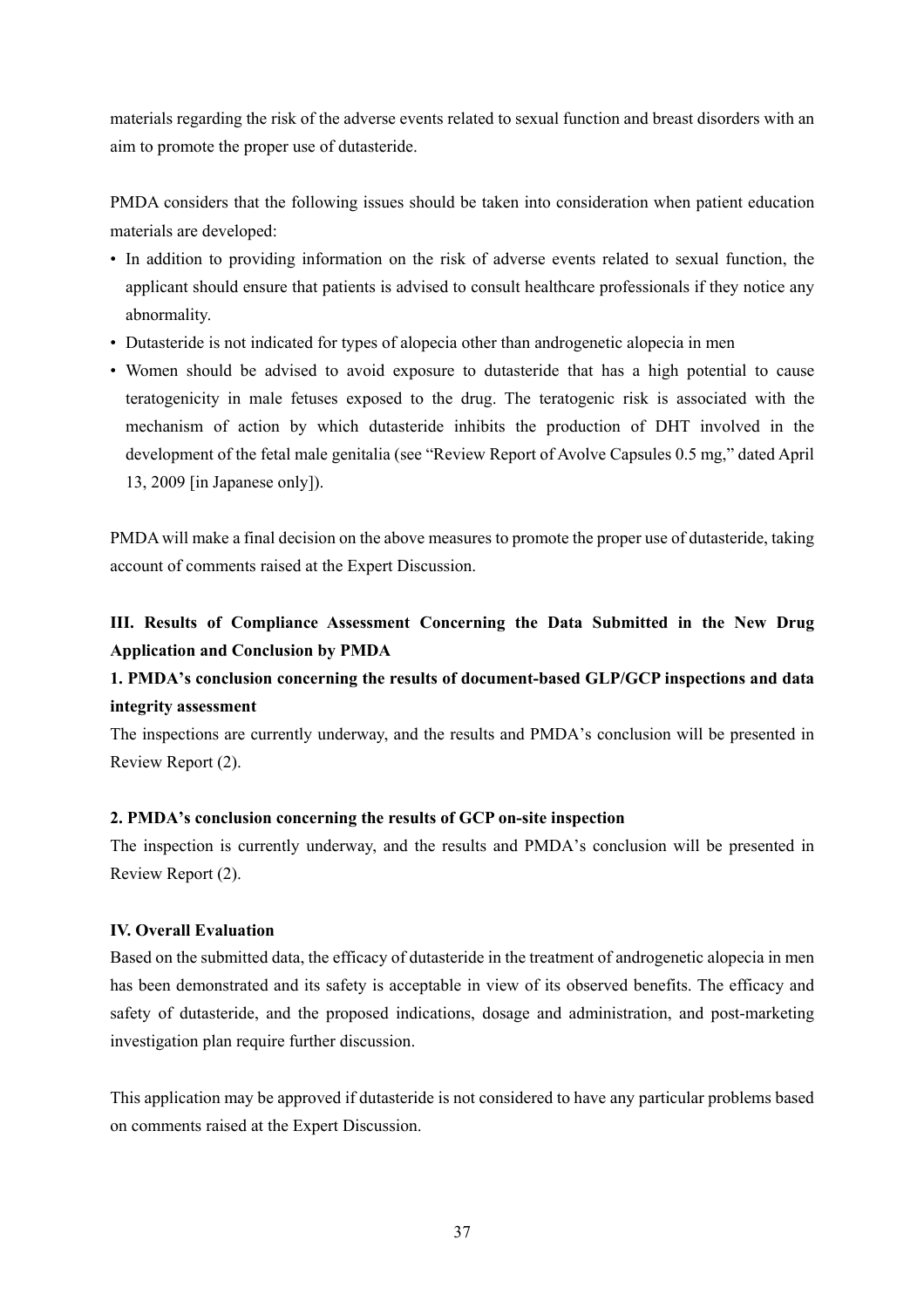#### **Review Report (2)**

#### **I. Product Submitted for Registration**

| [Brand name]           | Zagallo Capsules 0.1 mg |
|------------------------|-------------------------|
|                        | Zagallo Capsules 0.5 mg |
| [Non-proprietary name] | Dutasteride             |
| [Applicant]            | $G$ laxoSmithKline K.K. |
| [Date of application]  | November 25, 2014       |

### **II. Content of the Review**

The comments from the Expert Discussion and the subsequent review by the Pharmaceuticals and Medical Devices Agency (PMDA) are outlined in the following sections. The expert advisors for the Expert Discussion were nominated based on their declarations etc. concerning the product submitted for registration, in accordance with the provisions of the "Rules for Convening Expert Discussions etc. by Pharmaceuticals and Medical Devices Agency" (PMDA Administrative Rule No. 8/2008 dated December 25, 2008).

#### **(1) Efficacy**

#### PMDA's view:

The primary endpoint of the global phase II/III study was the "change from baseline in hair count within a 2.54-cm diameter circle at the vertex at Week 24" (Table 10). Dutasteride 0.1 and 0.5 mg groups showed a statistically significant increase in hair count as compared with the placebo group. The study also demonstrated the non-inferiority of dutasteride 0.1 and 0.5 mg to finasteride 1 mg. Besides hair count, the global phase II/III study assessed hair width, terminal hair count, panel photographic assessment, and patient satisfaction with hair growth as the secondary endpoints. As in the case of the primary endpoint, all the secondary endpoints showed a trend toward a greater improvement in the dutasteride 0.1 and 0.5 mg groups as compared with the placebo group. The above findings suggest the efficacy of dutasteride in men with androgenetic alopecia.

Between Japan and other countries participating in the global phase II/III study, there are no significant differences in extrinsic factors including treatment environments or intrinsic factors including the primary pathogenic mechanism of androgenetic alopecia. Additionally, there are no obvious ethnic differences in serum concentrations of dutasteride or dihydrotestosterone (DHT). Therefore, there were no particular concerns about the participation of Japanese subjects in the study. An analysis was performed to assess the treatment differences between the dutasteride groups and the placebo group or the finasteride 1 mg group in the global phase II/III study (Tables 10 and 11). The results showed no clinically significant differences in the efficacy of dutasteride relative to placebo or finasteride 1 mg between the overall study population and the Japanese subgroup. Therefore, PMDA concluded that the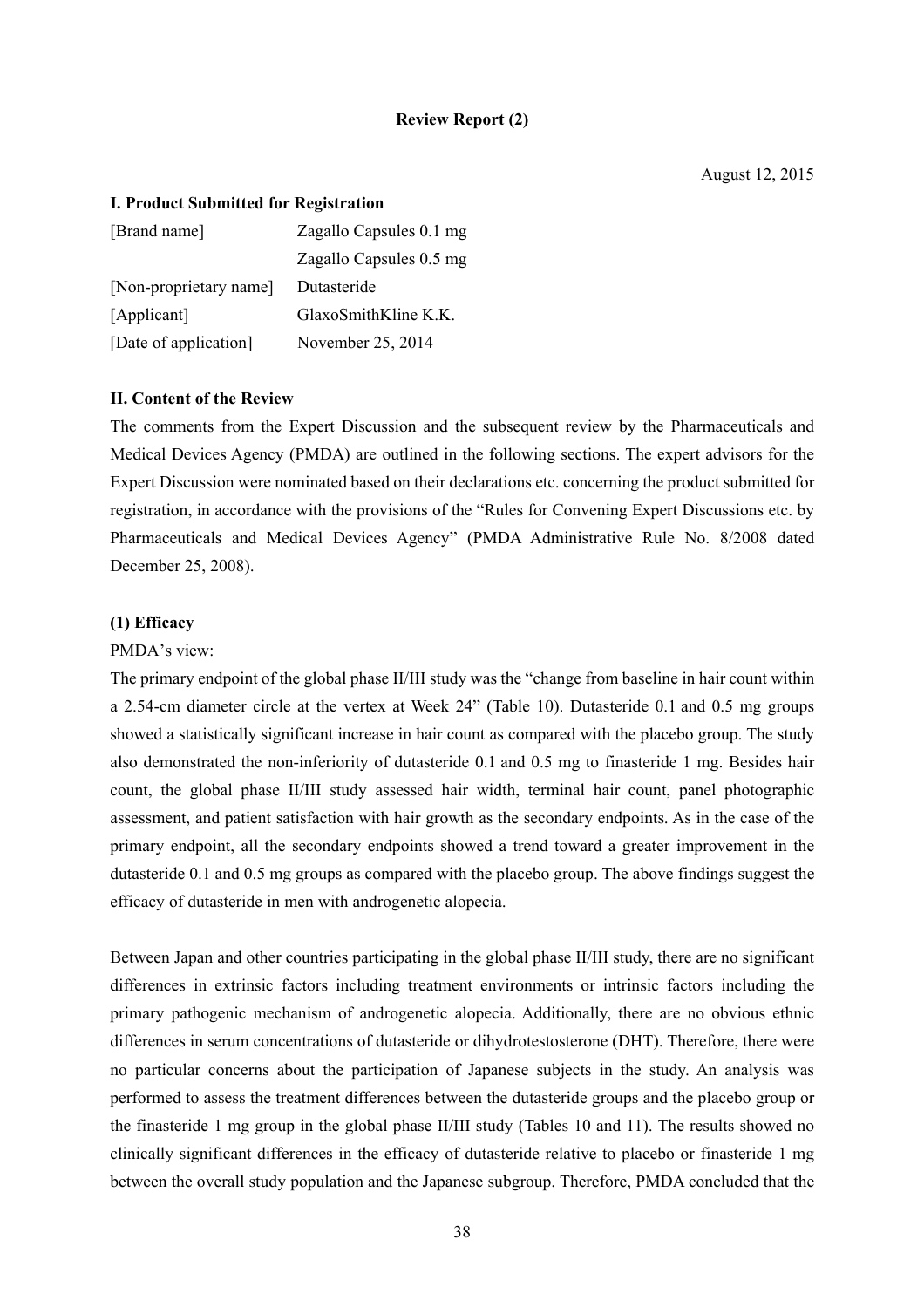results of the overall study population were consistent with that of the Japanese subgroup, and that the efficacy of dutasteride in the Japanese population may be discussed based on the data from the global phase II/III study.

The long-term efficacy of dutasteride was assessed by the "change from baseline in hair count within a 2.54-cm diameter circle at the vertex" as an outcome measure in the long-term study, and the results revealed a trend toward a decrease in hair count at Week 52 as compared with Week 26. The applicant should continuously collect information via post-marketing surveillance, so as to investigate whether the prolonged use of dutasteride reduce its efficacy.

The above conclusion by PMDA was supported by the expert advisors.

# **(2) Safety**

# PMDA's view:

In the global phase II/III study, no clinically relevant adverse events or trends in the incidence of adverse events were noted in the dutasteride group as compared with the placebo or finasteride 1 mg group. Further, no clinically significant differences in the pattern or incidence of adverse events were found between the overall study population and the Japanese subgroup (Tables 12 and 13). In the long-term study, there was no trend toward an increased incidence of adverse events in patients treated with dutasteride for prolonged periods.

Based on the above, the safety of dutasteride in men with androgenetic alopecia is acceptable. However, information on adverse events related to sexual function in Japanese male patients with androgenetic alopecia should continue to be collected via post-marketing surveillance etc., on the grounds that: (1) adverse events related to sexual function such as erectile dysfunction and libido decreased are known as relatively common adverse reactions to dutasteride and were reported in the global phase II/III study; (2) male patients with androgenetic alopecia are relatively younger than those with prostatic hyperplasia, and therefore the risk of decreased male fertility is considered more relevant for the former patient population; and (3) at present, there is only limited information on the long-term safety of dutasteride in Japanese male patients with androgenetic alopecia. Moreover, physicians should fully inform patients of the risk of adverse events related to sexual function and breast disorders through patient education materials, for the following reasons: (i) dutasteride inhibits metabolism of testosterone to DHT, thereby altering the androgen to estrogen ratio in patients, and this may result in the risk of breast disorders including gynaecomastia; and (ii) dutasteride (for the proposed additional indication) is a lifestyle drug and androgenetic alopecia is a condition that does not necessarily require pharmacotherapy.

The above conclusion by PMDA was supported by the expert advisors.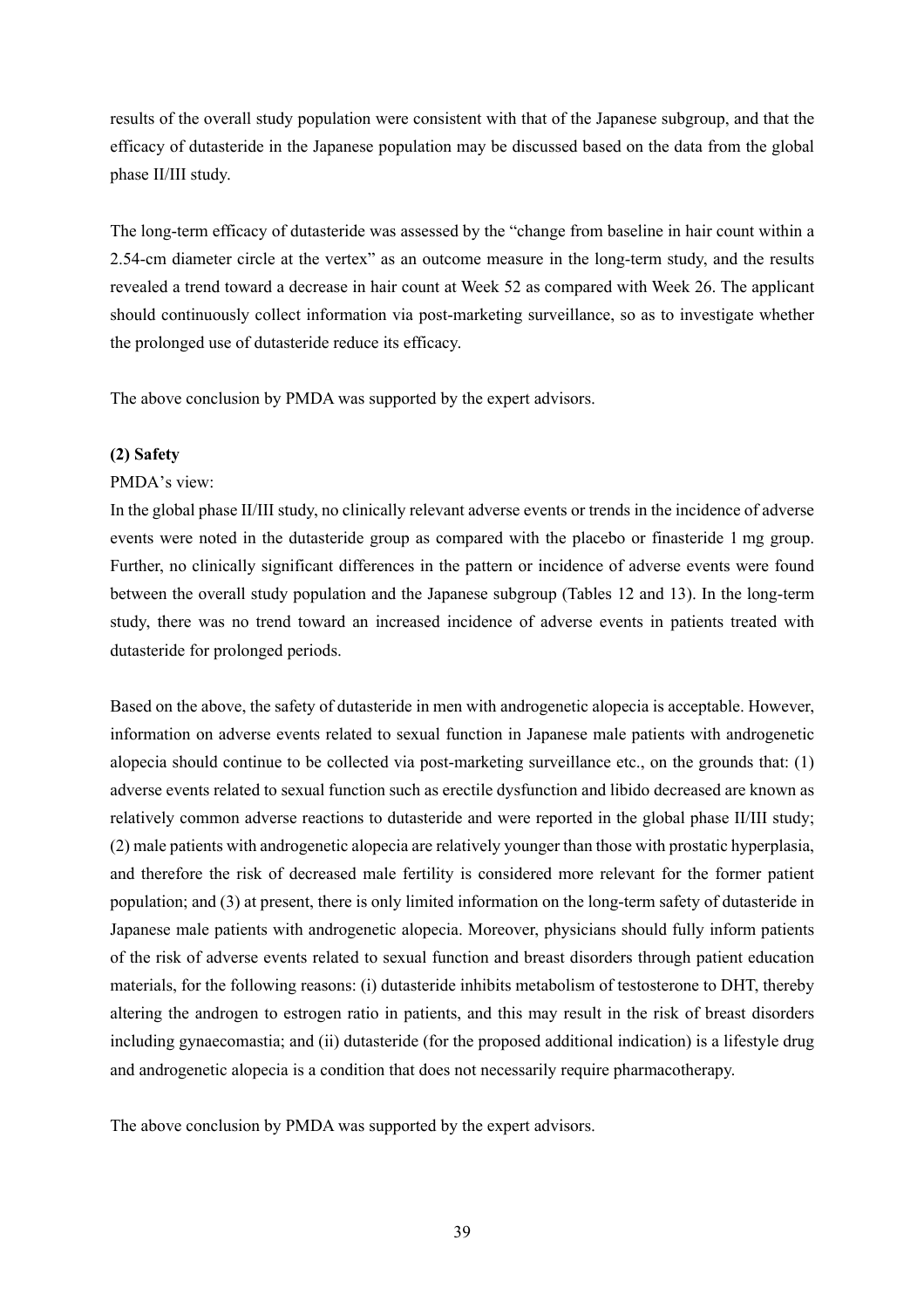#### **(3) Indications**

#### PMDA's view:

The global phase II/III study did not evaluate the ability of dutasteride to prevent hair loss but demonstrated an increase in in hair count in subjects on treatment with the drug. Dutasteride is an ethical drug that must be prescribed by physicians for patients with a clinical diagnosis of androgenetic alopecia. On the basis of these facts and the results of the efficacy and safety evaluation, the indication should be "androgenetic alopecia in men." In addition, the package insert should include a precautionary statement that the efficacy and safety of dutasteride in the treatment of types of alopecia other than androgenetic alopecia in men have not been established.

The global phase II/III study enrolled only patients with androgenetic alopecia classified as types III vertex, IV, and V according to the Norwood-Hamilton scale for the purpose of efficacy assessment. However, there is not much need to limit the use of dutasteride to patients with androgenetic alopecia of types III vertex, IV, and V, because (1) the Norwood-Hamilton classification is based only on the appearance of patients; (2) the pharmacological action of dutasteride is also expected in patients with androgenetic alopecia classified as types other than types III vertex, IV, and V; and (3) the safety profile is unlikely to differ among patients with androgenetic alopecia classified into different Norwood-Hamilton types. However, information on the Norwood-Hamilton classification employed in the efficacy endpoint of the global phase II/III study should be provided in the package insert.

Since dutasteride is an inhibitor of the enzyme that converts testosterone into DHT, its use in adolescent patients aged <20 years (i.e., excluding children) should be decided at the physician's discretion after assessment of the risks and benefits of the therapy. Currently, the overseas data is not sufficient and the safety and efficacy of dutasteride have been confirmed only in male patients aged  $\geq$ 20 years in the global phase II/III study and the long-term study. In light of these facts, the package insert should include a precautionary statement that the efficacy and safety of dutasteride in adolescent patients aged <20 years have not been established.

The above conclusion by PMDA was supported by the expert advisors. Consequently, PMDA instructed the applicant to modify the wording in the "Indication" and the "Precautions for Indication" sections as shown below. The applicant's adequate response was accepted by PMDA.

#### [Indication]

Androgenetic alopecia in men

#### [Precautions for indication]

- Dutasteride is indicated only for androgenetic alopecia in men, and not indicated for other types of alopecia.
- The efficacy and safety of dutasteride in adolescent patients aged <20 years have not been established.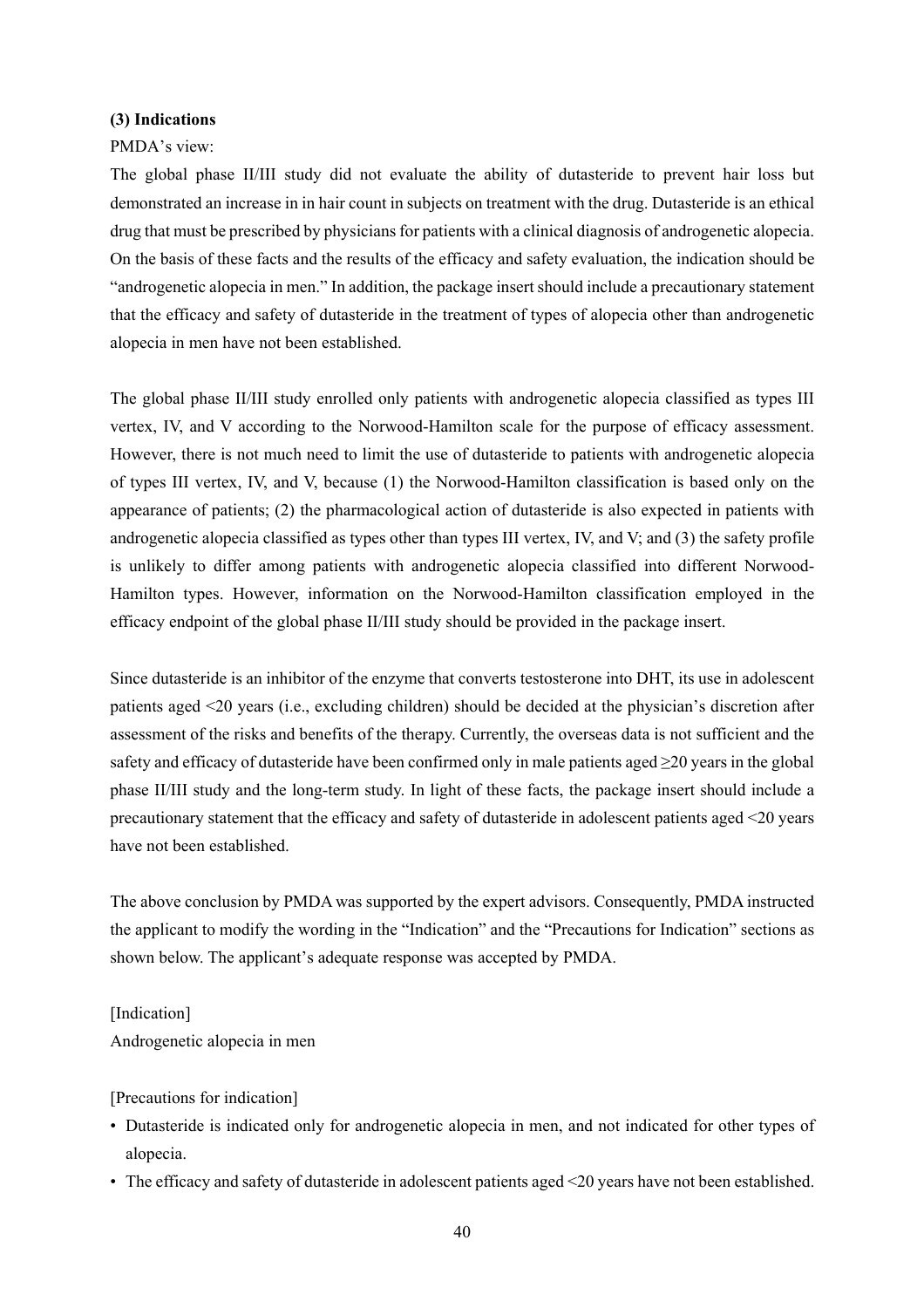#### **(4) Dosage and administration**

#### PMDA's view:

The applicant selected 3 dose levels of dutasteride (0.02 mg, 0.1 mg, and 0.5 mg) for the global phase II/III study, based on the results of the foreign phase II study. The dose levels selected for the study are reasonable. The global phase II/III study demonstrated the superiority of dutasteride 0.1 and 0.5 mg over placebo and the inferiority of dutasteride 0.1 and 0.5 mg to finasteride 1 mg. Also, the change in hair count was greater in the dutasteride 0.5 mg group than in the dutasteride 0.1 mg group. Safety results showed no clinically significant differences between the dutasteride 0.1 and 0.5 mg groups. The clinical studies in male patients with androgenetic alopecia reported no trend toward a dose-dependent increase in the incidence of adverse events or adverse drug reactions. However, dutasteride (for the proposed additional indication) is a lifestyle drug and androgenetic alopecia is a condition that does not necessarily require pharmacotherapy. Unnecessary exposure to dutasteride is not desirable. Therefore, the recommended dose of dutasteride should be 0.1 mg for the treatment of patients with androgenetic alopecia, and if a patient desires, the dose may be increased to 0.5 mg, based on the physician's assessment of the risks and benefits. Nevertheless, as the unnecessary prolonged use of dutasteride is not desirable, physicians should assess therapeutic response on a regular basis in order to determine the need for continued treatment.

The above conclusion by PMDA was supported by the expert advisors. Consequently, PMDA instructed the applicant to modify the wording in the "Dosage and administration" and "Precautions for dosage and administration" sections as shown below. The applicant's adequate response was accepted by PMDA.

### [Dosage and administration]

The usual dosage for adult men is 0.1 mg of dutasteride administered orally once daily. The dose may be increased to 0.5 mg orally once daily, as necessary.

[Precautions for dosage and administration]

- The capsules should not be chewed or opened because the capsule contents may induce oropharyngeal irritation.
- Although clinical improvement may be observed in some men after 12 weeks of treatment, a treatment period of 6 months is usually necessary to assess whether a therapeutic response has been achieved.
- Dutasteride should be discontinued if no improvement is seen after  $\geq 6$  months of treatment. If dutasteride treatment is continued for  $\geq 6$  months, patients should be regularly checked for efficacy and assessed for the need for continued treatment.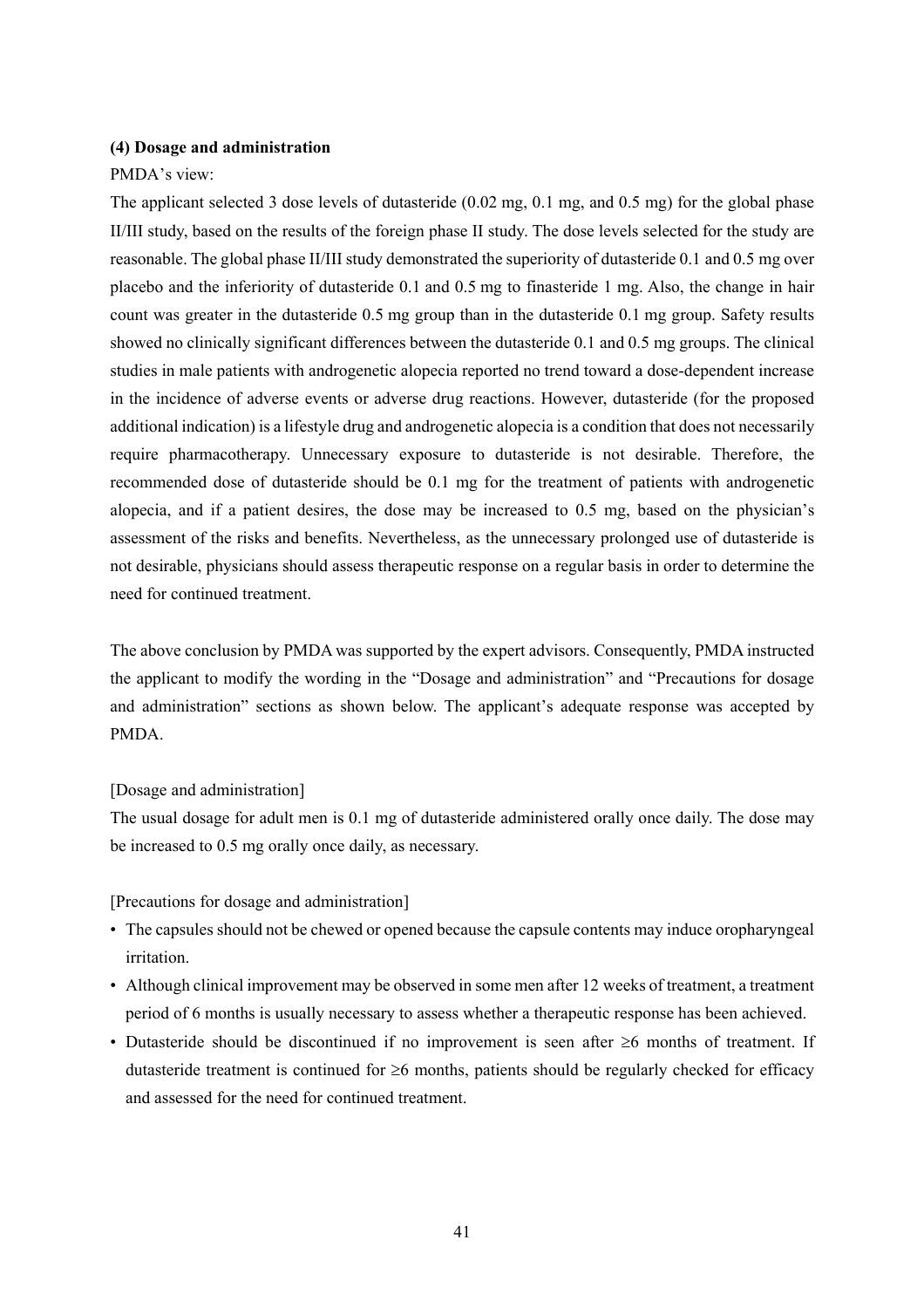# **(5) Risk management plan (draft)**

# **1) Post-marketing surveillance**

PMDA considers that the draft use-results survey plan proposed by the applicant should especially focus on the following items:

- Long-term safety and efficacy
- Incidence of adverse events related to sexual function and breast disorders
- Safety and efficacy of dutasteride in combination with other medications for androgenetic alopecia

The above conclusion by PMDA was supported by the expert advisors.

# **2) Proper use**

In light of the facts that androgenetic alopecia is a type of hair loss with no other abnormal physical findings and that dutasteride (for the proposed additional indication) is a lifestyle drug, the applicant has recognized the need to ensure that physicians inform patients of the risks associated with the use of dutasteride, prior to the start of treatment. Therefore, the applicant plans to develop patient education materials regarding the risk of adverse events related to sexual function and breast disorders with an aim to promote the proper use of dutasteride.

PMDA considers that the following issues should be taken into consideration when patient education materials are developed:

- In addition to providing information on the risk of adverse events related to sexual function, the applicant should ensure that patients are advised to consult healthcare professionals if they notice any abnormality.
- Dutasteride is not indicated for types of alopecia other than androgenetic alopecia in men.
- Women should be advised to avoid exposure to dutasteride that has a potential to cause teratogenicity in male fetuses exposed to the drug. The teratogenic risk is associated with the mechanism of action by which dutasteride inhibits the production of DHT involved in the development of the fetal male genitalia (see "Review Report of Avolve Capsules 0.5 mg," dated April 13, 2009 [in Japanese only]).

The above conclusion by PMDA was supported by the expert advisors with the following comments:

- "Breast disorders" should be included in the list of possible adverse reactions to dutasteride in order to ensure that this information is communicated to patients.
- Patients should be thoroughly instructed to follow the physician's advice as to continuation of treatment and not to make a decision on their own.

PMDA advised the applicant to develop patient education materials considering the above points. The applicant responded that it would duly follow the advice. PMDA accepted the applicant's response.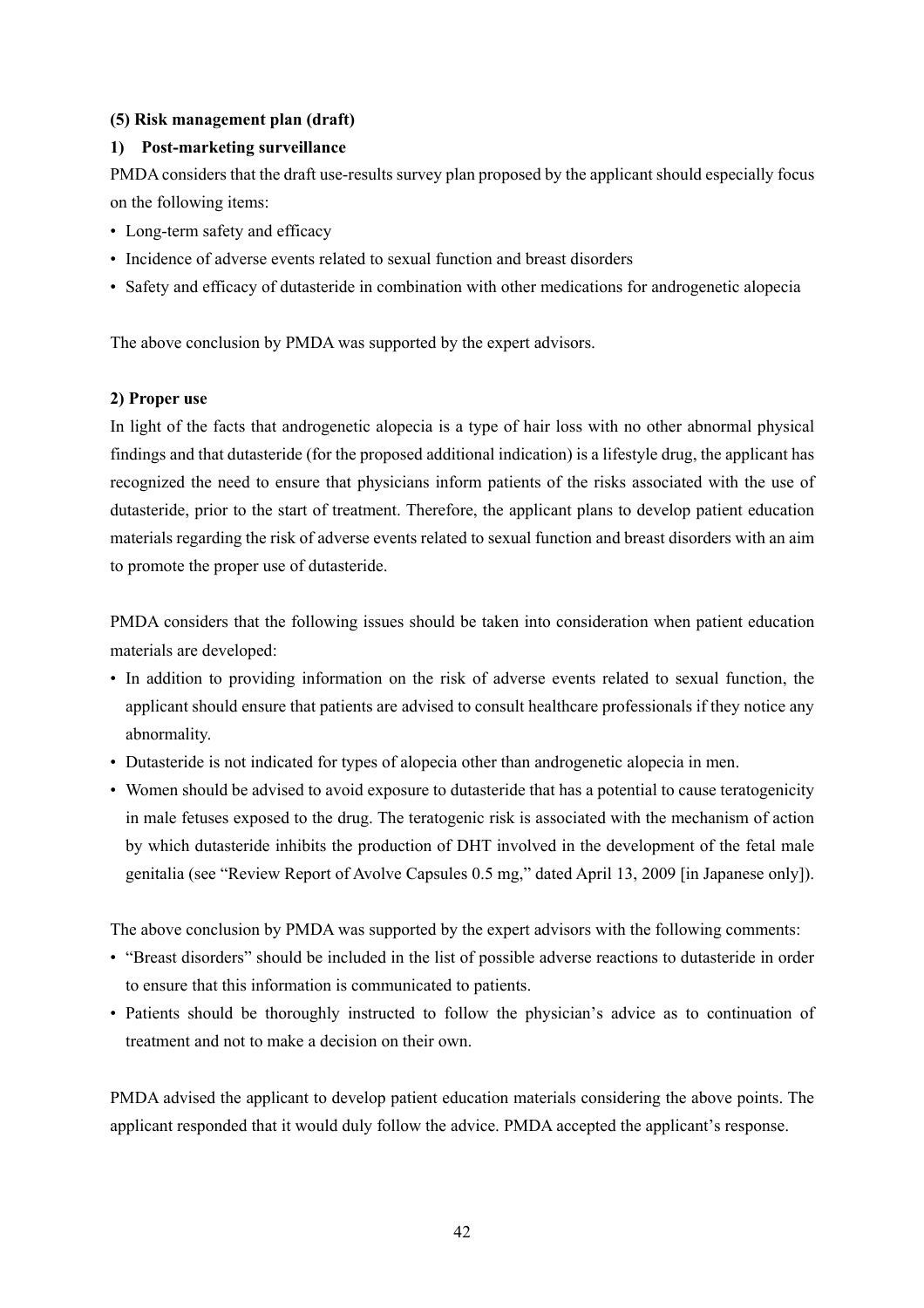PMDA asked the applicant to draft a risk management plan based on the above discussion. The applicant submitted the safety and efficacy specifications in the risk management plan (Table 23), the draft summary of additional pharmacovigilance activities and risk minimization activities (Table 24), and the draft outline of the use-results survey (Table 25). PMDA accepted the proposed RMP.

| <b>Safety specification</b>                                                                                                                                                                              |                                                                                                                                                                                                                                           |                                      |  |  |  |
|----------------------------------------------------------------------------------------------------------------------------------------------------------------------------------------------------------|-------------------------------------------------------------------------------------------------------------------------------------------------------------------------------------------------------------------------------------------|--------------------------------------|--|--|--|
| <b>Important identified risks</b>                                                                                                                                                                        | <b>Important potential risks</b>                                                                                                                                                                                                          | <b>Important missing information</b> |  |  |  |
| <b>Sexual dysfunctions including</b><br>$\bullet$<br>persistent sexual dysfunctions<br>(change of libido, impotence,<br>and ejaculation disorder)<br>Tenderness and enlargement of<br>٠<br><b>breast</b> | Depressed mood<br><b>Breast cancer male</b><br><b>Prostate cancer</b><br><b>Teratogenicity (impaired)</b><br>development of male external<br>genitalia)<br>Decreased male fertility due to<br>influence on sperm/semen<br>characteristics | None<br>٠                            |  |  |  |
| <b>Efficacy specification</b>                                                                                                                                                                            |                                                                                                                                                                                                                                           |                                      |  |  |  |
| • Efficacy in men with androgenetic alopecia in routine clinical practice                                                                                                                                |                                                                                                                                                                                                                                           |                                      |  |  |  |

### **Table 23. Safety and efficacy specifications in the risk management plan (draft)**

#### **Table 24. Summary of additional pharmacovigilance activities and risk minimization activities included in the risk management plan (draft)**

| Additional pharmacovigilance activities                    | <b>Additional risk minimization activities</b>                                                                                                                      |
|------------------------------------------------------------|---------------------------------------------------------------------------------------------------------------------------------------------------------------------|
| Early post-marketing phase vigilance<br>Use-results survey | Dissemination of information obtained through<br>early post-marketing phase vigilance<br>Production and distribution of patient education<br>$\bullet$<br>materials |

#### **Table 25. Outline of use-results survey (draft)**

| Objective                     | To investigate the safety and efficacy of dutasteride in male patients with androgenetic alopecia in<br>routine clinical practice                                                                                                                                                                                                                                                                                                                                                                                                                                                                                                                                                                                                                                                                                                                                               |
|-------------------------------|---------------------------------------------------------------------------------------------------------------------------------------------------------------------------------------------------------------------------------------------------------------------------------------------------------------------------------------------------------------------------------------------------------------------------------------------------------------------------------------------------------------------------------------------------------------------------------------------------------------------------------------------------------------------------------------------------------------------------------------------------------------------------------------------------------------------------------------------------------------------------------|
| <b>Survey method</b>          | <b>Central registration system</b>                                                                                                                                                                                                                                                                                                                                                                                                                                                                                                                                                                                                                                                                                                                                                                                                                                              |
| Population                    | Male patients with androgenetic alopecia                                                                                                                                                                                                                                                                                                                                                                                                                                                                                                                                                                                                                                                                                                                                                                                                                                        |
| <b>Planned sample</b><br>size | 4000 patients (planned number of patients for registration)                                                                                                                                                                                                                                                                                                                                                                                                                                                                                                                                                                                                                                                                                                                                                                                                                     |
| <b>Survey period</b>          | 2 years and 9 months (registration period, 1 year and 6 months)                                                                                                                                                                                                                                                                                                                                                                                                                                                                                                                                                                                                                                                                                                                                                                                                                 |
| <b>Observation</b><br>period  | 1 year                                                                                                                                                                                                                                                                                                                                                                                                                                                                                                                                                                                                                                                                                                                                                                                                                                                                          |
| <b>Main survey</b><br>items   | Patient characteristics (sex [male], age, reasons for use, Norwood-Hamilton type, complications,<br>etc.)<br>Status of administration of dutasteride (daily dose, frequency per day, treatment duration, reason<br>for treatment discontinuation, reason for the change of dose or regimen)<br>Status of administration of concomitant drugs (co-administration or monotherapy, name of drug,<br>purpose of co-administration)<br>Efficacy (comprehensive assessment of hair count, hair width, hair loss count, and change in<br><b>Norwood-Hamilton classification</b> )<br>Adverse events (onset date, serious or non-serious, outcome, causal relationship to dutasteride,<br>measures taken for dutasteride, etc.)<br>Key survey items: sexual dysfunctions including persistent sexual dysfunctions (change of libido,<br>erectile dysfunction, and ejaculation disorder) |